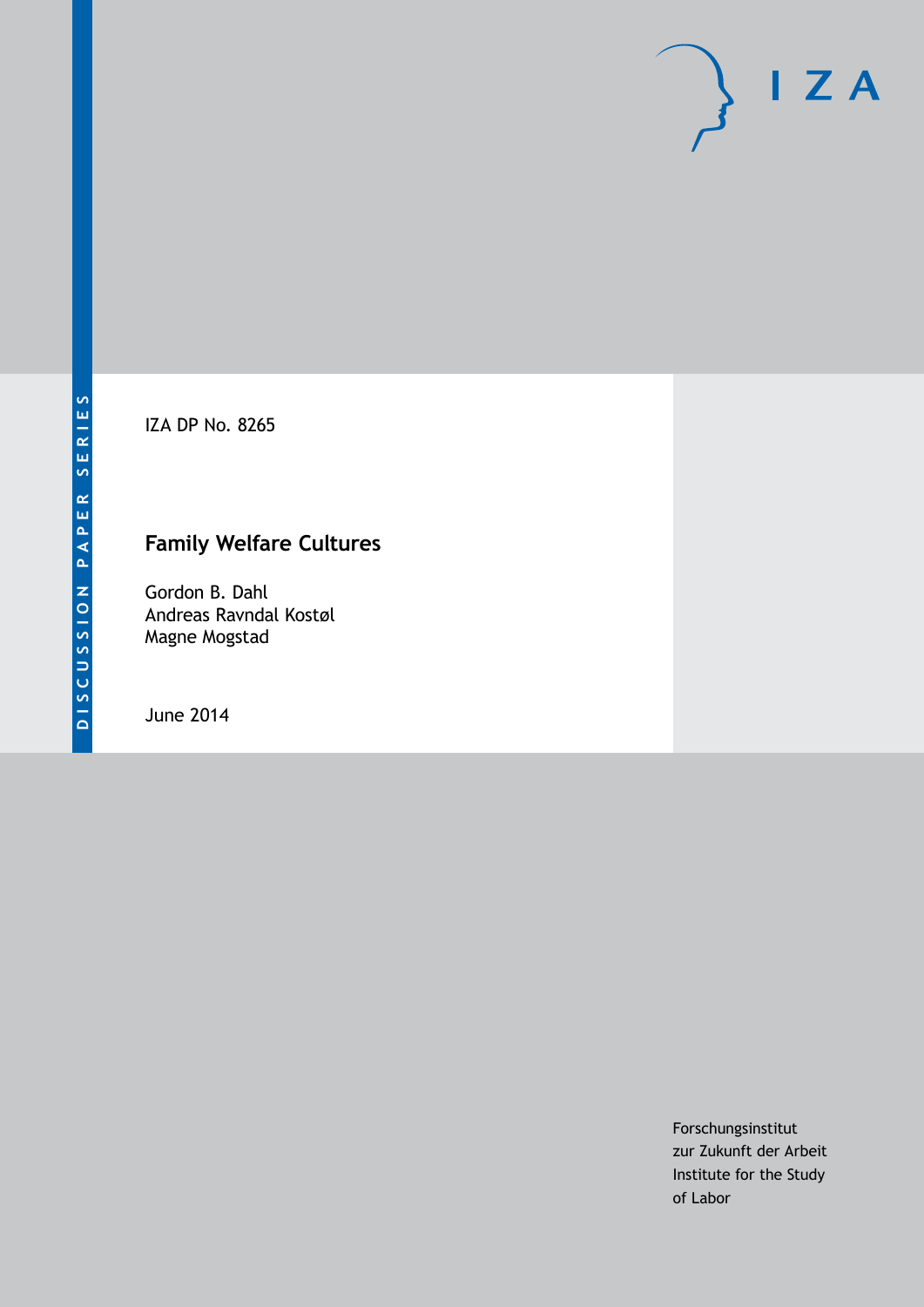# **Family Welfare Cultures**

# **Gordon B. Dahl**

*University of California San Diego, Statistics Norway, NBER and IZA*

# **Andreas Ravndal Kostøl**

*Statistics Norway and University of Bergen*

# **Magne Mogstad**

*University of Chicago, Statistics Norway, NBER and IZA*

Discussion Paper No. 8265 June 2014

IZA

P.O. Box 7240 53072 Bonn Germany

Phone: +49-228-3894-0 Fax: +49-228-3894-180 E-mail: [iza@iza.org](mailto:iza@iza.org)

Any opinions expressed here are those of the author(s) and not those of IZA. Research published in this series may include views on policy, but the institute itself takes no institutional policy positions. The IZA research network is committed to the IZA Guiding Principles of Research Integrity.

The Institute for the Study of Labor (IZA) in Bonn is a local and virtual international research center and a place of communication between science, politics and business. IZA is an independent nonprofit organization supported by Deutsche Post Foundation. The center is associated with the University of Bonn and offers a stimulating research environment through its international network, workshops and conferences, data service, project support, research visits and doctoral program. IZA engages in (i) original and internationally competitive research in all fields of labor economics, (ii) development of policy concepts, and (iii) dissemination of research results and concepts to the interested public.

<span id="page-1-0"></span>IZA Discussion Papers often represent preliminary work and are circulated to encourage discussion. Citation of such a paper should account for its provisional character. A revised version may be available directly from the author.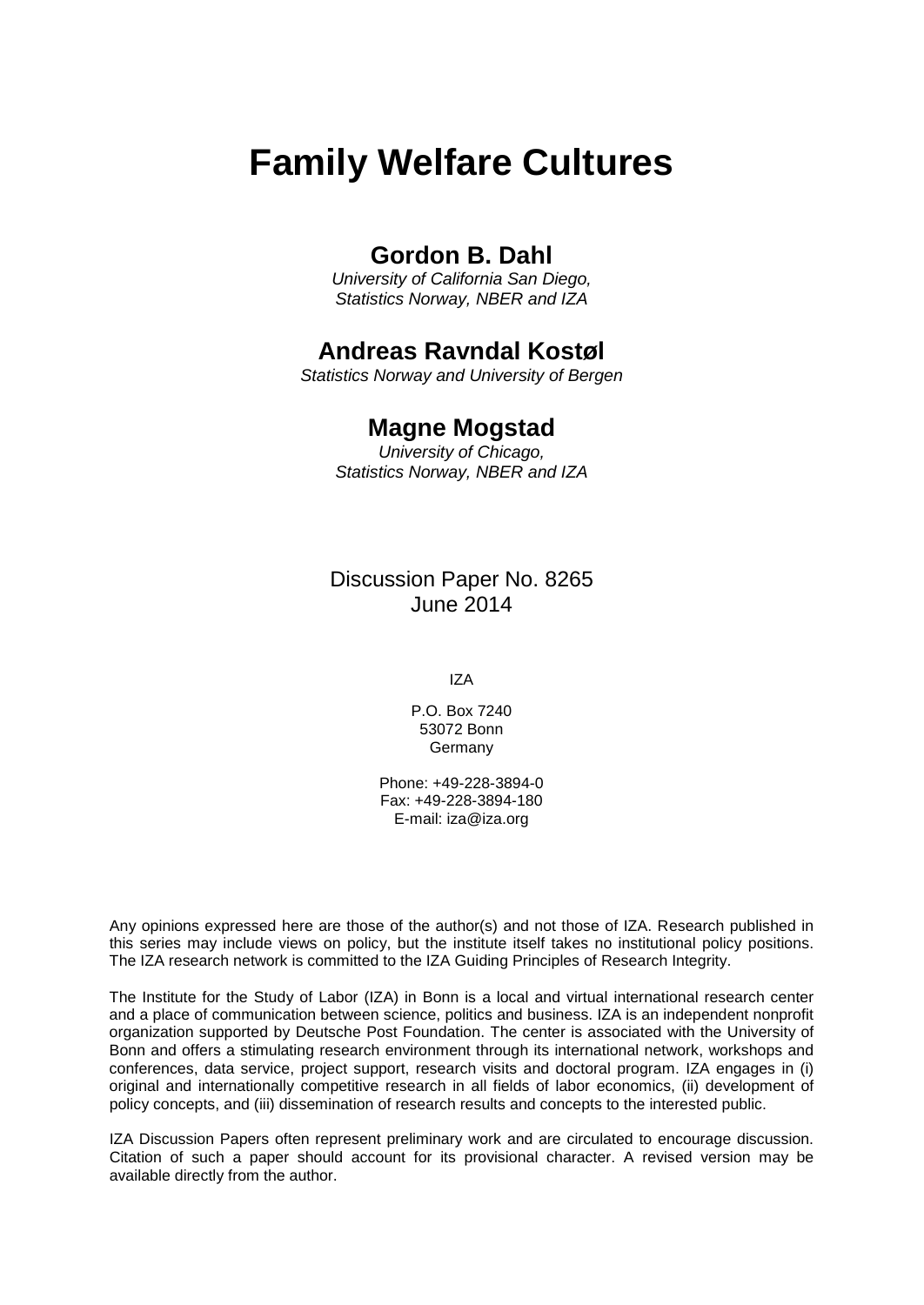IZA Discussion Paper No. 8265 June 2014

# **ABSTRACT**

# **Family Welfare Cultures[\\*](#page-1-0)**

Strong intergenerational correlations in various types of welfare use have fueled a longstanding debate over whether welfare receipt in one generation causes welfare participation in the next generation. Some claim a causal relationship in welfare receipt across generations has created a culture in which welfare use reinforces itself through the family. Others argue the determinants of poverty or poor health are correlated across generations, so that children's welfare participation is associated with, but not caused by, parental welfare receipt. However, there is little empirical evidence to sort out these claims. In this paper, we investigate the existence and importance of family welfare cultures in the context of Norway's disability insurance (DI) system. To overcome the challenge of correlated unobservables across generations, we take advantage of random assignment of judges to DI applicants whose cases are initially denied. Some appeal judges are systematically more lenient, which leads to random variation in the probability a parent will be allowed DI. Using this exogenous variation, we find strong evidence that welfare receipt in one generation causes welfare participation in the next generation: when a parent is allowed DI, their adult child's participation over the next five years increases by 6 percentage points. This effect grows over time, rising to 12 percentage points after ten years. While these findings are specific to our setting, they serve to highlight that welfare reforms can have long-lasting effects on program participation, since any original effect on the current generation could be reinforced by changing the participation behavior of their children as well. The detailed nature of our data allows us to compare the intergenerational transmission with spillover effects in other networks and to explore mechanisms. Our findings point to a special link between parents and their children, with little impact due to close neighbors' DI participation. We find suggestive evidence that what may change as a result of a parent being allowed DI is their children's beliefs about the efficacy of trying to get on to the DI program or their attitudes about DI participation and its stigma.

JEL Classification: I38, J62, H53

Keywords: intergenerational welfare transmission, welfare cultures, disability insurance

Corresponding author:

Gordon B. Dahl Department of Economics University of California, San Diego 9500 Gilman Drive #0508 La Jolla, CA 92093-0508 USA E-mail: [gdahl@ucsd.edu](mailto:gdahl@ucsd.edu)

We thank four anonymous referees, the editor and seminar participants at several universities and conferences for valuable feedback and suggestions. We are grateful to Knut Brufoss, Espen Vihle and Runar Narvland for their help in accessing the data and in understanding the institutional details. The project received generous financial support from the Norwegian Research Council.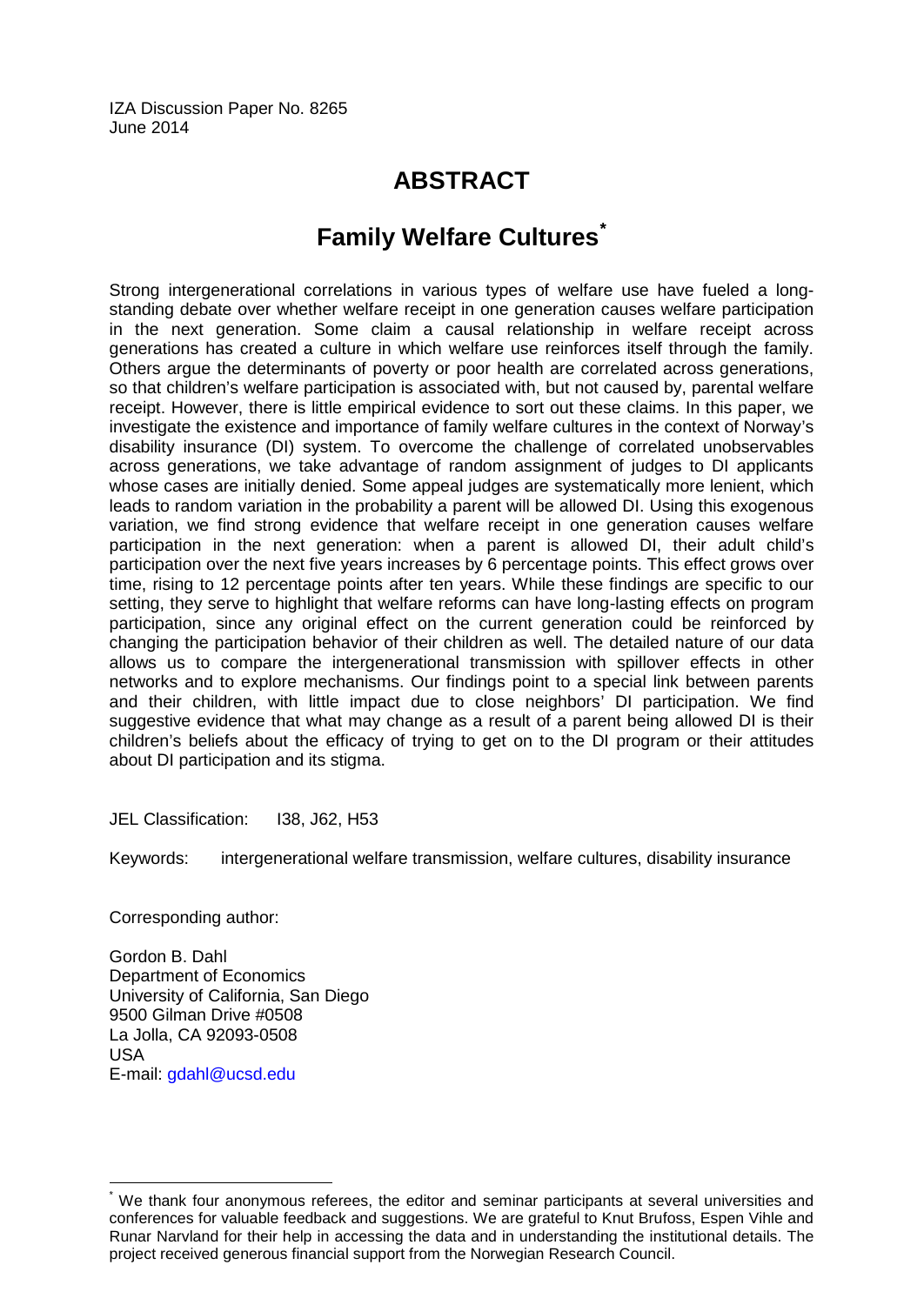# 1 Introduction

A large body of evidence demonstrates strong intergenerational correlations in the use of various types of welfare programs, including social insurance and safety net programs. These correlations have fueled a long standing debate over whether welfare receipt in one generation causes welfare participation in the next generation. Some policymakers and researchers have argued that a causal relationship exists, creating a culture in which welfare use reinforces itself through the family. Others argue the determinants of poverty or poor health are correlated across generations in ways which have nothing to do with a welfare culture, but which nonetheless translate into similar participation rates within families. This explanation says that while a child's use of welfare may be correlated with a parent's, it is not caused by the parent's welfare receipt.

Estimating whether welfare receipt in one generation causes welfare participation in the next generation has proven difficult given the likelihood of correlated unobservables across generations.<sup>[1](#page-3-0)</sup> On top of this, it is difficult to access large datasets on welfare use which link family members together across generations. These empirical challenges have meant that existing research has largely focused on intergenerational correlations in various types of welfare use. [Black and Devereux](#page-34-0) [\(2011\)](#page-34-0), in their Handbook of Labor Economics chapter, summarize the state of the literature well: "while the intergenerational correlations in welfare receipt are clear, there is much less evidence that a causal relationship exists."

In this paper, we investigate the existence and importance of family welfare cultures, where the receipt of a welfare program by one generation causes increased participation in the next generation. We exploit a policy which randomizes the probability that parents receive welfare in combination with a unique source of population panel data. We investigate the causal relationship in welfare receipt across generations in the context of Norway's disability insurance (DI) system. Our focus on DI receipt is highly policy relevant, as it is now one of the largest transfer programs in most industrialized countries. In the U.S., for example, outlays for DI exceed those for food stamps, traditional cash welfare, or the EITC.<sup>[2](#page-3-1)</sup> For families without small children, DI is often the only cash benefit available after unemployment benefits run out and it has therefore become an increasingly important component of the social safety net. Over the past 50 years,

<span id="page-3-0"></span><sup>1</sup>Researchers have documented strong intergenerational patterns for a variety of socioeconomic variables (see e.g. [Black](#page-34-0) [and Devereux,](#page-34-0) [2011;](#page-34-0) [Lee and Solon,](#page-36-0) [2009;](#page-36-0) [Mazumder,](#page-36-1) [2005;](#page-36-1) [Oreopoulos, Page, and Stevens,](#page-36-2) [2006\)](#page-36-2), highlighting the difficulty of separating out correlations within families from causal effects. [Bjorklund, Lindahl, and Plug](#page-34-1) [\(2006\)](#page-34-1) show that both preand postbirth factors contribute substantially to the intergenerational transmission of socioeconomic variables. [Levine and](#page-36-3) [Zimmerman](#page-36-3) [\(1996\)](#page-36-3) show a large portion of the observed correlation in AFDC participation can be explained by intergenerational correlations in income and other family characteristics. [Pepper](#page-37-0) [\(2000\)](#page-37-0) illustrates the difficulty in drawing causal inferences about intergenerational welfare transmission from observational data.

<span id="page-3-1"></span> ${}^{2}$ In 2011 the U.S. paid out \$129 billion to 10.6 million disabled workers and their families, with an additional \$33 billion worth of disability benefits from the SSI program for poor Americans and \$90 billion in Medicaid for disabled workers (OASDI Trustees Report, [2012\)](#page-36-4). By way of comparison, in the U.S. in 2011 the cash assistance portion of TANF paid out \$10 billion to 4.6 million participants, SNAP (food stamps) paid out \$80 billion to 46.5 million participants and the EITC paid out \$62 billion to 27 million working families. In 2009, DI payments constituted 1.8% of GDP in the U.S. and 2.3% of GDP across the European OECD-countries [\(OECD,](#page-36-5) [2010\)](#page-36-5).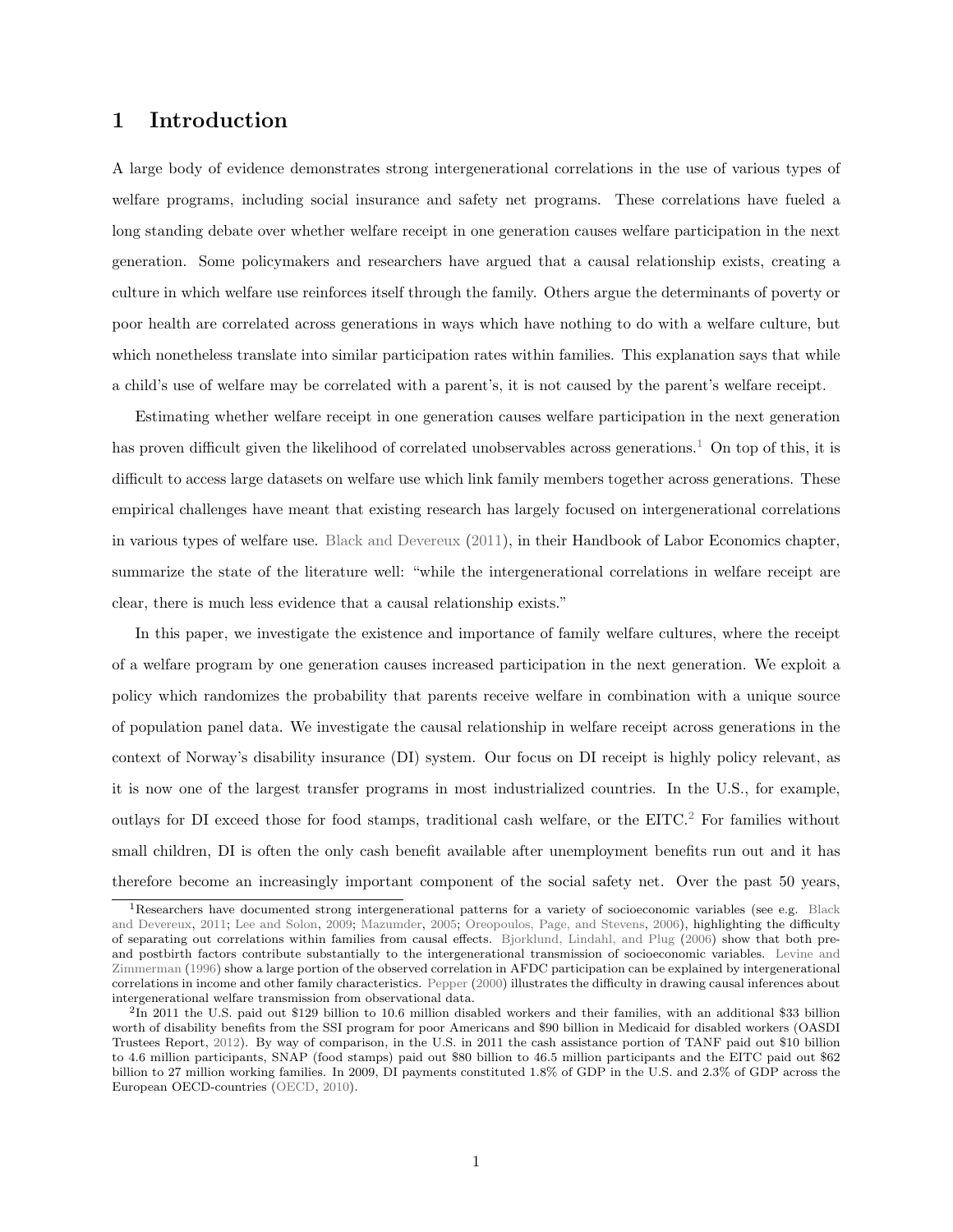DI rolls have steadily risen from less than 1% to over 5% of the adult population in the U.S., from 1% to 7% in the U.K, and from 2% to almost 10% in Norway. Many have argued these increases are fiscally unsustainable, especially as current DI recipients are younger and have longer life expectancies on average compared to previous cohorts of recipients (e.g., [Autor and Duggan,](#page-34-2) [2006;](#page-34-2) [Burkhauser and Daly,](#page-35-0) [2012\)](#page-35-0).

The key to our research design is that the DI system in Norway randomly assigns judges to DI applicants whose cases are initially denied. Some appeal judges are systematically more lenient, which leads to random variation in the probability an individual will be allowed DI. We utilize this exogenous variation to examine whether parents being allowed DI during the appeal process affects the probability their adult children subsequently apply for and are awarded DI. Our approach takes advantage of the fact that appeal judges are randomly assigned; as a result, the leniency of parents' judges is unrelated to any other intergenerational factors, such as poverty or health, which might influence the DI participation of their children. A similar identification approach based on the quasi-random assignment of judges (or examiners) has been used in other contexts, such as to study the labor supply effects of DI receipt [\(Maestas, Mullen, and Strand,](#page-36-6) [2013;](#page-36-6) [French and Song,](#page-35-1) [2013\)](#page-35-1), the impacts of incarceration [\(Kling,](#page-36-7) [2006;](#page-36-7) [Aizer and Doyle,](#page-34-3) [2013\)](#page-34-3), the consequences of foster care [\(Doyle,](#page-35-2) [2007,](#page-35-2) [2008\)](#page-35-3), and the effects of consumer bankruptcy protection [\(Dobbie and Song,](#page-35-4) [2013\)](#page-35-4).

As our measure of judge leniency, we use the average allowance rate in all the other cases a judge has handled. This leniency measure is highly predictive of the judge's decision in the current case, but as we document, uncorrelated with observable case characteristics. Using this random variation as an instrument, we find that when a parent is allowed DI because of a lenient judge, their adult child's participation rate increases by 6 percentage points over the next five years. This intergenerational welfare transmission amplifies over time; the effect of parental DI allowance on their adult child's participation rate reaches 12 percentage points ten years after the judge's decision. By comparison, we calculate that around 3 percent of these children would have been on DI if their parents had been denied DI. Consistent with this increase in adult children's welfare use, we find that parental DI receipt decreases the probability that a child will work or pursue higher education. To assess the internal validity of our research design, we perform a number of robustness checks, all of which suggest the identifying assumptions of independence, exclusion and monotonicity hold.

As in [Bertrand, Luttmer, and Mullainathan](#page-34-4) [\(2000\)](#page-34-4), we think of the spillover effects in welfare receipt within families or other social networks as measures of welfare culture, with the understanding that culture may operate through information, beliefs or norms. Our rich data allows us to take several steps to explore the breadth and nature of such welfare cultures. First, we go beyond the transmission of DI receipt across generations and use our research design to examine spillovers in other social networks. Our findings point to a special link between parents and their children, with little, if any, impact of close neighbors' DI receipt. By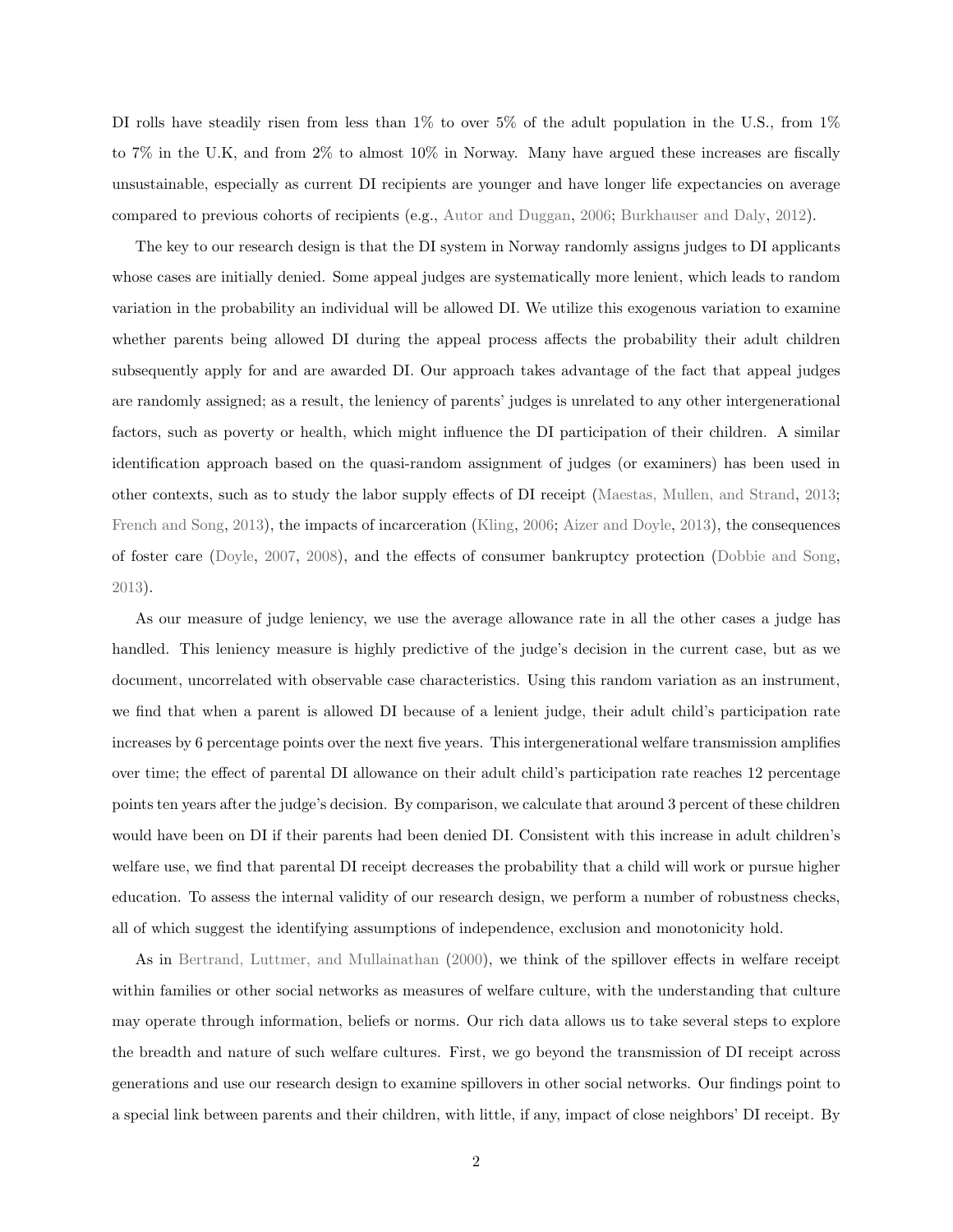comparison, we do not have enough precision to draw firm conclusions about spillovers in DI receipt across siblings or spouses. Second, we examine how the intergenerational transmission of DI receipt depends on the type of parent-child link. Our findings suggest that parents' influence on childrens' decisions to apply for and take up DI is not specific to the living arrangement or age of the child. Third, we explore how intergenerational welfare transmission could operate in our context. By construction, it is unlikely to be information about how to apply for the program or appeal an unfavorable decision, since all parents in our dataset go through these two processes. We find suggestive evidence that what may change as a result of a parent being allowed DI is their children's beliefs about the efficacy of trying to get on to the DI program or their attitudes about DI participation and its stigma. Part of this evidence comes from an analysis which shows that children whose parents got a lenient judge are not only more likely to apply for DI, but are also more inclined to report the same type of medical disorder.

Our paper complements a growing literature on the causes and consequences of the growth in DI rolls (for a review, see [Autor and Duggan,](#page-34-2) [2006;](#page-34-2) [Autor,](#page-34-5) [2011\)](#page-34-5). To date, research has largely focused on estimating the work capacity and labor supply elasticity of DI recipients.[3](#page-5-0) Yet despite a recent surge in research on this topic, less is known about what causes individuals to apply for DI, why disability rolls have risen so dramatically, and how the receipt of DI affects individuals on margins other than labor force participation.<sup>[4](#page-5-1)</sup> Our study provides some of the first causal evidence on what influences DI applications and what the effects of DI receipt by parents are for their children. The magnitude of our estimates suggest that intergenerational transmission could play a role in explaining the dramatic rise in DI rolls over the past few decades.

Two studies using U.S. data and a similar research design have looked at how DI receipt affects labor supply. [Maestas, Mullen, and Strand](#page-36-6) [\(2013\)](#page-36-6) use variation in the leniency of initial examiners in the U.S. and find that DI receipt substantially reduces earnings and employment of applicants. Exploiting the leniency of appeal judges in the U.S., [French and Song](#page-35-1) [\(2013\)](#page-35-1) find comparable labor supply effects of DI receipt among appellants. What makes our study unique is the ability to link the judicial decisions to a wide range of variables for both parents and their children. This allows us to provide novel evidence on intergenerational welfare transmission in a setting where we can credibly address concerns about correlated unobservables across generations.

At the same time, it is important to emphasize the local nature of our results. Our IV estimates are a local average treatment effect (LATE) for children whose parents could have received a different allowance

<span id="page-5-0"></span><sup>&</sup>lt;sup>3</sup>See e.g. [Autor and Duggan](#page-34-6) [\(2003\)](#page-34-6); [Borghans, Gielen, and Luttmer](#page-34-7) [\(2013\)](#page-34-7); [Bound](#page-35-5) [\(1989\)](#page-35-5); [Campolieti and Riddell](#page-35-6) [\(2012\)](#page-35-6); [French and Song](#page-35-1) [\(2013\)](#page-35-1); [Gruber](#page-35-7) [\(2000\)](#page-35-7); [Kostol and Mogstad](#page-36-8) [\(2014\)](#page-36-8); [Maestas, Mullen, and Strand](#page-36-6) [\(2013\)](#page-36-6); [Parsons](#page-36-9) [\(1991\)](#page-36-9); [Moore](#page-36-10) [\(2011\)](#page-36-10); [von Wachter, Song, and Manchester](#page-37-1) [\(2011\)](#page-37-1).

<span id="page-5-1"></span> $4$ [Autor and Duggan](#page-34-2) [\(2006\)](#page-34-2) discuss a number of possible explanations for the rise in DI rolls. There also exists a small body of evidence on entry responses to changes in DI benefits, wages, or local labor market conditions, including [Black, Daniel, and](#page-34-8) [Sanders](#page-34-8) [\(2002\)](#page-34-8), [Bratberg](#page-35-8) [\(1999\)](#page-35-8), [Campolieti](#page-35-9) [\(2004\)](#page-35-9), [Gruber](#page-35-7) [\(2000\)](#page-35-7), and [Rege, Telle, and Votruba](#page-37-2) [\(2009\)](#page-37-2). None of these studies consider the role played by intergenerational welfare transmission.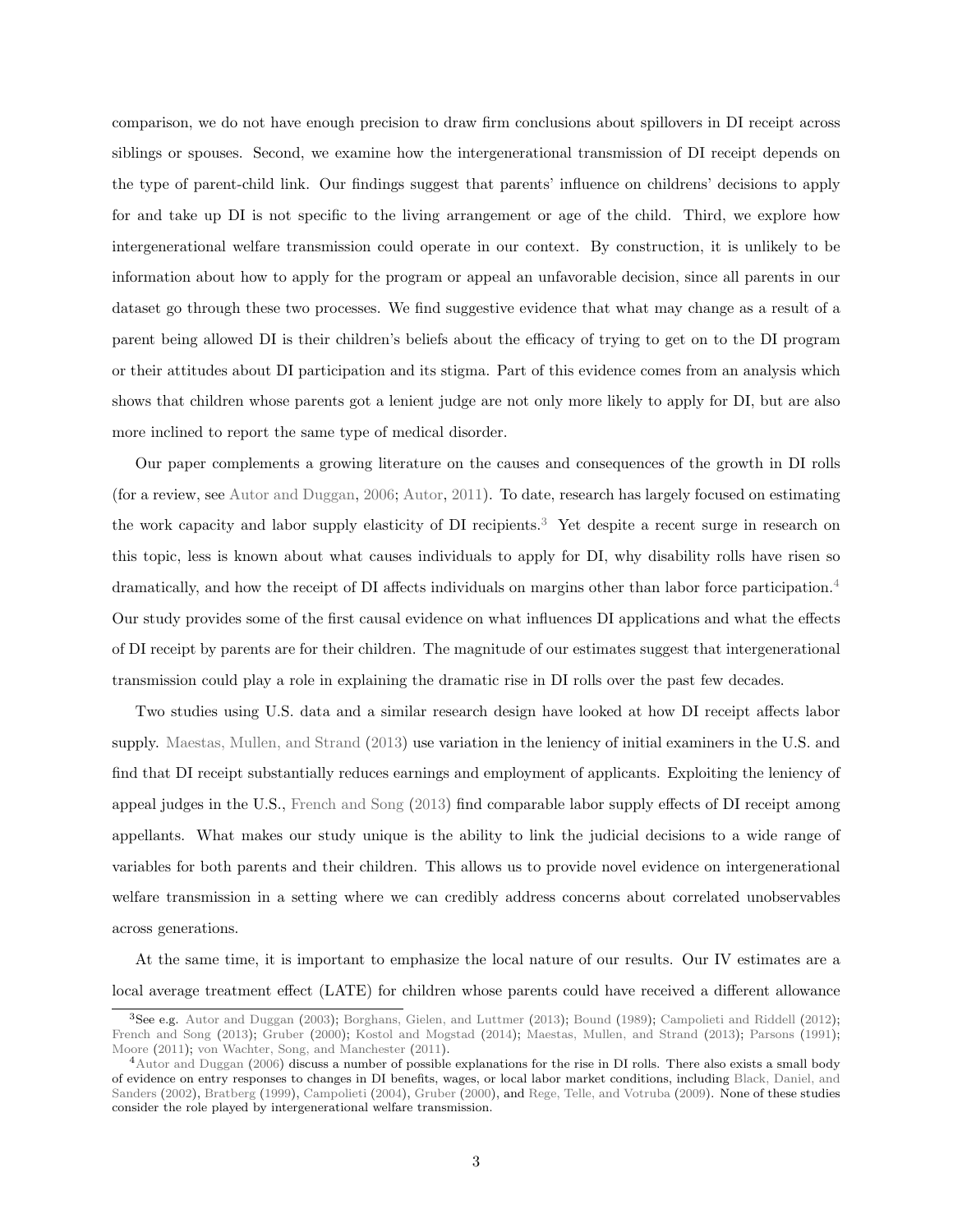decision in the appeal process had their case been assigned to a different judge. Our instrument picks out these complier children, whose parents are on the margin of program entry. This means we need to be cautious in extrapolating the causal effects we estimate to the population at large or to other settings. For example, the information transmitted by parents after having an appeal allowed or denied is likely to be different compared to settings where parents are on DI for other reasons (e.g., because more generous benefits induce parents to apply). Additionally, the latent demand or qualifications for DI could be higher among children whose parents are at the margin of program entry, as compared to children of inframarginal parents.

At the same time, the intergenerational link among the compliers to our instrument is relevant for policy, since reforms aimed at stemming the rise in DI will likely have the largest effect on applicants on the margin of program entry. In both Norway and the U.S., the rise in DI rolls in recent decades appears to be primarily driven by a more liberal screening of marginal applicants who are often initially denied and relatively likely to appeal [\(Autor and Duggan,](#page-34-2) [2006;](#page-34-2) [Kostol and Mogstad,](#page-36-8) [2014\)](#page-36-8). A simple simulation which makes the screening process more stringent illustrates that accounting for intergenerational effects can be important for accurate projections of post-reform participation rates and program costs. It is important to note, however, that our analysis is silent on whether the intergenerational effects we estimate are welfare improving in terms of the trade-off between costs and insurance aspects of the program.

The remainder of the paper proceeds as follows. Section [2](#page-6-0) discusses the challenges in estimating intergenerational welfare transmission and our experimental research design. In Section [3,](#page-13-0) we describe the data, provide institutional background, and compare the DI program in Norway with that of the U.S. Section [4](#page-17-0) presents and interprets our main findings on intergenerational welfare transmission. Section [5](#page-27-0) explores the breadth and nature of welfare cultures in DI receipt. The final section offers some concluding remarks.

### <span id="page-6-0"></span>2 Identifying Intergenerational Welfare Transmission

#### 2.1 Threats to Identification and Previous Research

In the spirit of [Bertrand, Luttmer, and Mullainathan](#page-34-4) [\(2000\)](#page-34-4), our definition of a family welfare culture is that welfare receipt in one generation causes increased participation in the next generation. This can be modeled by relating child i's latent demand (and latent qualification) for a welfare program,  $P_i^{c*}$ , to their parent's receipt of welfare,  $P_i^p$ :

<span id="page-6-1"></span>
$$
P_i^{c*} = \alpha^c + \beta^c P_i^p + \delta^c x_i^c + \varepsilon_i^c \tag{1}
$$

where the superscripts  $c$  and  $p$  denote child and parent variables and coefficients. A child participates in the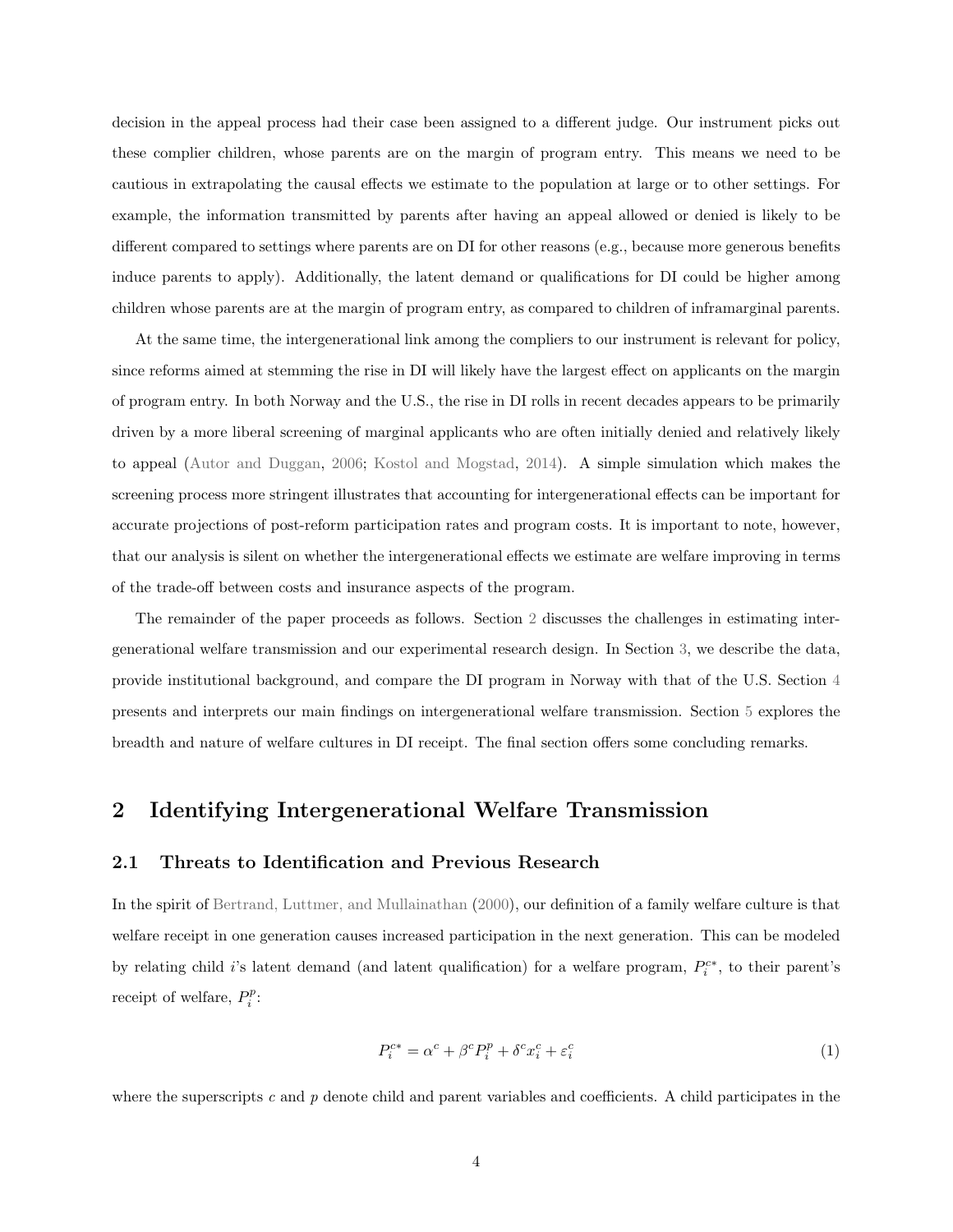welfare program if  $P_i^{c*} > 0$ . In addition to the parent's receipt of welfare, a child's participation also depends on a variety of other observable  $(x_i^c)$  and unobservable  $(\varepsilon_i^c)$  variables, such as demographic characteristics, parental characteristics, and the child's earnings capacity, health, and attitudes.

Of course, a similar equation can be written for the parent's participation decision:

<span id="page-7-0"></span>
$$
P_i^{p*} = \alpha^p + \beta^p P_i^g + \delta^p x_i^p + \varepsilon_i^p \tag{2}
$$

where the new superscript g denotes child i's grandparent. Some of the observed  $x_i^p$  variables could also directly affect  $P_i^{c*}$  and would therefore be included in  $x_i^c$ .

A bias in the family welfare culture parameter,  $\beta^c$ , can arise due to unobserved factors which are correlated across generations. This becomes apparent when substituting a parent's participation resulting from equation  $(2)$  into equation  $(1)$ :

<span id="page-7-1"></span>
$$
P^{c*} = \alpha^c + \beta^c I(\alpha^p + \beta^p P_i^g + \delta^p x_i^p + \varepsilon_i^p > 0) + \delta^c x_i^c + \varepsilon_i^c.
$$
\n(3)

where  $I(\cdot)$  is the indicator function. This formulation makes clear that if  $corr(\varepsilon_i^p, \varepsilon_i^c | x_i^c, x_i^p) \neq 0$ , there will be a bias. For example, low earnings potential could be correlated across generations due to unobservable factors common to the parent and child, such as bad neighborhoods or low quality schools. As another example, since there is a genetic component to health, certain physical ailments could reduce work capacity within families in ways unrelated to program participation. These correlations in unobservables could incorrectly lead a researcher to believe there is a family welfare culture, when in fact the patterns are simply due to intergenerational correlations in adverse environments or poor health.

This same reasoning extends to prior generations as well. Because equation [\(3\)](#page-7-1) is recursive, it includes a variable for the participation of a child's grandparent. If  $corr(\varepsilon_i^g, \varepsilon_i^c | x_i^c, x_i^p, x_i^g) \neq 0$ , this can additionally bias the family welfare culture parameter. The potential for this type of bias is suggested by studies which document multi-generational correlations in a variety of variables such as income, poverty, education, and occupation [Black and Devereux](#page-34-0) [\(2011\)](#page-34-0); [Lee and Solon](#page-36-0) [\(2009\)](#page-36-0). There is also evidence on multi-generational links in health status due to shared genes; the genetic expression of some of these conditions even skip a generation (for a review, see [Bird,](#page-34-9) [2007\)](#page-34-9).

Because many factors associated with welfare receipt are likely to be correlated across generations, the data demands for OLS estimation of equation [\(1\)](#page-6-1) to yield causal evidence are high. One needs to have an exhaustive set of child and parent characteristics, as well as relevant controls for both sets of grandparents (and potentially prior generations as well). These empirical challenges have meant that existing research has largely focused on documenting the intergenerational correlations in various types of welfare use. To this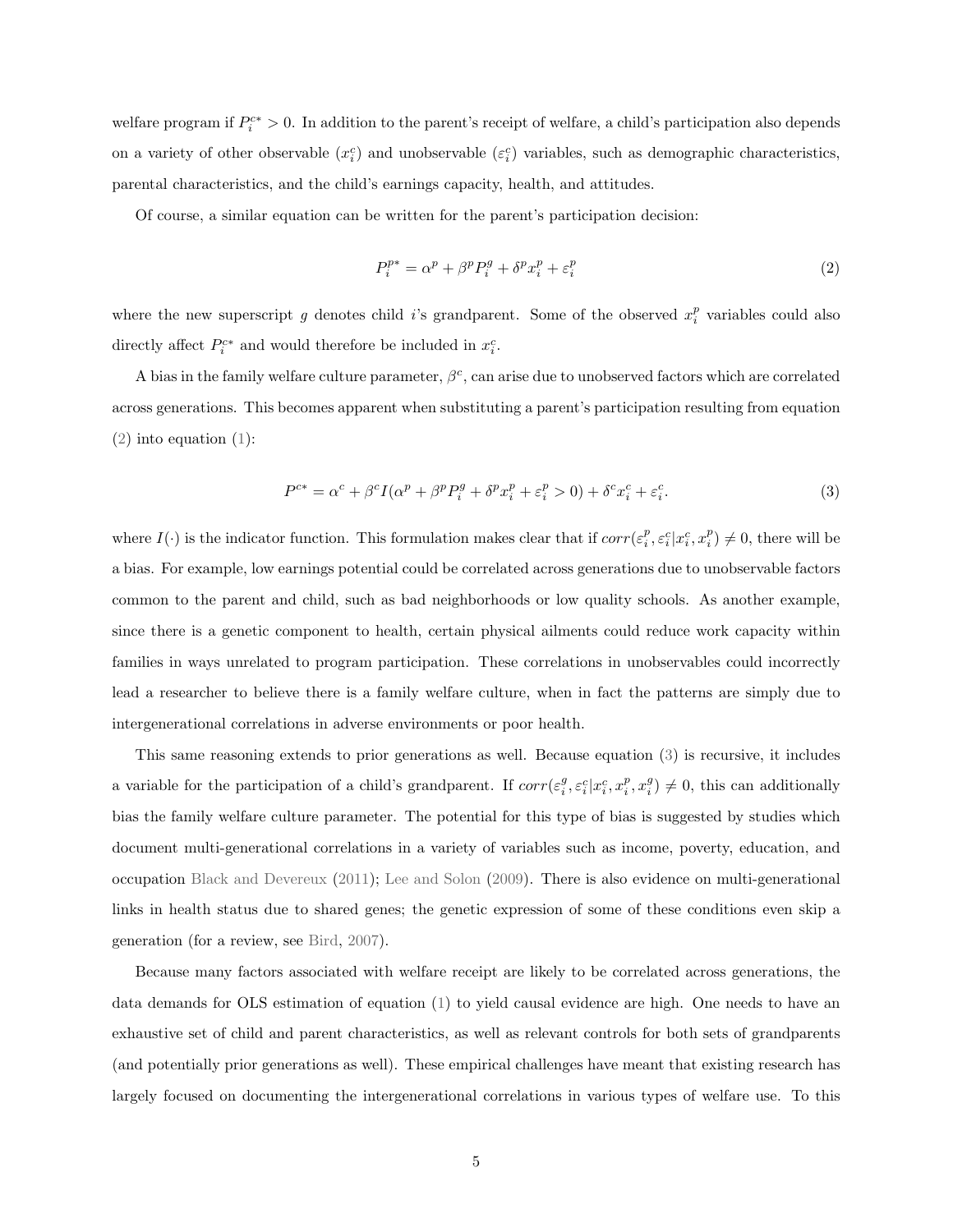end, a number of studies have used observational data to estimate models like equation [\(1\)](#page-6-1). For example, [Bratberg, Nilsen, and Vaage](#page-35-10) [\(2013\)](#page-35-10) provides evidence of modest, but significant, intergenerational correlation in DI receipt in Norway.[5](#page-8-0)

While previous studies have helped researchers better describe intergenerational patterns in various types of welfare use, a causal interpretation remains elusive. As is well understood, such regressions cannot distinguish state dependence (the causal effect of welfare receipt) from that of unobserved heterogeneity (correlated unobservables across generations). There have been a few attempts to find instruments for parental welfare receipt (such as state benefit levels or local labor market conditions), include family fixed effects, or impose structural restrictions to estimate the causal intergenerational link.<sup>[6](#page-8-1)</sup> [Pepper](#page-37-0) [\(2000\)](#page-37-0) illustrates the difficultly in drawing credible inferences from observational data. Using a nonparametric bounds analysis, he shows that without prior information about the selection problem, the data are not informative about intergenerational welfare use. Even imposing strong assumptions or using standard instruments, he finds the bounds are wide and the point estimates are noisy and often inconsistent across specifications.

#### 2.2 Experimental Setting and Research Design

In this subsection, we begin by reviewing key facts regarding the DI program in Norway. We then provide empirical evidence on the disability determination process, documenting in particular that the system generates random variation in DI awards. We further describe how our empirical model uses this exogenous variation to estimate the intergenerational link in DI.

#### The Norwegian DI program

In Norway, DI benefits are designed to provide partial earnings replacements to all workers under the full retirement age who are unable to engage in substantial gainful activity because of a medically determined physical or mental impairment that has lasted for at least a year. The DI program is part of the broader Social Security System and is financed through employer- and employee-paid taxes. The level of DI benefits received is determined using a formula based on an individual's earnings history. The proportion of income that is replaced decreases as past earnings increase so that low-wage workers replace a larger fraction of their earnings than do high-wage workers. Before going on to DI, most individuals must first participate in the sick leave program which lasts at most one year and precludes full-time work. Since workers are ineligible for benefits if they can work and earn more than the substantial gainful activity threshold (about \$1,000 a

<span id="page-8-0"></span><sup>5</sup>For other studies of network effects in DI, see [Furtado and Theodoropoulos](#page-35-11) [\(2012\)](#page-35-11) and [van Soest, Andreyeva, Kapteyn, and](#page-37-3) [Smith](#page-37-3) [\(2011\)](#page-37-3). For observational studies of other welfare programs, see e.g. [Duncan, Hill, and Hoffman](#page-35-12) [\(1988\)](#page-35-12); [Solon, Corcoran,](#page-37-4) [Gordon, and Laren](#page-37-4) [\(1988\)](#page-37-4); [Moffitt](#page-36-11) [\(1992\)](#page-36-11); [Antel](#page-34-10) [\(1992\)](#page-34-10); [Page and Stevens](#page-36-12) [\(2002\)](#page-36-12) and [Page](#page-36-13) [\(2004\)](#page-36-13).

<span id="page-8-1"></span><sup>6</sup>See [Levine and Zimmerman](#page-36-3) [\(1996\)](#page-36-3); [Gottschalk](#page-35-13) [\(1996\)](#page-35-13); [Pepper](#page-37-0) [\(2000\)](#page-37-0); [Beaulieu, Duclos, Fortin, and Rouleau](#page-34-11) [\(2005\)](#page-34-11).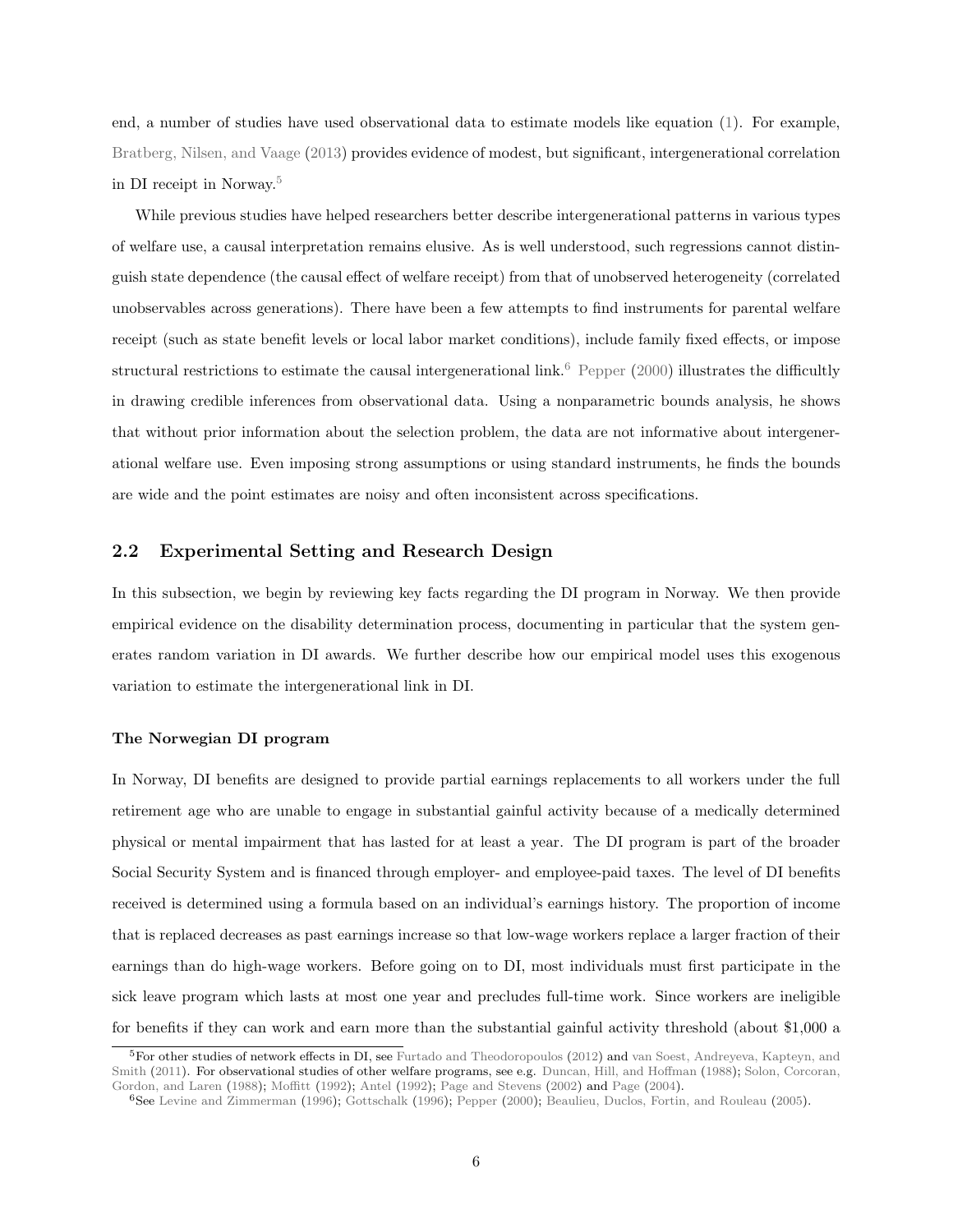month in 2010), most workers have dropped out of the full-time labor force before applying for DI benefits.

The disability determination process involves multiple steps, as diagrammed in Figure [1.](#page-9-0) The first step is the submission of an initial application to the Social Security Administration office for the Disability Determination Stage (DDS) review. If the applicant meets the non-medical criteria (such as age and prior employment requirements), disability examiners and medical staff assess written medical evidence regarding the applicant's ability to perform work-related activities. Examiners take into account health status, age, education, and work experience as well as the transferability of the applicant's skills. If the disability examiner concludes that the applicant cannot be expected to engage in any substantial gainful activity, a disability award is made. Partial disability awards can also be made. Approximately 75% of claims are awarded at the DDS review. Cases that are more difficult to judge (such as mental illness and low back pain) are often denied at this step.

<span id="page-9-0"></span>

If the DI claim is denied at the DDS review, the individual may appeal the decision within 2 months to the Court of Appeals. About 25% of all denials are appealed. DI appeals are reviewed by Administrative Law Judges (ALJs). The ALJ must consider the application using the same criteria as the initial determination, but the applicant may present new information in writing. Judges can either allow a case, deny a case, or issue a remand (which means the case is sent back to the DDS Review stage to be re-evaluated with updated information).[7](#page-9-1) Approximately 15% of all claims that were appealed are allowed at the ALJ level. If the case is denied at the ALJ level, the applicant can always choose to start a new DI case by re-applying to the DDS Review stage.<sup>[8](#page-9-2)</sup>

<span id="page-9-1"></span><sup>7</sup>Remands are uncommon, accounting for only 5 percent of appeal outcomes. In our baseline analysis, we code remanded cases as rejected. In a robustness check, we code remanded cases as allowed or denied based on their eventual outcome after they are reconsidered by the DDS case worker with updated information and the results are similar.

<span id="page-9-2"></span><sup>8</sup>Average processing time at the DDS stage is 6 months, while average processing time at the appeal stage is 4 months. Seventy-five percent of denied appellants eventually reapply, with 65 percent of these being ultimately allowed DI. If a case is denied at the ALJ level, it can also be appealed to the higher courts, but very few individuals exercise this option.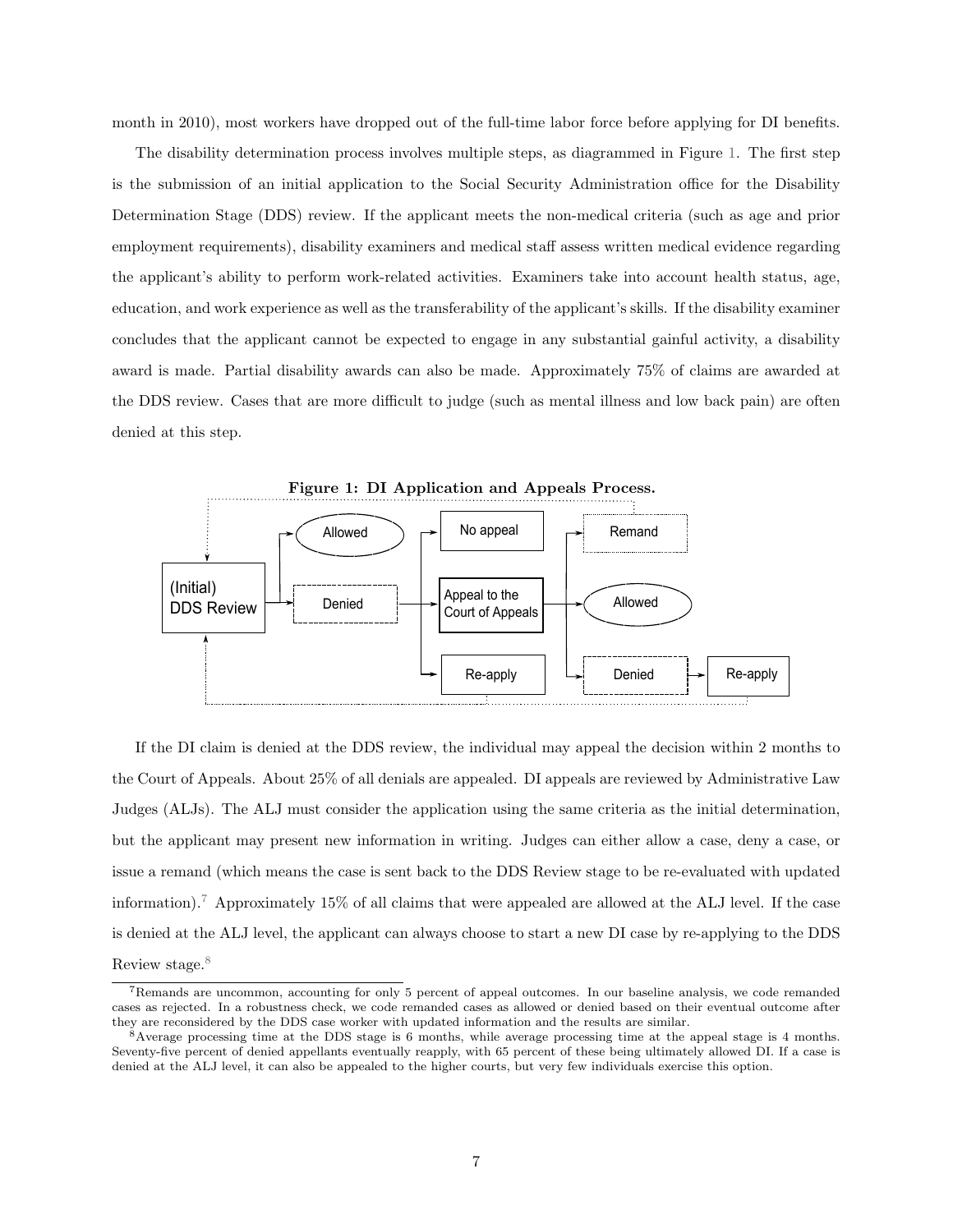#### Random assignment of DI cases to judges

In Norway, the hearing of appeals is centralized in Oslo, where cases are handled for the entire country. Prior to 1998, there was only one department. Afterwards, there were four equally-sized departments; however, there is no specialization in the four departments and all judges are housed in the same building. Within each department, the assignment of a case to an Administrative Law Judge is done by the department head without knowing the content of the case, as stipulated in the rules set forth for the Administrative Law Court since its inception in 1967. The rules state that assignment should be done "by the drawing of lots." In practice, cases are assigned on a rotating basis depending on the date they are received and the alphabetical ordering of a judge's last name.[9](#page-10-0)

Our setting has several attractive features: (i) the handling of cases is centralized in one location, (ii) judges do not specialize by medical condition, region of country, or other aspects of the case, (iii) the judge assesses the written evidence on the appellant's case; there is never any personal contact between the judge and those who appeal, and (iv) an individual cannot choose an alternate judge after being assigned a judge.

A key to our design is not only that the assignment of judges is random, but also that some judges are more lenient than others. We measure judge leniency based on the average allowance rate in all other cases a judge has handled. This measure is based on all the cases a judge has ever handled, and not just those cases appearing in our estimation sample. On average, judges have handled a total of 380 cases. To construct the judge leniency measure, we calculate the leave-out mean judge allowance rate and regress this measure on fully interacted year and department dummies; this is because the randomization occurs among the pool of judges within each department. We use the residual from this regression as our judge leniency measure. This approach controls for any differences over time or across departments in the quality of applicants and the leniency of the judges.

#### Verifying random assignment

Table [1](#page-11-0) empirically verifies that the hearing office complied with the random allocation procedure. This table conducts the same type of statistical test that would be done for an actual experiment to verify compliance with randomization. We find strong empirical support for the claim that the DI system in Norway randomly assigns judges to individuals who appeal their cases. The first column documents that demographic, work and health variables are highly predictive of whether an appealed case will be allowed. Column 3 examines whether our measure of judge leniency can be predicted by these same characteristics. Even though the set of characteristics are highly predictive of case outcomes, they are not statistically related to the leniency of

<span id="page-10-0"></span><sup>9</sup>We verified these rules with the current Head of the Administrative Law Court, Knut Brofoss. The rules are explained in "Veileder for Saksbehandlingen i Trygderetten" (Guidelines for Processing Cases in the Court of Appeals).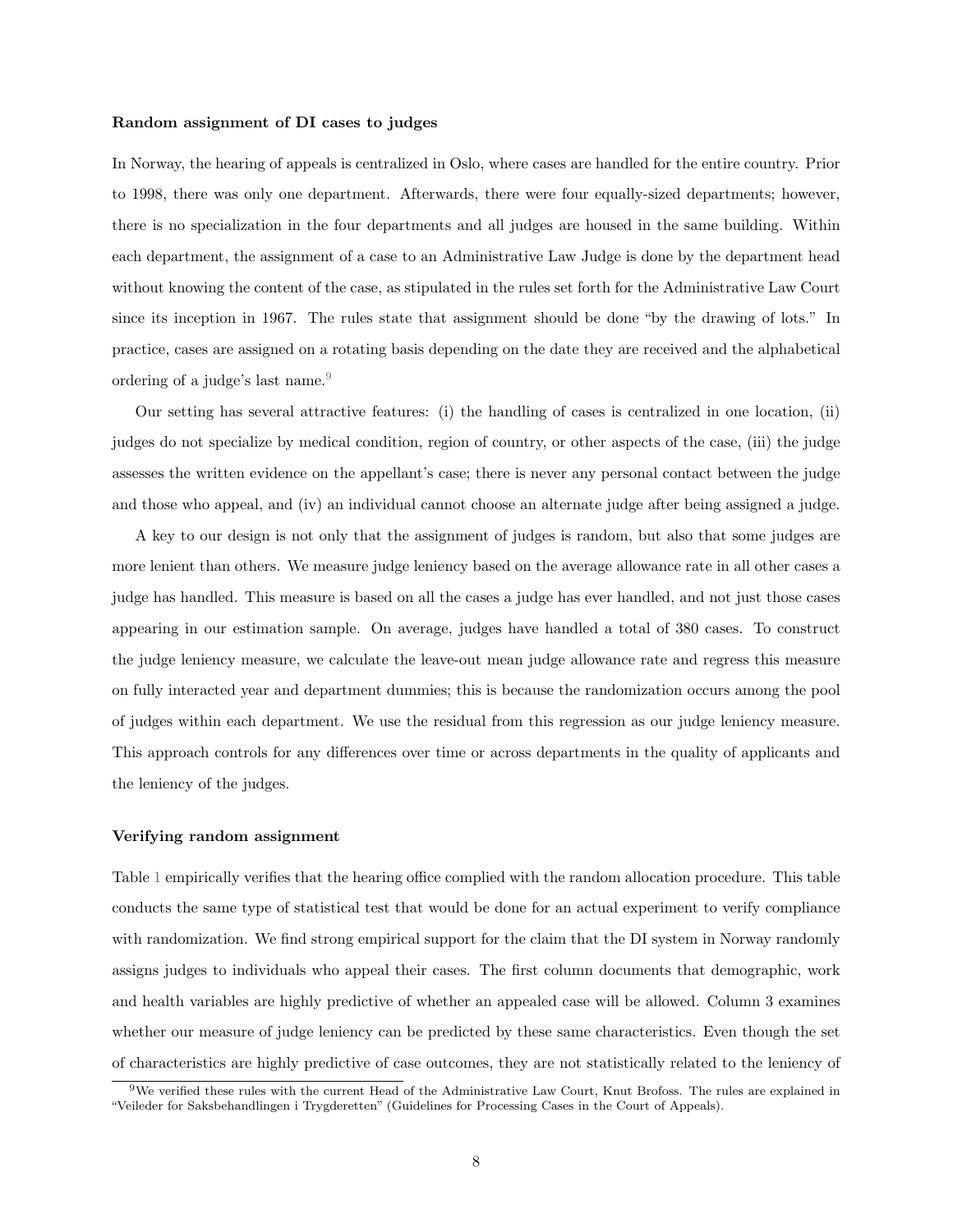the judge assigned to a case: none of the 19 variables are statistically significant at the 5% significance level and the variables are not jointly significant either.<sup>[10](#page-11-1)</sup> In fact, the point estimates are close to zero, and taken together, the variables explain only 0.35 percent of the variation in our measure of judge leniency. Note in particular the insignificance of the disorder variables. This is consistent with the lack of specialization by type of disability in Norway, something which is not true in many other countries.

|                                    | Dependent Variable |           |                |           |
|------------------------------------|--------------------|-----------|----------------|-----------|
|                                    | Case Allowed       |           | Judge Leniency |           |
|                                    | coeff.<br>s.e.     |           | coeff.         | s.e.      |
| Age                                | $0.00539***$       | (0.00088) | $0.00036*$     | (0.00020) |
| Female                             | 0.01088            | (0.00966) | 0.00022        | (0.00189) |
| Married                            | 0.00419            | (0.00760) | 0.0013         | (0.00191) |
| Foreign born                       | $-0.02713***$      | (0.01140) | 0.00094        | (0.00246) |
| Less than high school              | $-0.01670***$      | (0.00704) | $-0.00027$     | (0.00175) |
| High school degree                 | $0.01317*$         | (0.00700) | 0.00041        | (0.00143) |
| Some college                       | 0.02282            | (0.01613) | $-0.00073$     | (0.00337) |
| College graduate                   | $-0.10339***$      | (0.01991) | 0.00389        | (0.00949) |
| One child                          | $-0.0052$          | (0.00878) | $-0.00097$     | (0.00200) |
| Two children                       | $-0.01593$         | (0.01322) | 0.00103        | (0.00164) |
| Three or more children             | $-0.03559***$      | (0.01461) | 0.00319        | (0.00214) |
| Average indexed earnings           | $0.00000$ ***      | (0.00000) | 0.00000        | (0.00000) |
| Experience                         | $0.00520***$       | (0.00086) | 0.00001        | (0.00022) |
| Mental disorders                   | $0.03572***$       | (0.01054) | 0.00005        | (0.00384) |
| Musculoskeletal disorders          | 0.00263            | (0.00861) | 0.0018         | (0.00256) |
| Circulatory system                 | 0.01271            | (0.02981) | $-0.00219$     | (0.00427) |
| Respiratory system                 | 0.01453            | (0.02338) | 0.00634        | (0.00423) |
| Nervous system                     | $0.06380**$        | (0.03162) | 0.00422        | (0.00434) |
| Endocrine diseases                 | 0.00614            | (0.02578) | $-0.00088$     | (0.00466) |
|                                    |                    |           |                |           |
| F-statistic for joint significance | 9.25               |           | .77            |           |
| [p-value]                          | $[.001]$           |           | $[.730]$       |           |
| N                                  | 14,722             |           | 14,722         |           |
| R-squared                          | .0155              |           | .0035          |           |

<span id="page-11-0"></span>Table 1: Testing for Random Assignment of Cases to Judges.

\*\*\*p $\lt 0.01$ , \*\*p $\lt 0.05$ , \*p $\lt 0.10$ . Standard errors (in parentheses) are clustered at the judge level.

Notes: Baseline estimation sample, consisting of parents who appeal an initially denied DI claim during the period 1989-2005 (see Section [3](#page-13-0) for further details). There are 79 different judges. The judge leniency variable is constructed by calculating the leave-out mean judge allowance rate for all cases a judge has handled (not just those in the baseline estimation sample), regressing this measure on fully interacted year and department dummies, and using the residual from this regression as the variable. Columns 1 and 3 display OLS estimates from separate regressions of whether a case is allowed or judge leniency, respectively, on appellant characteristics. F-statistics are obtained from OLS estimation on the combined set of applicant characteristics. All regressions include fully interacted year and department dummies. Characteristics of appellants are measured prior to the appeal. Number of children is the number under age 18, average indexed earnings is mean earnings for the last ten years prior to appeal and experience is number of years with positive earnings over this ten year period.

<span id="page-11-1"></span>A natural question is why some judges are more lenient than others. While we do not have detailed

<sup>&</sup>lt;sup>10</sup>The coefficient on age, while close to zero, is statistically significant at the 10% level. Given the number of covariates we consider, this is not surprising, since the probability of observing one p-value at this level by chance alone is large.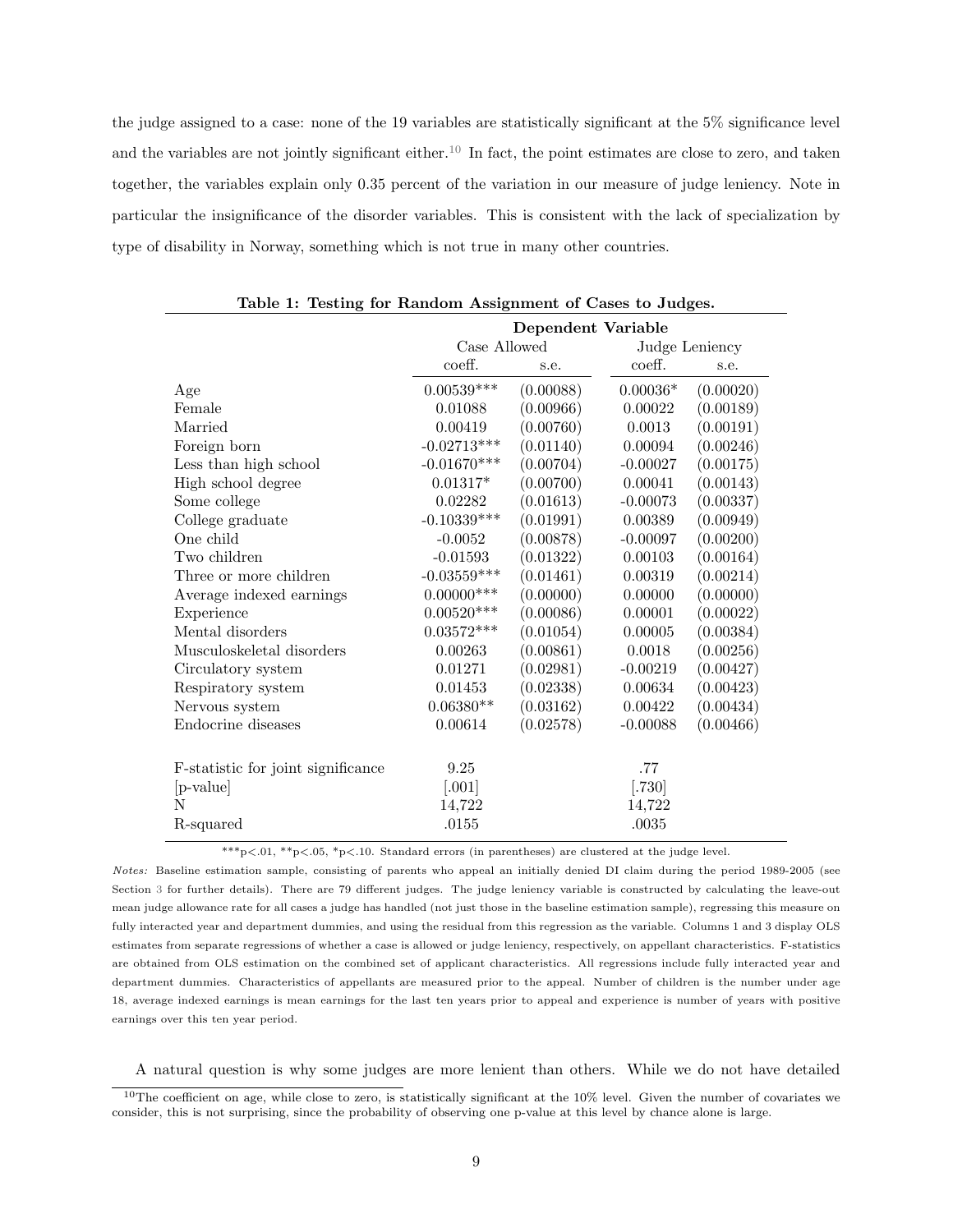characteristics of the judges, we do know the number of cases they have handled. Whereas experienced judges appear to be slightly less lenient, experience accounts for only a small fraction of the total variation in allowance rates across judges (see Appendix Figure [A.1\)](#page-9-0). Other unobserved factors must be driving the underlying variation. It is important to recognize that as long as judges are randomly assigned, it does not matter why some judges are more lenient than others.

#### Instrument and empirical model

We use variation in DI allowance generated from the random assignment of appeal judges as an instrument to estimate the intergenerational link in DI. We estimate judge leniency by taking the average allowance rate in all other cases a judge has ever handled (not just the cases in our estimation sample), adjusted for year and department effects, as we did for Table [1.](#page-11-0) [11](#page-12-0) As we document below, some judges are systematically more lenient than others, which gives exogenous variation in the probability a parent is allowed DI in the appeals process.

Our baseline empirical model can be described by the following two-equation system:

<span id="page-12-2"></span><span id="page-12-1"></span>
$$
A_i = \alpha + \gamma z_i + \theta x_i + v_i \tag{4}
$$

$$
P_i = \mu + \beta A_i + \lambda x_i + u_i \tag{5}
$$

where  $z_i$  denotes a judge's leniency,  $A_i$  is an indicator for whether the parent is allowed DI in the appeal process,  $P_i$  is an indicator variable for whether the child subsequently participates in DI, and  $x_i$  is a vector of control variables. We perform 2SLS with equation [\(4\)](#page-12-1) as the first stage and equation [\(5\)](#page-12-2) as the second stage, with the goal of consistently estimating the parameter  $\beta$ . We think of this parameter as a measure of family welfare culture, giving the effect of a parent being allowed DI because of a lenient judge on their adult child's DI participation. Our estimate captures any effect which operates through whether the parent is allowed DI in the appeal process, including participation in DI, subsequent reapplications to the DI program or any other causal change in parental behavior. We can also estimate the reduced form effect by directly regressing  $P_i$  on  $z_i$  and  $x_i$ .

At the outset, it is important to be precise about the causal effect being estimated. Influential work by Imbens and Angrist (1994) has clarified the interpretation of 2SLS estimates as local average treatment effects (LATE) when  $\beta$  is a random coefficient. Applied to our setting, this means the welfare culture parameter pertains to children whose parents could have received a different allowance decision in the appeal process had their case been assigned to a different judge. As discussed in greater detail later, this suggests

<span id="page-12-0"></span> $11$ Although the instrument is pre-estimated, there is no need to adjust the standard errors of the IV estimates; such adjustments are necessary with generated regressors but not with generated instruments.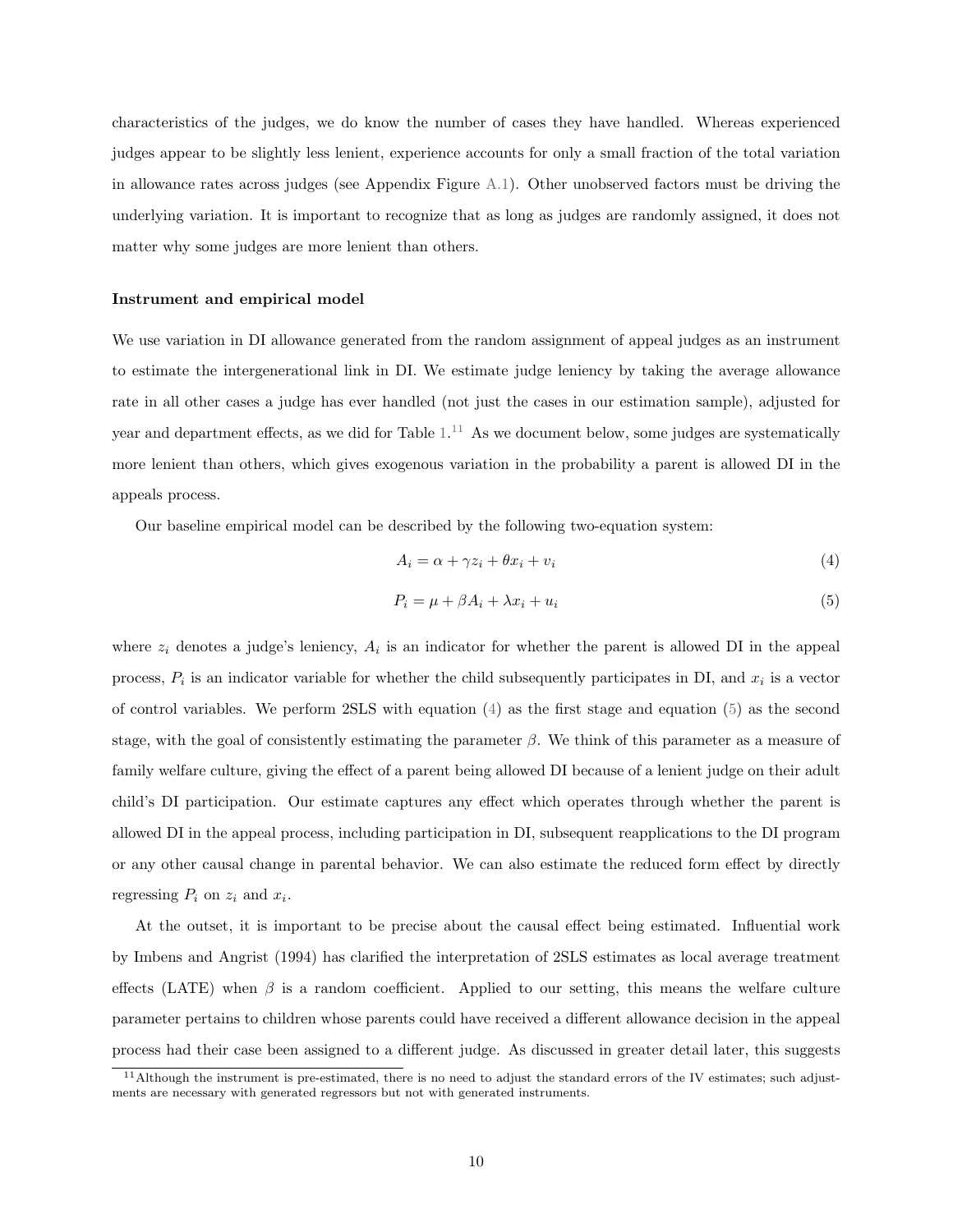due caution in extrapolating the causal effects we estimate to the population at large or to other settings. For example, the information transmitted by parents after having an appeal allowed or denied is likely to be different compared to settings where parents are on DI for other reasons (e.g., because more generous benefits induce parents to apply). Additionally, the latent demand or qualifications for DI could be higher among children whose parents are at the margin of program entry, as compared to children of inframarginal parents.

### <span id="page-13-0"></span>3 Data and Background

#### 3.1 Data and Sample Restrictions

Our analysis employs several data sources that we can link through unique identifiers for each individual. Information on DI benefits comes from social security registers that contain complete records for all individuals who entered the DI program during the period 1967-2010. The data set includes information on the individual's work history and medical diagnosis, the month when DI was awarded (or denied), and the level of DI benefits received. We link this information with administrative data from the hearing office on all appeals from 1989 to 2011. The data set contains information on dates of appeal and decision, the outcome of the appeal, and unique identifiers for both judges and applicants. We merge these data sets with administrative registers provided by Statistics Norway, using a rich longitudinal database that covers every resident from 1967 to 2010. For each year, it contains individual demographic information (including sex, age, and number of children), socio-economic data (such as years of education and earnings), and geographical identifiers. The data contains unique identifiers that allow us to match parents to their children, as well as spouses and siblings to each other. We can further match neighbors to each other using street addresses. The coverage and reliability of Norwegian registry data are rated as exceptional in international quality assessments (see [Atkinson, Rainwater, and Smeeding](#page-34-12) [1995\)](#page-34-12).

Our empirical analysis considers children of parents who appeal an initially denied DI claim.[12](#page-13-1) Following [Maestas, Mullen, and Strand](#page-36-6) [\(2013\)](#page-36-6) and [French and Song](#page-35-1) [\(2013\)](#page-35-1), our baseline estimation excludes observations for which the assigned appeal judge has handled few cases (less than ten during the period 1989 to 2011). The reason for this sample restriction is to reduce the noise in our instrument. We further refine the sample to be appropriate for studying intergenerational transmission of DI receipt. We begin by restricting the sample to children whose parent's appeal decision was made made during the period 1989 to 2005. This sample restriction allows us to observe the behavior of children for at least five years after the appeal

<span id="page-13-1"></span><sup>&</sup>lt;sup>12</sup>Some parents have several denied DI claims over the period we consider. In such cases, we restrict our sample to the parent's first denied DI claim.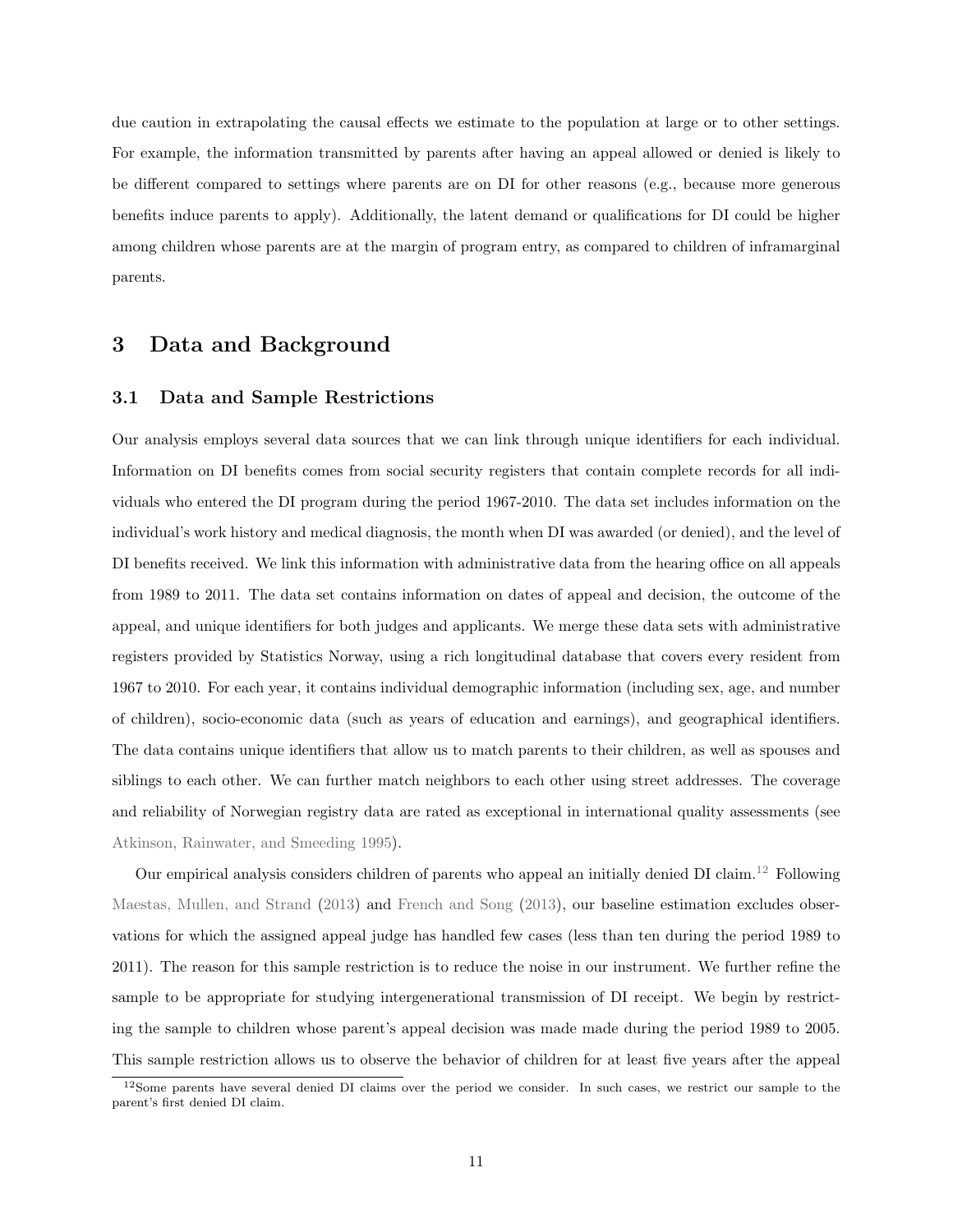decision of the parent. We further exclude children whose parent were older than 55 years at the time he or she appealed. The reason for this age restriction is to avoid program substitution between DI and early retirement schemes.

In our main analysis, we restrict the sample to children who are age-eligible for DI (at least 18 years old) at the time of the parent's appeal decision. This age restriction allows us to observe participation behavior over time for a sizeable sample of children. The baseline sample consists of 14,722 parent-child observations and 79 different judges; our sample includes roughly two children over the age of 18 per parent. One implication of the age restriction is that the baseline sample will be comprised of older children as compared to the unrestricted sample of appellants. Appendix Figure [A.2](#page-16-0) displays the age distribution of parents who appeal and the age distribution of their children. Because few parents with young children apply for DI, the baseline sample includes the typical parent-child links. In Section [5,](#page-27-0) we will nevertheless explore the impact of parental DI participation on an alternative, smaller sample of children who are under 18 at the time of the parent's appeal decision.

In Table [2,](#page-15-0) we document the key characteristics of the sample of parents who apply for DI and our baseline sample of parents who appeal an initially denied DI claim. The parents who appeal are on average more likely to be female, less educated and foreign born, and have lower prior earnings and less work experience compared to the group of initial applicants. Sixty-five percent of applicants claim mental or musculoskeletal disorders, a percentage that rises to 73 percent for appellants. The children of parents who appeal tend to be less educated, but actually have slightly higher prior earnings compared to children of parents who initially apply for DI. In the time span we observe, the children of parents who appeal are slightly more likely to be DI recipients compared to children of parents who initially apply for DI (8 percent versus 7 percent).<sup>[13](#page-14-0)</sup> While every child is observed for at least five years, some children will be observed for up to 21 years; on average, a child is observed for 11 years.

#### 3.2 Institutional Background

There are a number of similarities and a few key differences between the DI systems in the U.S. and in Norway (see [Autor and Duggan,](#page-34-2) [2006;](#page-34-2) [Kostol and Mogstad,](#page-36-8) [2014\)](#page-36-8). In both countries, DI is one of the largest transfer programs. However, the incidence of receipt of DI benefits is lower in the U.S. than in Norway. Figure [2](#page-16-0) shows this distinction by displaying the evolution of DI in the two countries. Whereas the rate of DI receipt in a given year is consistently higher in Norway than in the U.S., the time trends are quite

<span id="page-14-0"></span> $13\,\text{By}$  way of comparison, the rate of DI receipt is equal to 3 percent for a comparable set of children whose parents never applied for DI. To create a comparable set, we matched on the covariates appearing in Panel B of Table 2 (except for type of disability, which is not available in both datasets).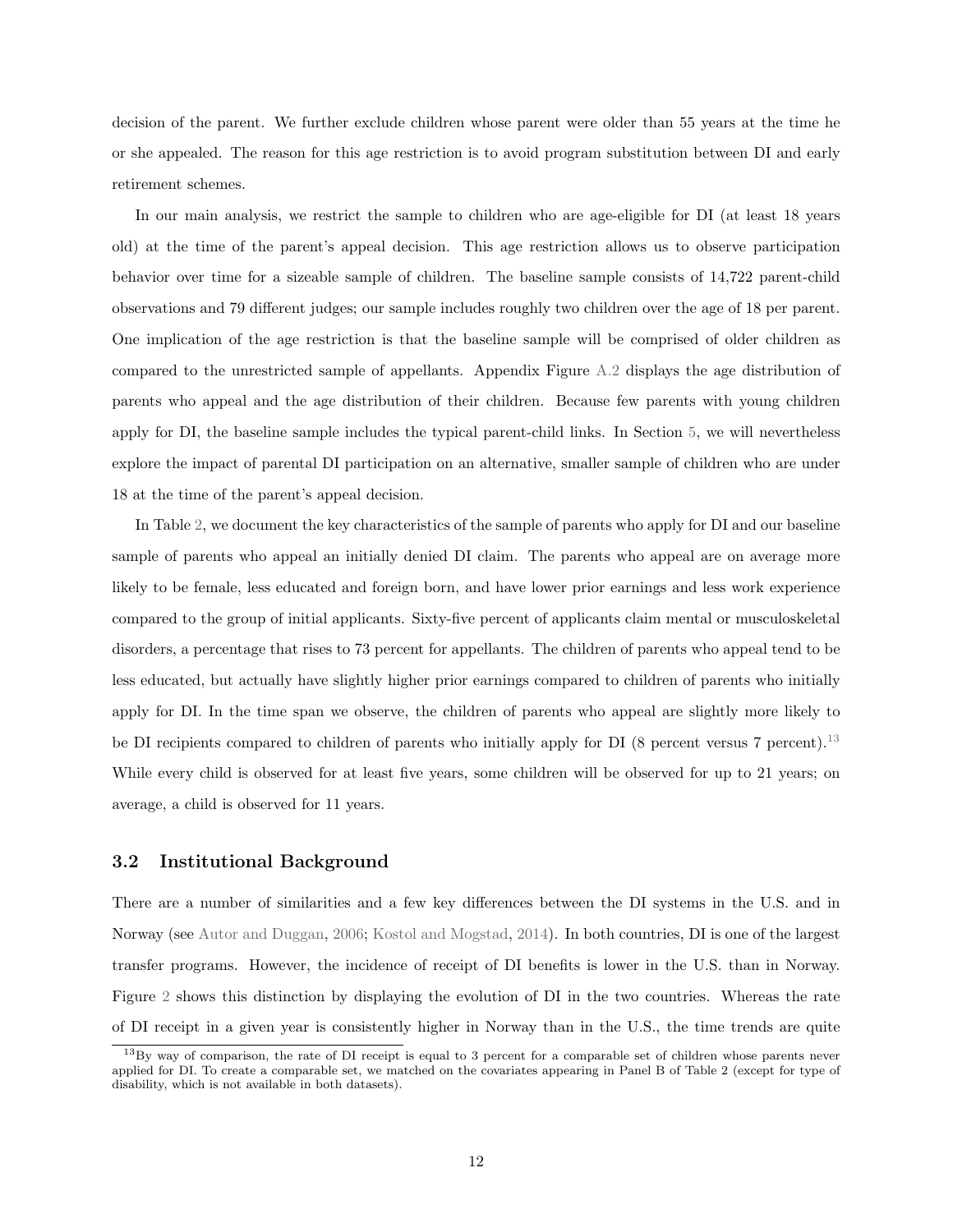similar.<sup>[14](#page-15-1)</sup> From 1961 to 2012, the rate of receipt increased from 2.2 to 9.7 percent in Norway and from 0.8

|                                                                | DI applicants |                     | DI appellants |                     |
|----------------------------------------------------------------|---------------|---------------------|---------------|---------------------|
| Characteristic                                                 | Mean          | Std. Dev.           | Mean          | Std. Dev.           |
| A. Parents                                                     |               |                     |               |                     |
| Age (time of decision)                                         | 47.28         | $[7.09]$            | 49.19         | [4.36]              |
| Female                                                         | 0.65          | [0.48]              | 0.74          | [0.44]              |
| Married                                                        | 0.62          | [0.48]              | 0.68          | [0.46]              |
| Foreign born                                                   | 0.09          | [0.28]              | 0.18          | [0.38]              |
| Less than high school                                          | 0.44          | [0.50]              | $0.55\,$      | [0.50]              |
| High school degree                                             | 0.44          | [0.50]              | 0.38          | [0.48]              |
| Any college                                                    | 0.12          | [0.33]              | 0.07          | [0.26]              |
| Children below age 18 living at home                           | 0.41          | $[0.49]$            | 0.43          | [0.49]              |
| Previous earnings $(\text{\$})$ , 1-10 years prior to decision | 29,721        | [22,052]            | 20,681        | [19, 037]           |
| Years of work, 1-10 years prior to decision                    | 7.94          | $\left[3.06\right]$ | 6.78          | $\left[3.61\right]$ |
| Mental disorders                                               | 0.24          | [0.43]              | 0.21          | [0.41]              |
| Musculoskeletal disorders                                      | 0.41          | [0.49]              | 0.52          | [0.50]              |
| Circulatory system                                             | 0.06          | [0.25]              | 0.04          | [0.19]              |
| Respiratory system                                             | 0.03          | [0.16]              | 0.03          | [0.17]              |
| Nervous system                                                 | 0.06          | [0.23]              | 0.03          | [0.17]              |
| Endocrine diseases                                             | $\rm 0.02$    | [0.13]              | 0.04          | [0.19]              |
| DI allowed                                                     | 0.75          | [0.43]              | 0.12          | [0.32]              |
| Number of parents                                              | 98,206        |                     | 7,331         |                     |
| <b>B.</b> Children                                             |               |                     |               |                     |
| Age (time of decision)                                         | 25.33         | [4.63]              | 24.98         | [4.63]              |
| Female                                                         | 0.43          | [0.49]              | 0.49          | [0.50]              |
| Married                                                        | 0.14          | [0.35]              | 0.16          | [0.37]              |
| Foreign born                                                   | 0.17          | [0.38]              | 0.13          | [0.33]              |
| Less than high school                                          | 0.49          | [0.50]              | $\rm 0.52$    | [0.50]              |
| High school degree                                             | 0.37          | [0.48]              | 0.37          | [0.48]              |
| Any college                                                    | 0.14          | [0.35]              | 0.12          | [0.32]              |
| Children below age 18 living at home                           | 0.4           | [0.49]              | 0.31          | [0.46]              |
| Previous earnings $(\text{\$})$ , 1-5 years prior to decision  | 19,326        | [20, 776]           | 20,682        | [20,680]            |
| Years of work, 1-5 years prior to decision                     | 3.45          | $\vert 1.94 \vert$  | 3.73          | [1.68]              |
| DI recipient 5 years after decision                            | 0.03          | [0.17]              | 0.03          | [0.16]              |
| DI recipient any time after decision                           | 0.07          | [0.25]              | 0.08          | [0.27]              |
| Number of children                                             | 195,223       |                     | 14,722        |                     |

<span id="page-15-0"></span>Table 2: Descriptive Statistics.

Notes: Sample of parents and children for applicants during the period 1992-2005 and appellants during the period 1989-2005. In both samples parents are restricted to be at most age 55 and their children to be aged 18 and above at the time of decision (at the application step or the appeal step). Previous earnings and years of work are measured the year before appeal in the DI appellant sample and the year before decision in the DI applicant sample. Nominal values are deflated to 2005 and represented in US dollars using the average exchange rate  $NOK/\$ = 6$ . Unless otherwise stated, all parent and child characteristics are measured the year before parental application/appeal.

<span id="page-15-1"></span><sup>&</sup>lt;sup>14</sup>The cross-country difference in DI coverage is unlikely to explain the entire discrepancy in the incidence of DI: although virtually all non-elderly adults are covered in Norway, more than 80 percent of all non-elderly adults are covered in the U.S. The remaining difference could be a function of underlying differences in screening stringency, the generosity of the programs or the frequency with which people apply for disability benefits. [Milligan and Wise](#page-36-14) [\(2011\)](#page-36-14) argue that differences in health are unlikely to explain much of the observed differences in DI rates across developed countries.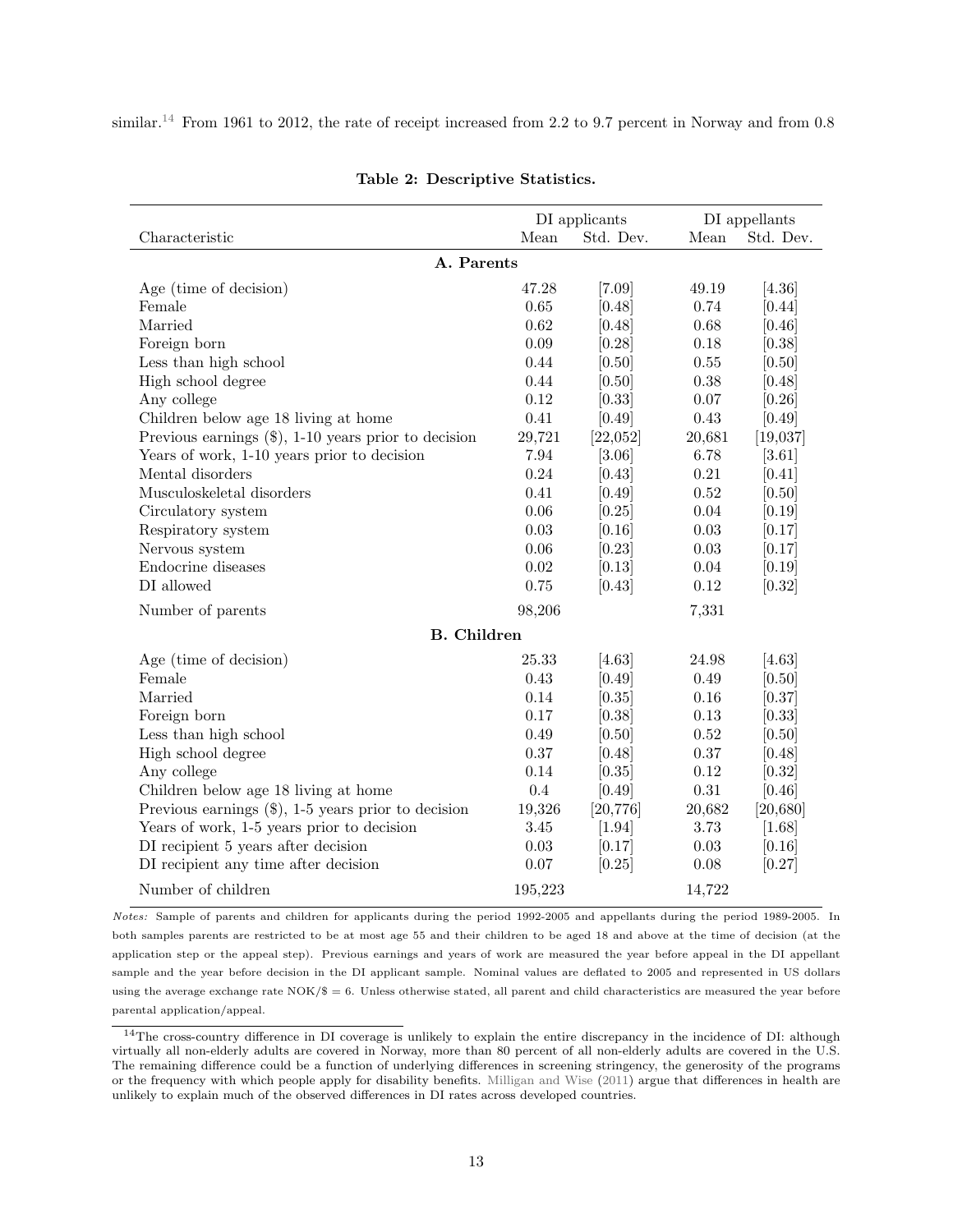to 5.4 percent in the U.S. While Norway's rate has leveled off at about 10 percent in recent years, the U.S. DI rate continues to rise and is projected to exceed 7 percent by 2018 [\(Burkhauser and Daly,](#page-35-0) [2012\)](#page-35-0).



<span id="page-16-0"></span>Figure 2: Trends in DI Receipt in Norway and the U.S.

Notes: U.S. trends based on Autor and Duggan (2006) for 1957-2005 and SSA Office of the Chief Actuary for 2006-2012. Norwegian trends based on SSA Statistical Supplements. Incidence of DI receipt is defined as the percent of the relevant adult population receiving DI benefits (age 18-67 in Norway; age 25-64 in the US).

In both countries, the expansion of the DI rolls in recent decades appears to be driven by the liberalization of the screening process, which led to a rapid increase in the share of DI recipients suffering from difficult-toverify disorders such as mental illness and musculoskeletal disease.[15](#page-16-1) Because these are early-onset disorders with low mortality at young ages, DI recipients with such diagnoses tend to participate in the program for relatively long periods. As a result, the DI exit rates in both countries have decreased in the last few decades, with progressively fewer DI recipients reaching retirement age or dying in a given year (see Appendix Figures [A.3](#page-17-1) and [A.4\)](#page-20-0).

There are a few noticeable differences between the two countries. DI recipients in Norway tend to be older and have slightly higher earnings prior to a disability award. One possible explanation for this is that the U.S. SSDI program is less generous.<sup>[16](#page-16-2)</sup> The differences in characteristics are, however, less pronounced than one might expect. For instance, almost 60 percent of DI recipients suffer from difficult-to-verify disorders (mental illness and musculoskeletal disorders) in both the U.S. and Norway (see Appendix Table [A.1\)](#page-11-0).

Another difference is that the appeal process plays a more important role in the U.S. than in Norway. While 48 percent of the initially rejected applicants appeal in the U.S. [\(French and Song](#page-35-1) [\(2013\)](#page-35-1)), only

<span id="page-16-1"></span><sup>15</sup>See Autor and Duggan (2006) for a discussion of this phenomenon. In the U.S., the 1984 congressional reforms shifted the focus of screening from medical to functional criteria. In Norway, the medical eligibility criteria were relaxed earlier and more gradually.

<span id="page-16-2"></span> $^{16}$ For a typical DI recipient in Norway, [Kostol and Mogstad](#page-36-8) [\(2014\)](#page-36-8) calculate the replacement rate would be 31 percent according to U.S. program rules and 58 percent according to Norwegian program rules. Factoring in health insurance coverage increases the effective replacement rate to over 50 percent in the U.S. In Norway, all citizens are eligible for health insurance through the Social Insurance system.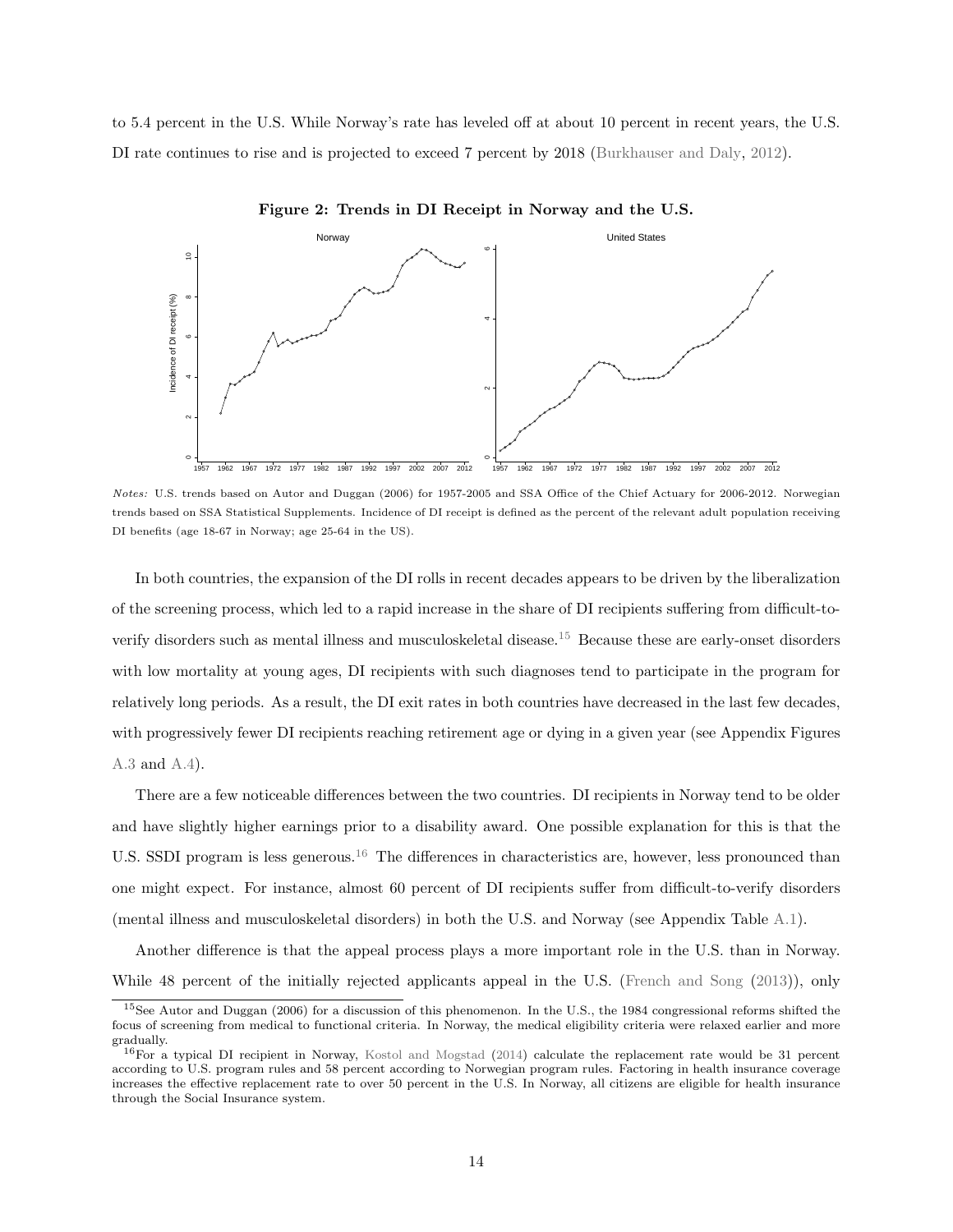25 percent of the initially rejected appeal in Norway. Appendix Table [A.1](#page-11-0) compares the characteristics of individuals who apply for DI and those who appeal an initially denied DI claim in the two countries. In both the U.S. and Norway, appellants are more likely to be younger, less connected to the labor market, and more likely to suffer from difficult-to-verify disorders, as compared to the the initial group of applicants. This suggests that in both countries the marginal applicants are often initially denied, and they are relatively likely to appeal.

# <span id="page-17-0"></span>4 Evidence on Intergenerational Welfare Transmission

#### 4.1 Graphical Evidence

We begin our presentation of results by providing a graphical representation of the IV approach in Figure [3.](#page-17-1) In the background of each graph is a histogram for the density of judge leniency, which captures the average judge allowance rate in the other cases a judge has handled. We note the judge leniency measure is calculated from all cases the judge has ever handled, not just the cases in our estimation sample. On average, each judge has handled a total of 380 cases. The mean of the leniency variable is .15 with a standard deviation of .06. The histogram reveals a wide spread in judge leniency, with approximately 22% of cases allowed by a judge at the 90th percentile compared to approximately 9% at the 10th percentile.



<span id="page-17-1"></span>Figure 3: Effect of Judge Leniency on Parents (First Stage) and Children (Reduced Form).

Notes: Baseline sample, consisting of parents who appeal an initially denied DI claim during the period 1989-2005 (see Section [3](#page-13-0) for further details). There are 14,722 individual observations and 79 different judges. Panel (A): Solid line is a local linear regression of parental DI allowance on judge leniency. Panel (B): Solid line is a local linear regression of child DI receipt on their parent's judge leniency measure. All regressions include fully interacted year and department dummies. The histogram of judge leniency is shown in the background of both figures (top and bottom 1% excluded from the graph). Dashed lines represent 90 percent confidence intervals.

Panel A shows the effect of judge leniency on a parent's allowance rate. The graph is a flexible analog to the first stage equation [\(4\)](#page-12-1), where we plot a local linear regression of actual parental allowance against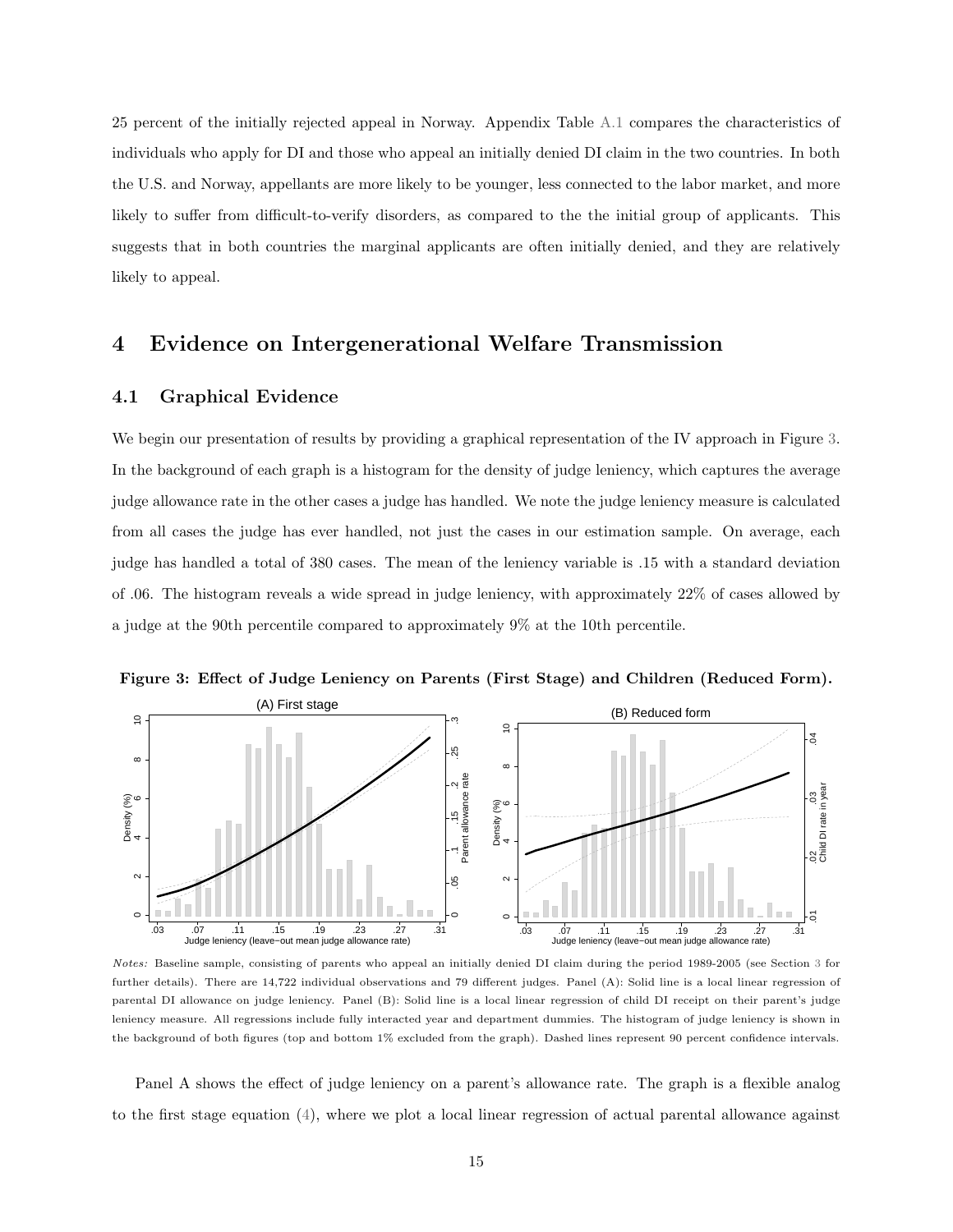judge leniency. The parental allowance rate is monotonically increasing in our leniency measure, and is close to linear. A 10 percentage point increase in the judge's allowance rate in other cases is associated with an approximately 9 percentage point increase in the probability the parent's case is allowed. Panel B plots the reduced form effect of a parent's judge leniency measure against their child's DI participation, again using a local linear regression. The child's DI rate is monotonically increasing in the leniency measure as well. Approximately two and a half percent of children whose parents had a relatively strict judge (leniency measure =.09, the 10th percentile) are predicted to participate in DI five years later. This can be contrasted with roughly three percent of children whose parents had a relatively lenient judge (leniency measure  $= .22$ , the 90th percentile).

#### 4.2 Regression Estimates

We now turn to a regression based analysis. Column 1 in Table [3](#page-19-0) reports first stage estimates which regress a dummy variable for whether a parent is allowed DI at the appeal stage on our judge leniency measure. We include fully interacted year and department dummies in the first column, but otherwise include no other controls. The coefficient implies that when a judge's allowance rate in the other cases he has handled goes up by 1 percentage point, the probability a parent will be allowed DI by that judge increases by 0.91 percentage points. This effect is not statistically different from one.

Panel A reports results for whether the child participates in DI within 5 years after the parent's appeal decision. Column 2 reports the reduced form estimate of a parent's judge leniency measure for this child outcome. The estimate of .055 implies that when judge leniency for a parent rises by 10 percentage points, a child's DI participation will rise by roughly one-half of a percentage point. This is a sizeable effect compared to the 3 percent average DI participation rate within five years for this sample. Column 5 takes the reduced form estimate of column 2 and divides it by the first stage estimate in column 1. Since the first stage is close to one, the reduced form and the IV estimates are very similar.

Panel B performs a similar exercise, but now looks at whether the child has ever been on DI after the parent's appeal decision. While every child is observed for at least five years after their parent's appeal decision, in this second panel some children will be observed for up to 21 years and, on average, the children are observed for 11 years. The unbalanced nature of this second panel affects the interpretation of the estimates, but it should not affect their validity given the nature of our instrument. Figure [4](#page-20-0) complements Table [3](#page-19-0) by showing IV estimates for the intergenerational transmission of DI receipt over time for a balanced panel. The estimates correspond to those in Table [3,](#page-19-0) except the graph restricts the sample to children observed for at least 10 years after their parent's appeal decision.<sup>[17](#page-18-0)</sup> Both Table [3](#page-19-0) and Figure [4](#page-20-0) suggest the

<span id="page-18-0"></span><sup>&</sup>lt;sup>17</sup>The first stage estimate for this sample is 1.006 with a standard error of 0.146.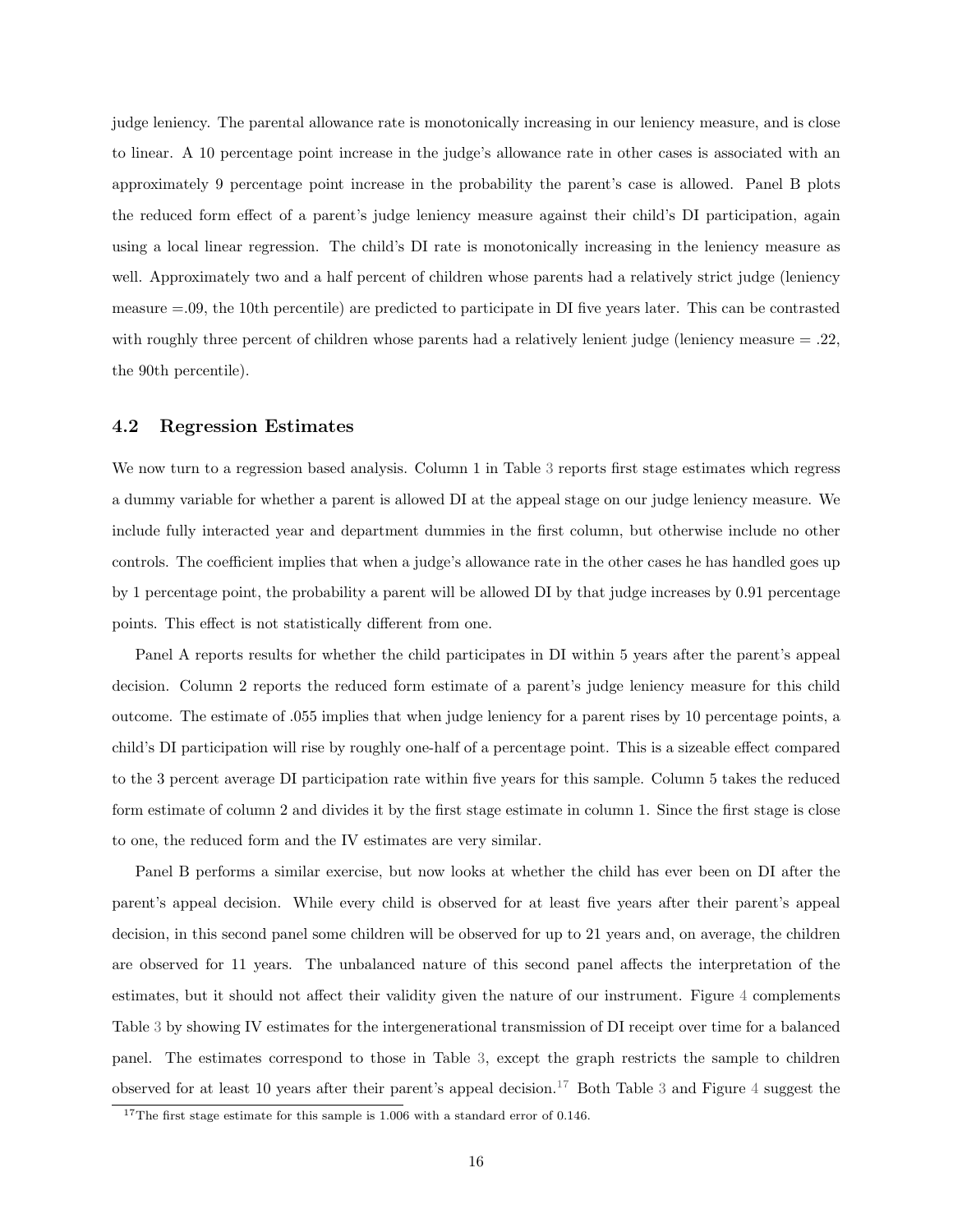long-run effects of a parent getting on to DI are roughly twice as large as the short-run effects. For example, ten years after the court decision, Figure [4](#page-20-0) reveals that the causal effect of a parent being allowed DI is a 12 percentage point increase in a child's DI take up. These findings suggest that a parent's experience with the DI system is not merely changing the timing of when their children participate in DI, at least over the time period covered by our data.

|                         |                       | Table 3: Estimates of Intergenerational Welfare Transmission.                                               |                       |                       |                       |
|-------------------------|-----------------------|-------------------------------------------------------------------------------------------------------------|-----------------------|-----------------------|-----------------------|
|                         |                       | Child on DI 5 years after<br>Child ever on DI after<br>parent's appeal decision<br>parent's appeal decision |                       |                       |                       |
|                         | First stage           | Reduced form                                                                                                | IV                    | Reduced form          | IV                    |
|                         |                       | A. No additional controls                                                                                   |                       |                       |                       |
| Parent's judge leniency | $0.909***$<br>(0.112) | $0.055***$<br>(0.020)                                                                                       |                       | $0.107***$<br>(0.030) |                       |
| Parent allowed DI       |                       |                                                                                                             | $0.061***$<br>(0.022) |                       | $0.118***$<br>(0.033) |
|                         |                       | <b>B.</b> With additional controls                                                                          |                       |                       |                       |
| Parent's judge leniency | $0.869***$<br>(0.108) | $0.052**$<br>(0.020)                                                                                        |                       | $0.101***$<br>(0.027) |                       |
| Parent allowed DI       |                       |                                                                                                             | $0.060***$<br>(0.023) |                       | $0.116***$<br>(0.032) |
| Dependent mean          | 0.12                  | 0.03                                                                                                        |                       | 0.08                  |                       |

<span id="page-19-0"></span>Table 3: Estimates of Intergenerational Welfare Transmission.

\*\*\*p<.01, \*\*p<.05, \*p<.10. Standard errors (in parentheses) are clustered at the judge level.

Notes: Baseline sample of 14,722 child-parent observations, restricted to parents who appeal an initially denied DI claim during the period 1989-2005 (see Section [3](#page-13-0) for further details). There are 79 different judges. All regressions include fully interacted year and department dummies. Specifications with additional controls include a linear term for average indexed earnings and dummy variables for month of appeal, county of residence, age of parent and child, gender of parent and child, foreign born, marital status, number of children, education, labor market experience, and a number of medical diagnoses. The control variables are measured prior to the appeal. Number of children is the number under age 18, average indexed earnings is mean earnings for the last ten years prior to appeal and experience is number of years with positive earnings over this ten year period.

This rising trend in the estimates captures both the effect of elapsed time since parental allowance as well as the effect of children getting older. If the causal effect is larger for older children, then the aging of children over time could be the underlying reason for the trend. To explore this possibility, in Appendix Table [A.5](#page-24-0) we reweight individual observations so that the distribution of ages is the same in each year and centered around a mean age of 30. Holding the age distribution constant in this way, we then re-estimate the effects over time. The estimates are remarkably similar, with the reweighted estimates growing substantially over time as before, indicating that elapsed time since parental allowance is a key reason for how the intergenerational transmission evolves.

Lastly, we shift attention to how a parent's DI receipt affects the probability that their children subsequently apply for DI. Appendix Figure [A.5](#page-45-0) shows IV estimates for child DI application over time based on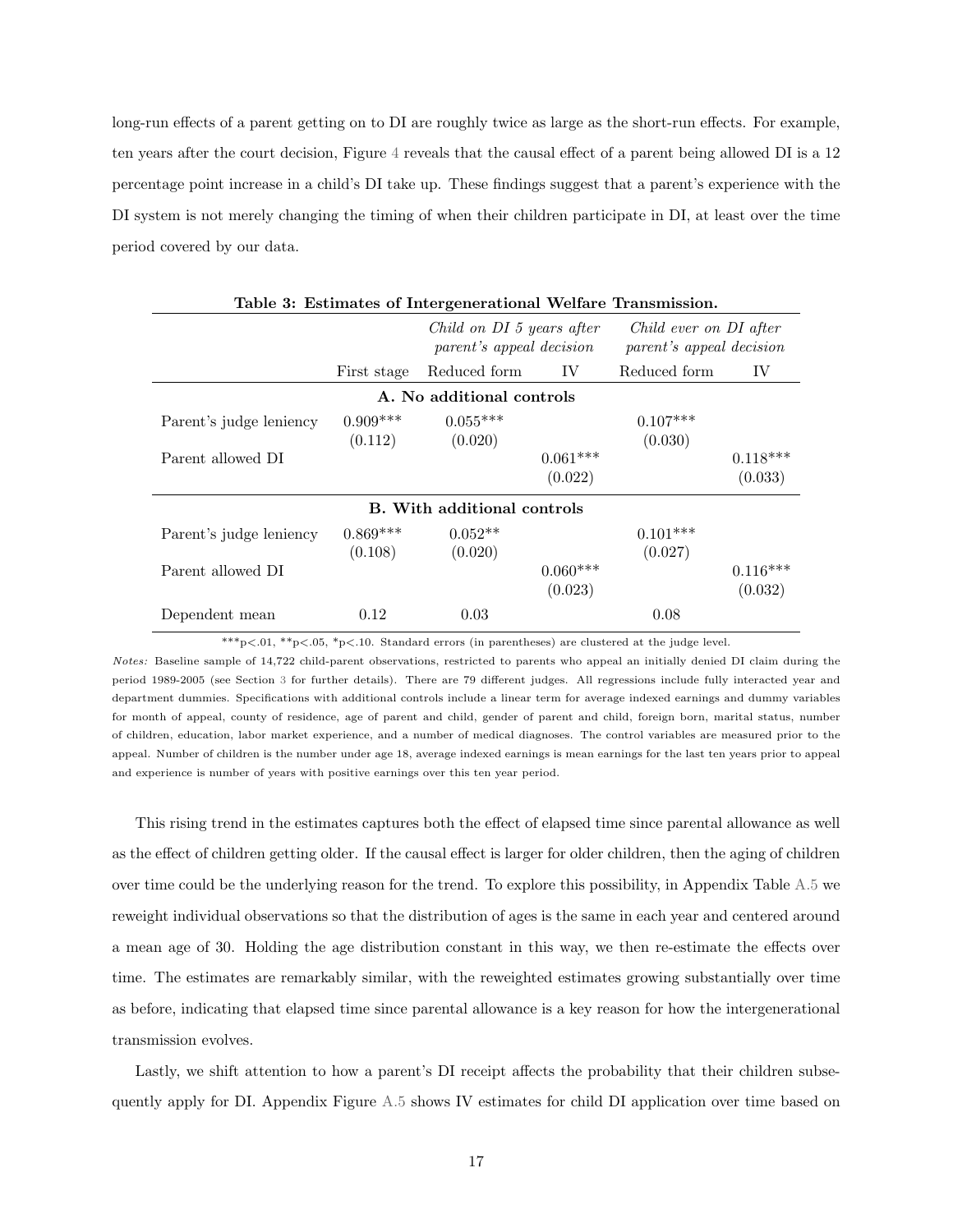

<span id="page-20-0"></span>

Notes: Baseline sample restricted to parents who appeal an initially denied DI claim during the period 1989-2000, so as to have a balanced 10 year sample. There are 9,062 individual observations and 50 different judges. The figure displays separate IV estimates of intergenerational transmission 1 to 10 years after the parent's appeal decision. The specifications mirror column 3 of Panel A in Table [3.](#page-19-0) Dashed lines represent 90 percent confidence intervals (clustered at the judge level).

the ten-year balanced panel used in [4.](#page-20-0) These results mirror closely the estimates for DI participation. The effect on DI application grows substantially over time. Ten years after the court decision, the causal effect of a parent being allowed DI at the appeal stage is a 14 percentage point increase in a child's DI application rate. Given the qualitative similarity in the estimates when using child application versus child participation as the left hand side variable, we focus on children's DI participation in the remainder of the paper.

#### 4.3 Internal Validity

In order for judge leniency to be a valid instrument, appellants' assignment to judges must be uncorrelated with case characteristics. Table [1](#page-11-0) provided strong empirical support for the claim that the DI system in Norway randomly assigns appeal judges within each department and year. As a second test, Panel B of Table [3](#page-19-0) explore what happens if a large set of control variables are added to the baseline regressions. If judges are randomly assigned, the addition of these control variables should not significantly change the estimates, as both parental and child characteristics should be uncorrelated with judge leniency. As expected, the coefficients do not change appreciably. As a final test of randomization, we examine whether the likelihood of children receiving sickness pay prior to the parents' appeal is correlated with judge leniency. Before going onto DI, individuals usually participate in the sickness program; correlation between our instrument and children's pre-determined participation rate in this program would therefore raise concerns about compliance with the random allocation procedure. It is reassuring to find that child participation in the sickness program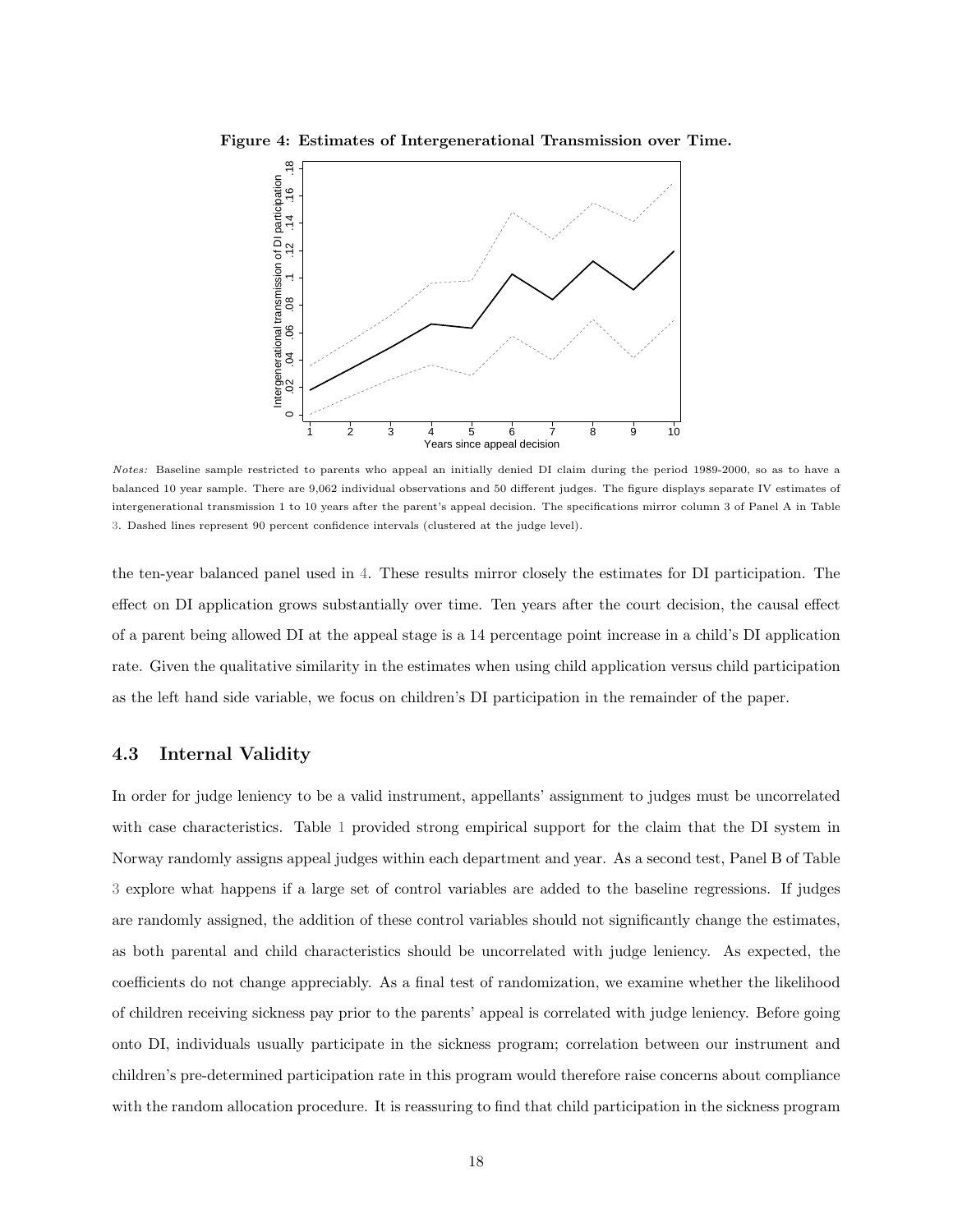is not statistically related to the leniency of the judge assigned to their parent's case.<sup>[18](#page-21-0)</sup>

While random assignment of cases to judges is sufficient for a causal interpretation of the reduced form estimates, the IV estimates require two additional assumptions. The first is that the leniency of the parent's judge affects the child's DI participation only through the parent's allowance decision, and not directly in any other way. One attractive feature of the process in Norway makes this exclusion restriction likely to hold: the appeal is presented in writing, so there is never any personal contact between the judge and those who appeal. What parents and children observe is the allowance or denial decision of the judge.

A possible caveat is that appeal processing time could differ systematically by the leniency of the judge (see e.g. [Autor, Maestas, Mullen, and Strand](#page-34-13) [\(2011\)](#page-34-13)) and that this could directly affect a child's decision to apply for DI. To examine this, we calculated a judge's average processing time based on the residual average processing time in the other cases a judge has handled after controlling for a fully interacted set of time and department dummies in a regression. It is reassuring to find that our instrument, judge leniency, and judge processing time are virtually uncorrelated. Moreover, the second row of Table [4](#page-22-0) shows that the IV estimates do not change appreciably if we control for a judge's average processing time (an exogenous variable since judges are randomly assigned) in the first and second stages.

The final assumption needed for a causal interpretation of the IV estimates is monotonicity of judges' appeal decisions. In our setting, the monotonicity assumption is that cases allowed by a strict judge would also have been allowed by a more lenient judge, and similarly that cases denied by a lenient judge would also have been denied by a stricter judge. One testable implication of the monotonicity assumption is that the first stage estimates should be non-negative for all subsamples. Appendix Table [A.4](#page-22-0) provides separate first stage estimates based on characteristics of the parent and the child. These estimates are consistently positive and sizeable, in line with the monotonicity assumption.

Lastly, Table [4](#page-22-0) reports the results from several specification checks, all of which support our main findings. In specification C, we limit the sample to the period when there was just one department, rather than four departments handling appeals. While the standard errors go up somewhat, the results are similar. Specifications D and E show the results are robust to adding in fully interacted year, month and department dummies or excluding parents who die. In our baseline analysis, we excluded judges who handle less than 10 cases. Specifications F and G demonstrate that including these judges does not change the estimates appreciably, and neither does excluding judges who handle less than 50 cases. Specification H considers an alternative handling of remanded cases. In our baseline analysis, we code a remanded case as rejected (see footnote [7\)](#page-9-1). If we instead code remanded cases as allowed or denied based on its eventual outcome after it

<span id="page-21-0"></span><sup>&</sup>lt;sup>18</sup>The regression coefficient of parental judge leniency on a child's participation in the sickness program is 0.004 (s.e.  $= 0.05$ ). This point estimate is small compared to the sample mean: 24 percent of children had received sickness pay at some point prior to their parent's appeal.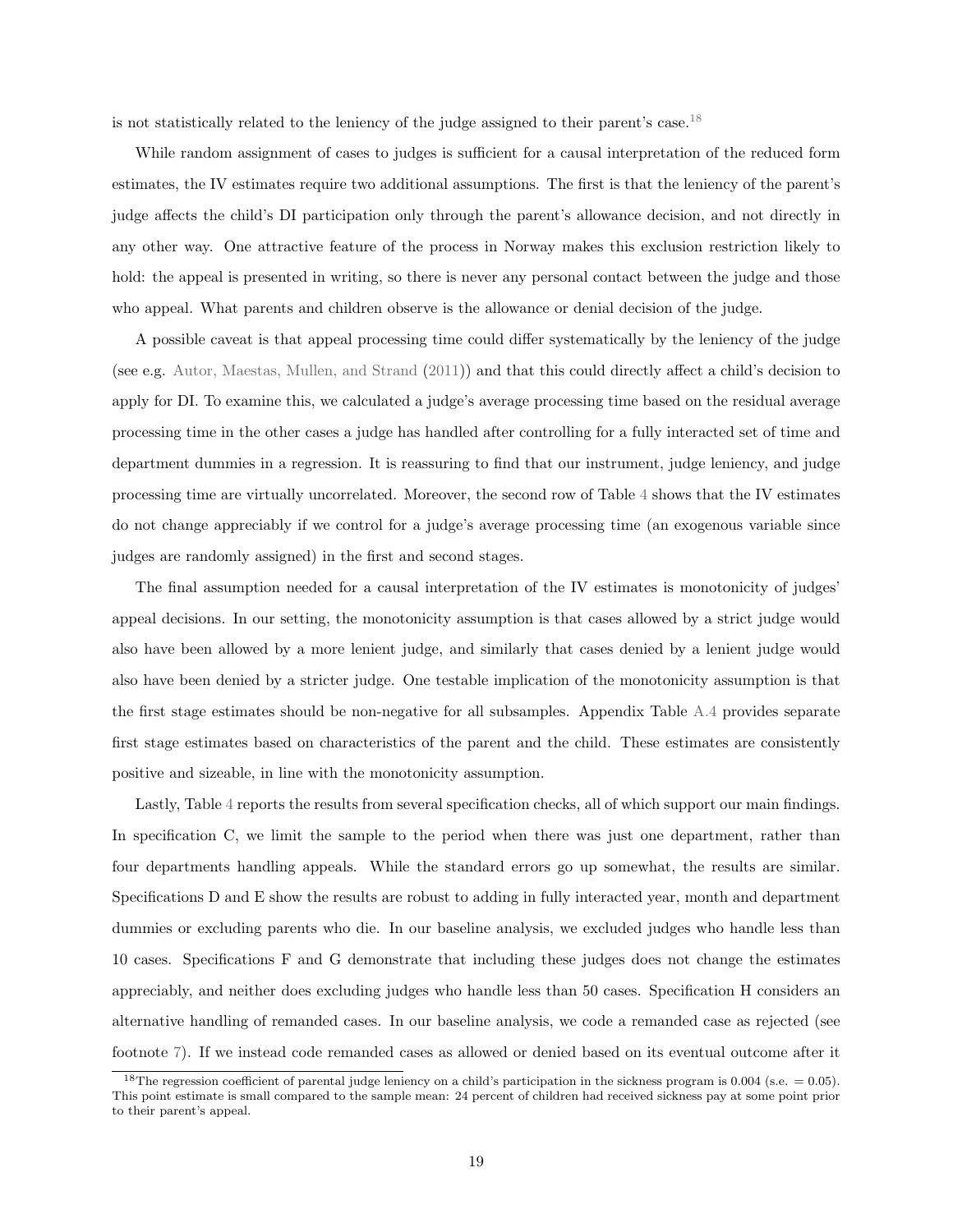is reconsidered by the DDS case worker with updated information, the results are quite similar. The final specification drops appeals where the claim was made after January 1, 2004 since the DI system was reformed starting that year. The estimates do not change appreciably.

<span id="page-22-0"></span>

|                                       | Child on DI 5 years after<br>parent's appeal decision |              |            |        |
|---------------------------------------|-------------------------------------------------------|--------------|------------|--------|
| Specification                         | First stage                                           | Reduced form | IV         | N      |
| A. Baseline specification             | $0.869***$                                            | $0.052**$    | $0.060***$ | 14,722 |
|                                       | (0.108)                                               | (0.020)      | (0.023)    |        |
| B. With judge ave. processing time    | $0.851***$                                            | $0.050**$    | $0.059**$  | 14,722 |
|                                       | (0.103)                                               | (0.021)      | (0.023)    |        |
| C. One Department (pre-1998)          | $1.000***$                                            | $0.061**$    | $0.061**$  | 5,567  |
|                                       | (0.143)                                               | (0.025)      | (0.028)    |        |
| D. Month-department controls          | $0.777***$                                            | $0.049**$    | $0.063**$  | 14,722 |
|                                       | (0.122)                                               | (0.022)      | (0.029)    |        |
| E. Exclude parents who die            | $0.867***$                                            | $0.060***$   | $0.070***$ | 14,314 |
|                                       | (0.108)                                               | (0.021)      | (0.024)    |        |
| F. Include judges $< 10$ cases        | $0.858***$                                            | $0.051**$    | $0.060***$ | 14,726 |
|                                       | (0.109)                                               | (0.020)      | (0.023)    |        |
| G. Exclude judges $< 50$ cases        | $0.950***$                                            | $0.054**$    | $0.056**$  | 14,587 |
|                                       | (0.102)                                               | (0.022)      | (0.022)    |        |
| H. Alternative coding of remand       | $0.808***$                                            | $0.053***$   | $0.066***$ | 14,722 |
|                                       | (0.100)                                               | (0.018)      | (0.022)    |        |
| I. Drop cases after $1/1/2004$ reform | $0.891***$                                            | $0.052**$    | $0.058**$  | 14,474 |
|                                       | (0.107)                                               | (0.021)      | (0.023)    |        |

Table 4: Specification Checks for Intergenerational Welfare Transmission Estimates.

\*\*\*p $<.01$ , \*\*p $<.05$ , \*p $<.10$ . Standard errors (in parentheses) are clustered at the judge level.

Notes: Specifications mirror the baseline results with additional controls reported in panel B of Table [3.](#page-19-0)

#### 4.4 Interpreting the IV Estimates

It is important to emphasize the local nature of our results. Our IV estimates represent a local average treatment effect (LATE) for children whose parents could have received a different allowance decision had their case been assigned to a different judge. To better understand this LATE, we take several steps.

#### Number of complier children and their characteristics

We begin by calculating the number of children whose parents are always takers, never takers and compliers in our sample. Appendix [B](#page-46-0) provides details for these calculations. Compliance types are usually defined in the context of binary instruments. However, the approach of [Imbens and Rubin](#page-35-14) [\(1997\)](#page-35-14) and [Abadie](#page-34-14) [\(2003\)](#page-34-14) extends naturally to our setting with a continuous instrument, by looking at the allowance rates for parents who are assigned to the "most lenient" and the "strictest" judges. Parental compliers are appellants who would have received a different allowance decision had their case been assigned to the most lenient judge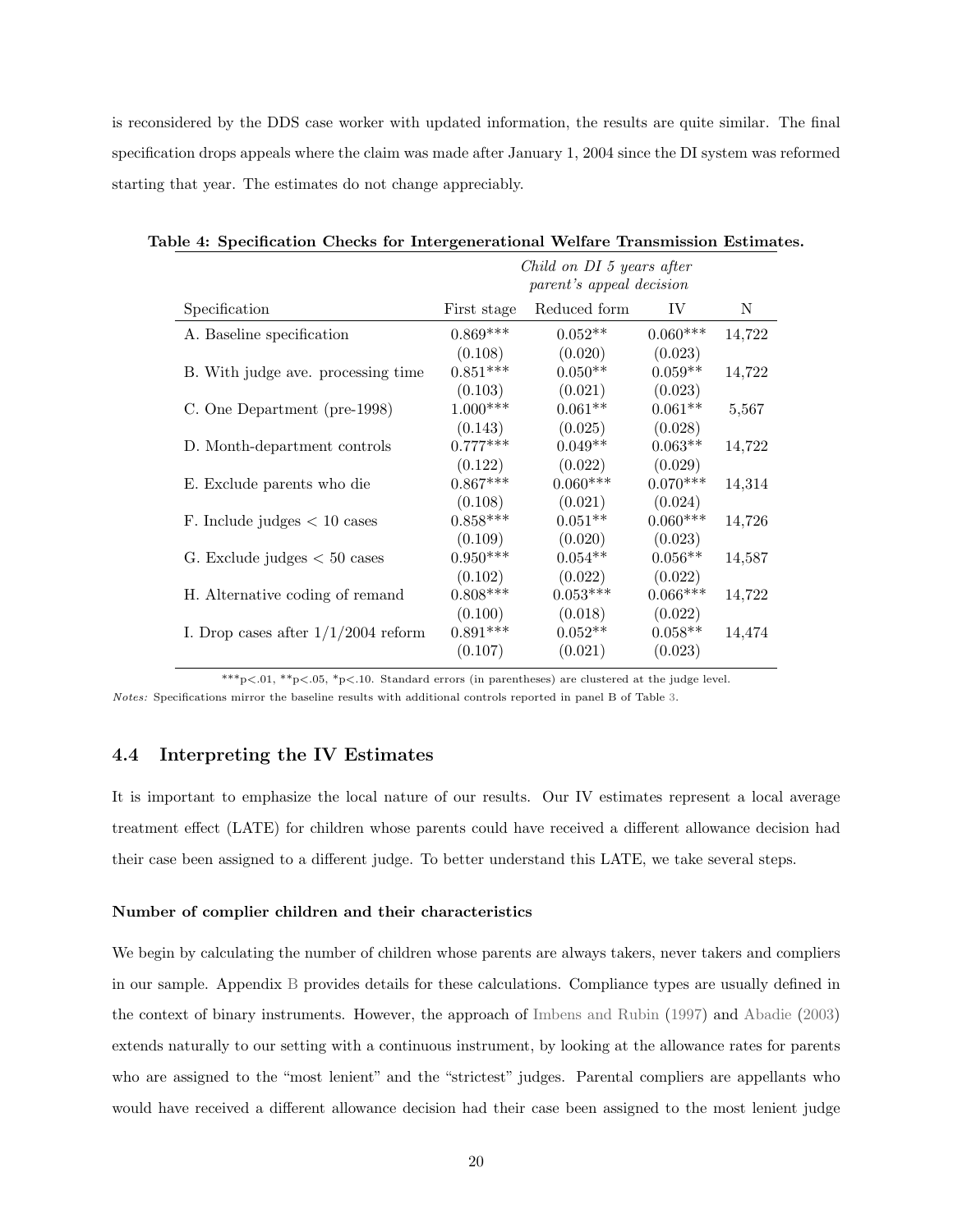instead of the strictest judge. We estimate that children of compliers make up approximately 25 percent of our sample. Because of monotonicity, the share of parents that would be allowed DI regardless of the judge assigned to their case is given by the probability of allowance for the strictest judge. The children of these always takers make up only a few percent of the sample. By comparison, more than 70 percent of our sample are children of never takers who would not be allowed DI no matter which judge was assigned to their case.

We characterize compliers by observable characteristics in Appendix Table [A.4.](#page-22-0) As explained in [Abadie](#page-34-14) [\(2003\)](#page-34-14), these characteristics can be recovered by calculating the fraction of compliers in different subsamples. The most distinctive feature of the compliers is their family background: 65 percent of complier children have parents with low education, while their fraction in the entire sample is only 56 percent. Parental compliers are also more likely to have difficult-to-verify disorders as compared to other types of parents who appeal.

#### Potential participation rates of complier children

The IV estimates reveal the probability a complier child has ever been on DI after their parent's appeal increases by 12 percentage points if the parent is allowed DI. A natural question is: how many complier children would have been on DI if their parents had been denied DI? As shown in Appendix [B,](#page-46-0) we can recover this potential outcome by combining (i) our estimates of the shares of never takers and compliers with (ii) estimates of the mean child participation rates of children whose parents where not allowed with the most lenient or strictest judges. We find that roughly 3 percent of the complier children could have ever been on DI after their parent's appeal if their parent had been denied DI, a fraction which is lower than the 8 percent observed for all children of appellants in our sample.

#### Labor and educational outcomes of children

In Table [5,](#page-24-0) we explore the labor and educational outcomes for complier children. Consistent with the intergenerational impact on children's use of DI, we find that parental DI allowance decreases the probability that a child will be employed or pursue higher education. Examining child outcomes five years after their parent's appeal, Table [5](#page-24-0) shows that a parent's DI receipt causes employment to drop by 14 percentage points. While we do not estimate the drop in full-time work or college completion with the same precision, both estimates suggest a sizeable drop in these child outcomes as well. Taken together, the estimated effects indicate that parental DI allowance induces welfare participation among children who otherwise would have been inclined to work or invest in education. This finding is important for accurate projections of the overall economic consequences of tightening the screening process.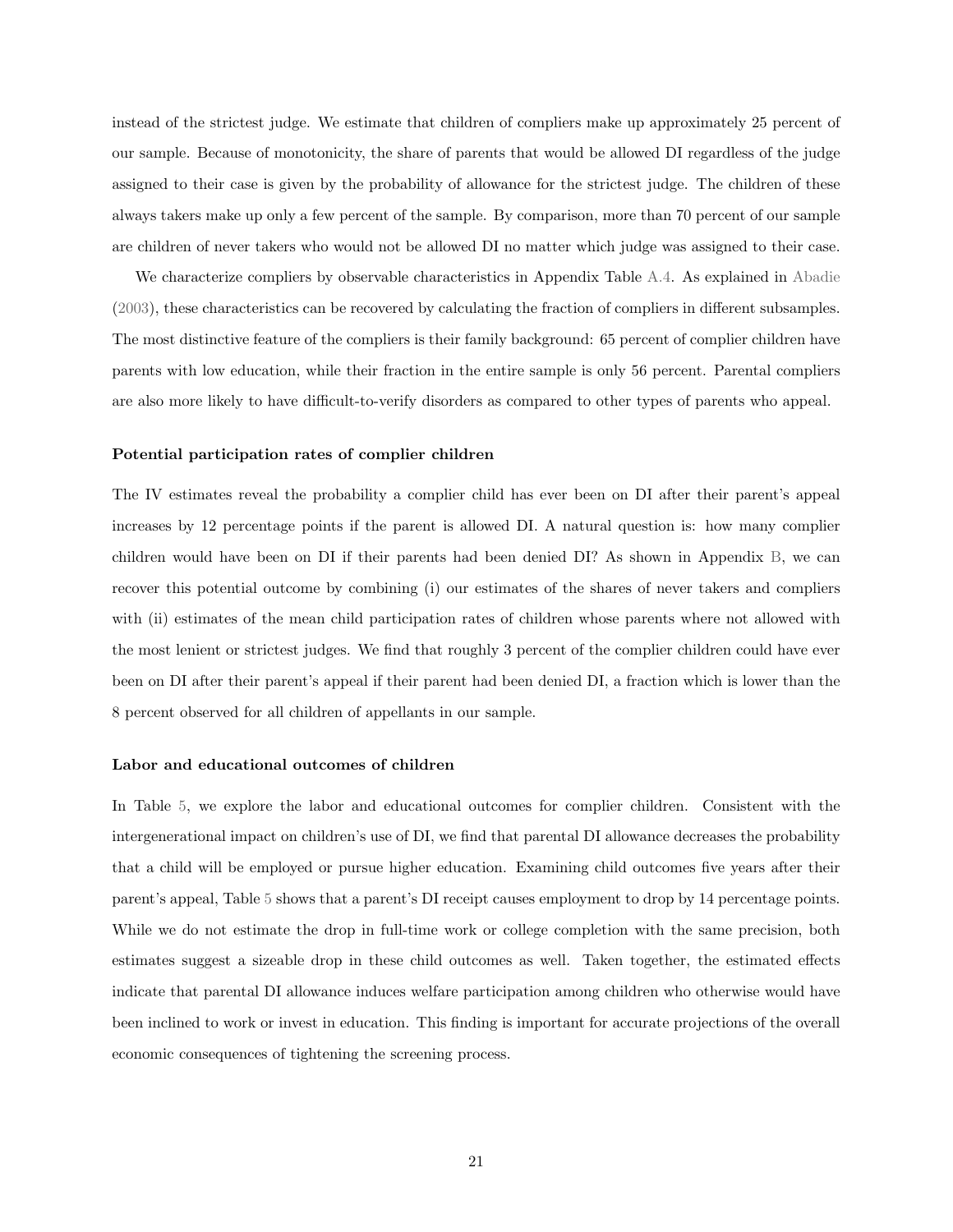<span id="page-24-0"></span>

|                    | 5 years after parent's appeal decision |                     |           |  |  |  |
|--------------------|----------------------------------------|---------------------|-----------|--|--|--|
| Dependent variable | Reduced form                           | IV                  | Dep. mean |  |  |  |
| A. DI              | $0.052**$                              | $0.060***$          | 0.03      |  |  |  |
|                    | (0.020)                                | (0.023)             |           |  |  |  |
| B. Any employment  | $-0.119**$                             | $-0.137**$          | 0.58      |  |  |  |
|                    | (0.055)                                | (0.065)             |           |  |  |  |
| C. Full-time work  | $-0.065$                               | $-0.075$            | 0.42      |  |  |  |
|                    | (0.079)                                | (0.090)             | 0.25      |  |  |  |
| D. College degree  | $-0.079$<br>(0.060)                    | $-0.091$<br>(0.069) |           |  |  |  |
|                    |                                        |                     |           |  |  |  |

Table 5: Effect of Parent's DI Allowance on Child Labor and Educational Outcomes.

\*\*\*p $\lt$ .01, \*\*p $\lt$ .05, \*p $\lt$ .10. Standard errors (in parentheses) are clustered at the judge level.

Notes: Baseline sample of 14,722 observations (see Table [3\)](#page-19-0). There are 79 different judges. Specifications mirror the baseline results with additional controls reported in panel B of Table [3.](#page-19-0) Any employment is defined as working more than 4 hours a week, full-time work as more than 30 hours a week, and college degree as having completed college by 2010. Labor outcomes are measured five years after parent's appeal decision.

#### Extrapolation of LATE and comparison with OLS

The welfare culture parameter we estimate is specific to children whose parents would have received a different allowance decision in the appeal process had their case been assigned to a different judge. Our instrument picks out these complier children, whose parents are on the margin of program entry. This suggests due caution in extrapolating the causal effects we estimate to the population at large or to other settings. Additionally, we need to be cautious in comparing the local effects for children of complier parents to OLS estimates of equation [\(5\)](#page-12-2). This point has been emphasized in previous work that use a similar identification approach based on quasi-random assignment of judges (or examiners) in other contexts.[19](#page-24-1)

When estimating equation [\(5\)](#page-12-2) using OLS, we find a very weak association between child DI participation and a parent's DI allowance. Using the same sample as in Table [3,](#page-19-0) the OLS estimate of parental allowance on whether a child is ever on DI is .01 (s.e.=.01), a number which is close to zero and considerably smaller than our IV estimate. The OLS estimate can differ from the IV estimate for at least two reasons. The first is heterogeneity in effects and the second is selection bias due to correlated unobservables. In our setting where all parents have chosen to apply for DI and appeal the initial rejection, it is difficult to predict the nature of the heterogeneity or sign the direction of the bias. For example, if genetic components to health are important in judges' decision to allow DI at the appeal stage, then we would expect upward biased OLS estimates; on the other hand, OLS estimates would be biased downwards if judges are inclined to award DI in cases where "random" diseases or accidents happen to healthy people.

<span id="page-24-1"></span>To better understand the relatively low value of the OLS estimate, we take several steps. We begin by

<sup>&</sup>lt;sup>19</sup>For example, see the discussions in [French and Song](#page-35-1) [\(2013\)](#page-36-6) and [Maestas, Mullen, and Strand](#page-36-6) (2013) about why estimates of the effect of DI allowance on labor supply from IV might be equal to or exceed those from OLS.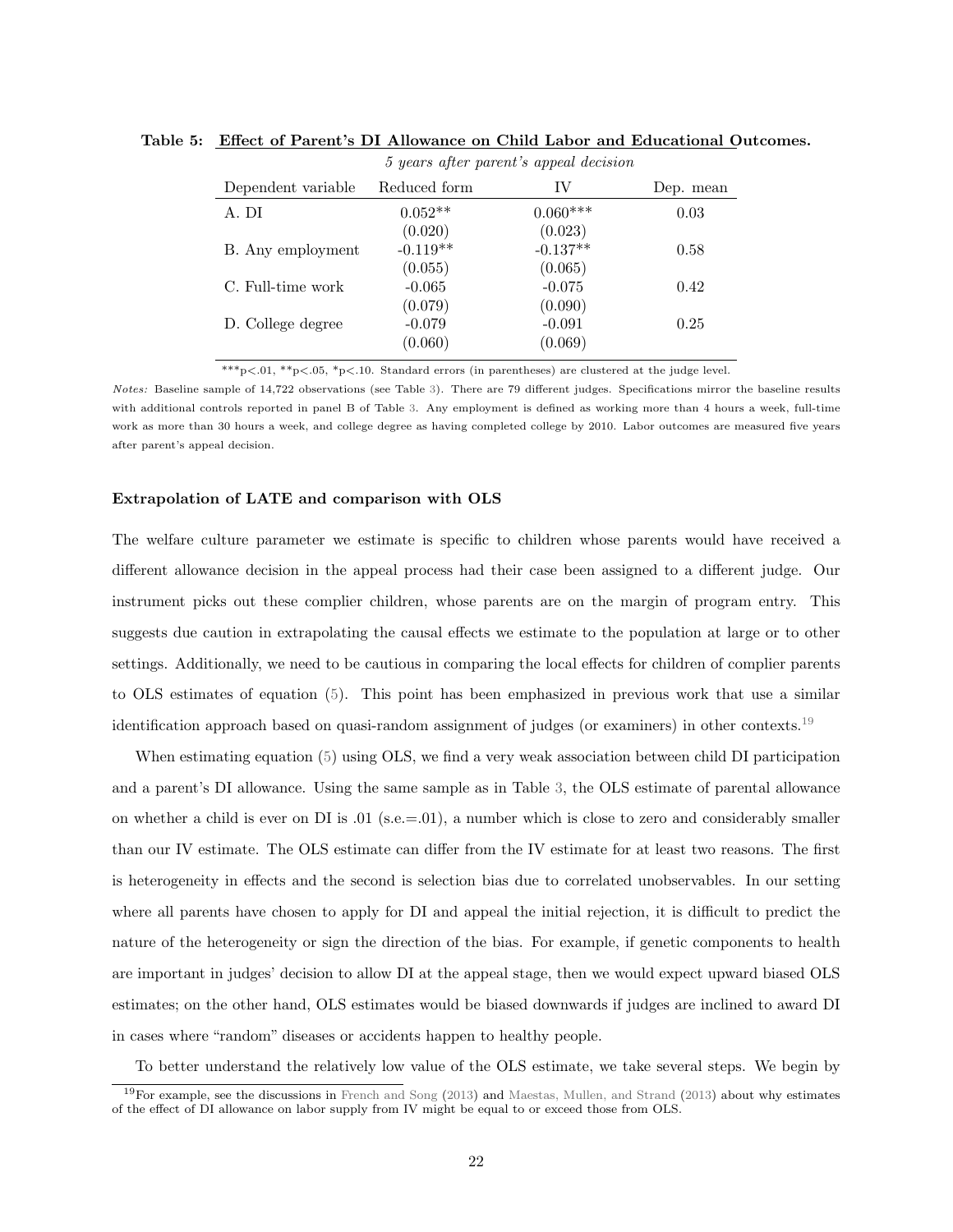testing for heterogeneity in welfare transmission, exploiting that constant-effects models with a multivalued instrument and a binary endogenous regressor are over-identified. Specifically, we construct a set of dummy instruments for ten equally spaced intervals of the support of the underlying multivalued instrument. The 2SLS estimator using this set of dummy instruments is the efficient linear combination of all the just-identified IV estimators generated by these instruments one at a time. Under the null hypothesis of constant effects, this 2SLS estimator should not be significantly different from our baseline IV estimator which uses the linear instrument. When performing this test, we can reject reject the null hypothesis of homogenous effects of parental DI allowance at conventional levels of significance. As a result, the difference between the OLS and IV estimates cannot be attributed to selection bias only.

Next, we decompose the OLS estimate (see Appendix [B](#page-46-0) for details). The OLS estimand can be expressed as the difference in the observed participation rate of children whose parents are allowed DI (treated) and those whose parents are denied DI (untreated). As usual, the treated consists of always takers and treated compliers, whereas the untreated consists of never takers and untreated compliers. The OLS estimand can therefore be written as the weighted average of childrens' potential participation rates if their parents were allowed DI across the always takers and treated compliers, minus the weighted average of childrens' potential participation rates if their parents were denied DI across the never takers and untreated compliers. Both the potential outcomes and the weights are possible to compute directly from data; by calculating these quantities, we can therefore learn more about why the IV estimate differs from the OLS estimate in our setting with heterogenous effects.

Our calculations reveal that a treated child's potential participation rate if their parent is allowed DI is similar in magnitude to an untreated child's potential participation rate if their parent is denied DI (they are both close to 8%). As a result, the implied OLS estimate is close to zero, mirroring closely the OLS estimate we obtain when we regress child DI participation on parental DI allowance directly. Our calculations also reveal that a child's potential participation if their parent is allowed DI is smaller for always takers than for compliers, whereas a child's potential participation if the parent is denied DI is larger for never takers than for compliers. Taken together, this pattern of heterogeneity generates an OLS estimate that is close to zero, especially since children of never takers make up most of the untreated group (about 81 percent).

These findings are consistent with the notion that the beliefs or attitudes of complier children are more sensitive to the outcome of the parent's appeal compared to always takers and never takers. Consider first the comparison between never takers and untreated compliers. A key difference between these two groups is that compliers are on the margin of being allowed DI, while never takers have relatively clear-cut cases (they will not be allowed DI no matter which judge they are assigned to). It is therefore plausible that DI receipt by a parent is more informative and salient for a complier child's beliefs. For example, a complier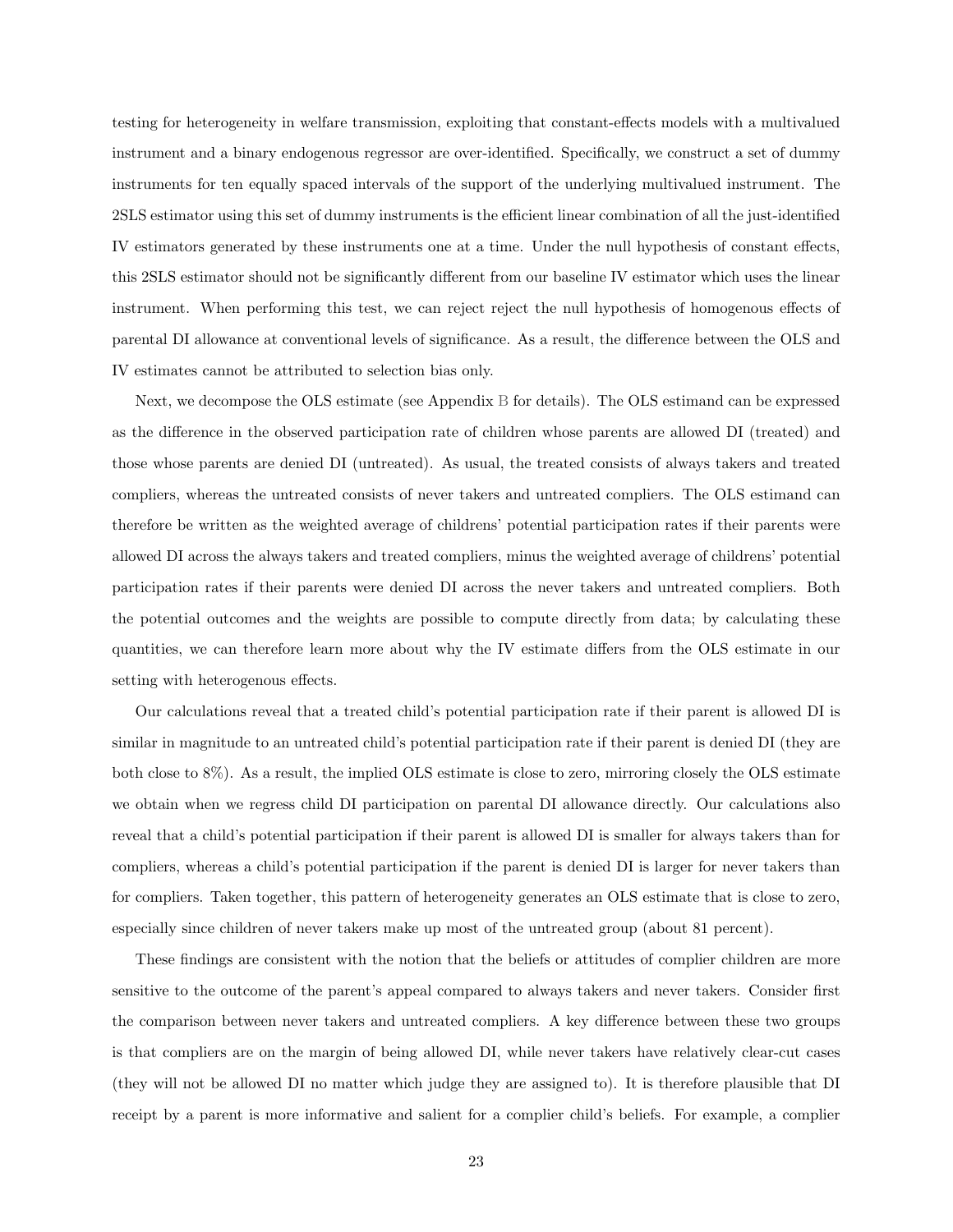child whose parent is denied DI because of assignment to a strict judge may infer that applying for DI is not worthwhile for marginal cases. By comparison, seeing that clear-cut cases are not allowed at the appeal stage might lead to only small changes in a child's beliefs, attitudes and application behavior. A similar logic applies to the comparison between always takers and treated compliers. Always takers will be allowed DI even if they get the strictest judge, so observing these clear-cut cases being allowed at the appeal stage might have little effect on a child's beliefs. In contrast, a complier child whose parent is allowed DI because of assignment to a lenient judge may infer that applying for DI is more worthwhile since it eventually leads to success, even if the case is marginal.

#### Policy relevance

Despite the local nature of our estimates, the intergenerational link among the compliers to our instrument could be relevant for policy, since reforms aimed at stemming the rise in DI will likely have the largest effect on applicants on the margin of program entry. Furthermore, in both Norway and the U.S., the rise in DI rolls in recent decades appears to be primarily driven by a more liberal screening of marginal applicants who are often initially denied and relatively likely to appeal [\(Autor and Duggan,](#page-34-2) [2006;](#page-34-2) [Kostol and Mogstad,](#page-36-8) [2014\)](#page-36-8). To illustrate the policy relevance of our findings, Appendix C simulates the total reduction in DI participation from a policy which makes the screening process more stringent by making judges less likely to allow an appeal.

There are two components to the total reduction in DI from the policy change: the direct effect on parents, and the indirect effect on children. To calculate how the direct and indirect effects of a policy change would lower DI participation over time, we shift the value of our instrument, the judge leniency variable, downward by one-fifth of a standard deviation. Given the local nature of our estimates, our simulated policy effect only reflects the instrument-induced change in DI participation of complier children and their parents, and there is no change in the participation rates of always takers or never takers. As shown in Appendix C, this simulation suggests that in the early years after a tightening of the screening process, most of the reduction in DI participation can be attributed to the direct effect on parents, as there is little opportunity for children to learn and respond to their parent's DI experience. In contrast, the intergenerational effect grows over time; after ten years, the increase in children's participation accounts for almost half of the total reduction in DI rolls. In terms of program expenditure, it is important to capture this intergenerational effect, since few individuals exit DI after entering and the children are much younger than their parents when they enter DI.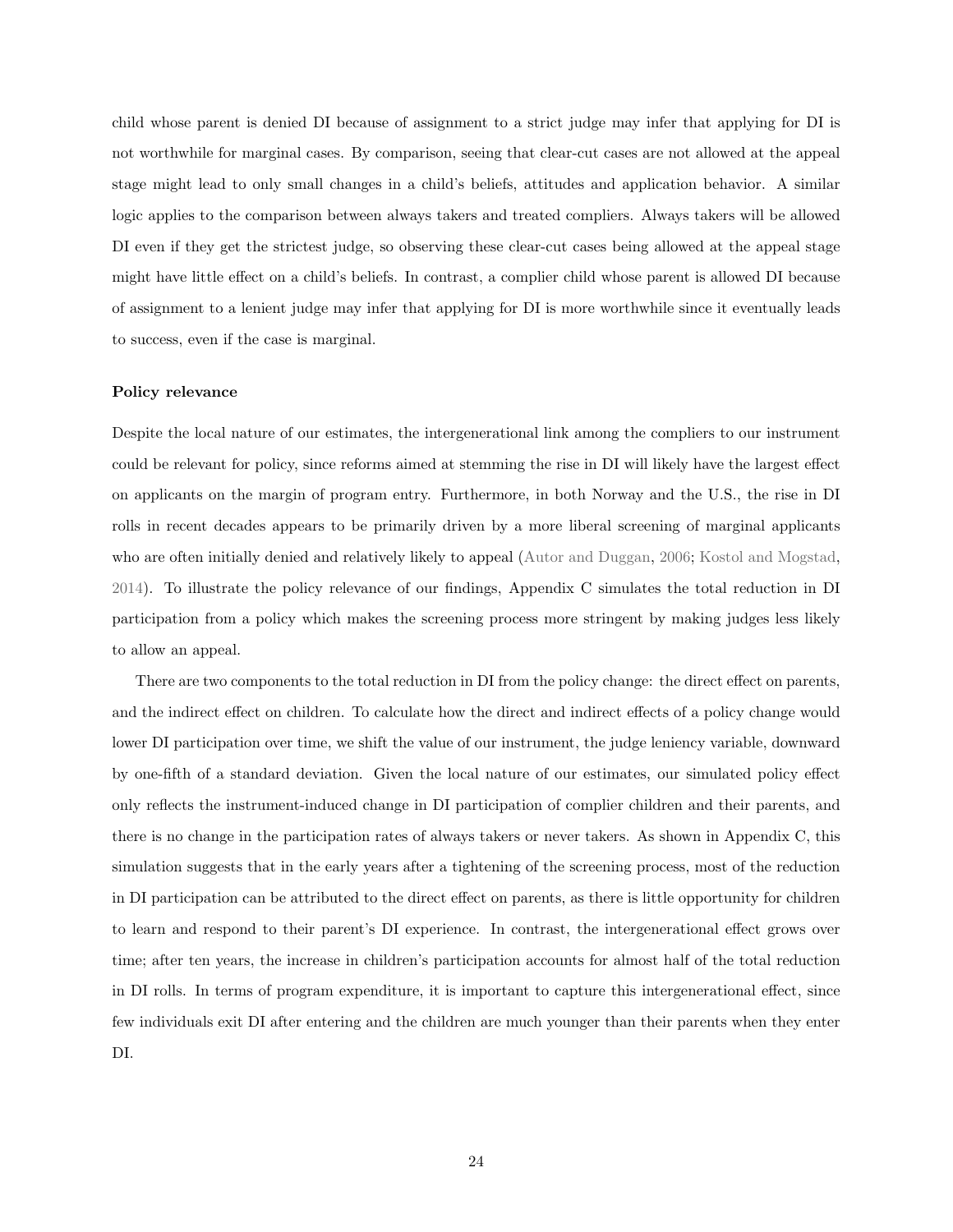# <span id="page-27-0"></span>5 The Breadth and Nature of Welfare Cultures in DI Receipt

We think of spillover effects in welfare receipt within families or other social networks as measures of welfare culture, with the understanding that culture may operate through information, beliefs or norms. Our rich data allows us to take several steps to explore the breadth and nature of welfare cultures in the context of the DI program.

#### 5.1 Spillover Effects in Other Social Networks

Is the causal intergenerational link we estimated in Section 4 unique to parents and their children, or do links exist in other networks as well? To investigate this question, we use our research design to examine whether there are causal spillovers in three other social networks: close neighbors, spouses and siblings. For instance, we consider families in which an adult sibling appeals an initially denied DI claim. Using judge leniency as an instrument, we estimate the impact of this sibling being allowed DI during the appeals process on the probability that other adult siblings subsequently apply for and are awarded DI. This model of spillover effects across siblings can be represented by the two-equation system given in [\(4\)](#page-12-1) and [\(5\)](#page-12-2), except that  $A_i$  is now an indicator for whether the sibling is allowed DI in the appeal process while  $P_i$  is an indicator variable for whether the other sibling subsequently participates in DI. In a similar fashion, we examine spillover effects across spouses and close neighbors. As for siblings, we limit the sample to neighbors or spouses where one adult individual appeal an initially denied DI claim. Using street addresses, we define the four closest addresses on each side as neighbors.[20](#page-27-1) Appendix Table [A.6](#page-28-0) provides descriptive statistics for these other networks.

As highlighted in [Dahl, Loken, and Mogstad](#page-35-15) [\(2014\)](#page-35-15), this research design allows us to address the wellknown problems of reflection, correlated unobservables and endogenous network membership. The presence of an instrument, which appears in equation  $(4)$  but not  $(5)$ , solves the reflection problem of simultaneity. Moreover, since  $z_i$  is orthogonal to all observed and unobserved covariates, correlated unobservables cannot bias the estimates of spillover effects. And finally, since we measure social networks before the realization of  $z_i$ , endogenous network membership does not create a bias either; any changes in network membership which happen after the allowance decision are either a causal result of changes in  $z_i$  or orthogonal to changes  $\text{in } z_i$ .

Appendix Table [A.7](#page-29-0) tests for random assignment of cases to judges in these other networks. For each network, we regress the judge leniency measure on a vector of appellant characteristics. As we found for our parent-child sample in Table [1,](#page-11-0) there is strong empirical support for the claim that judges are randomly

<span id="page-27-1"></span><sup>20</sup>While not reported, defining neighbors more narrowly or more broadly yields similar results.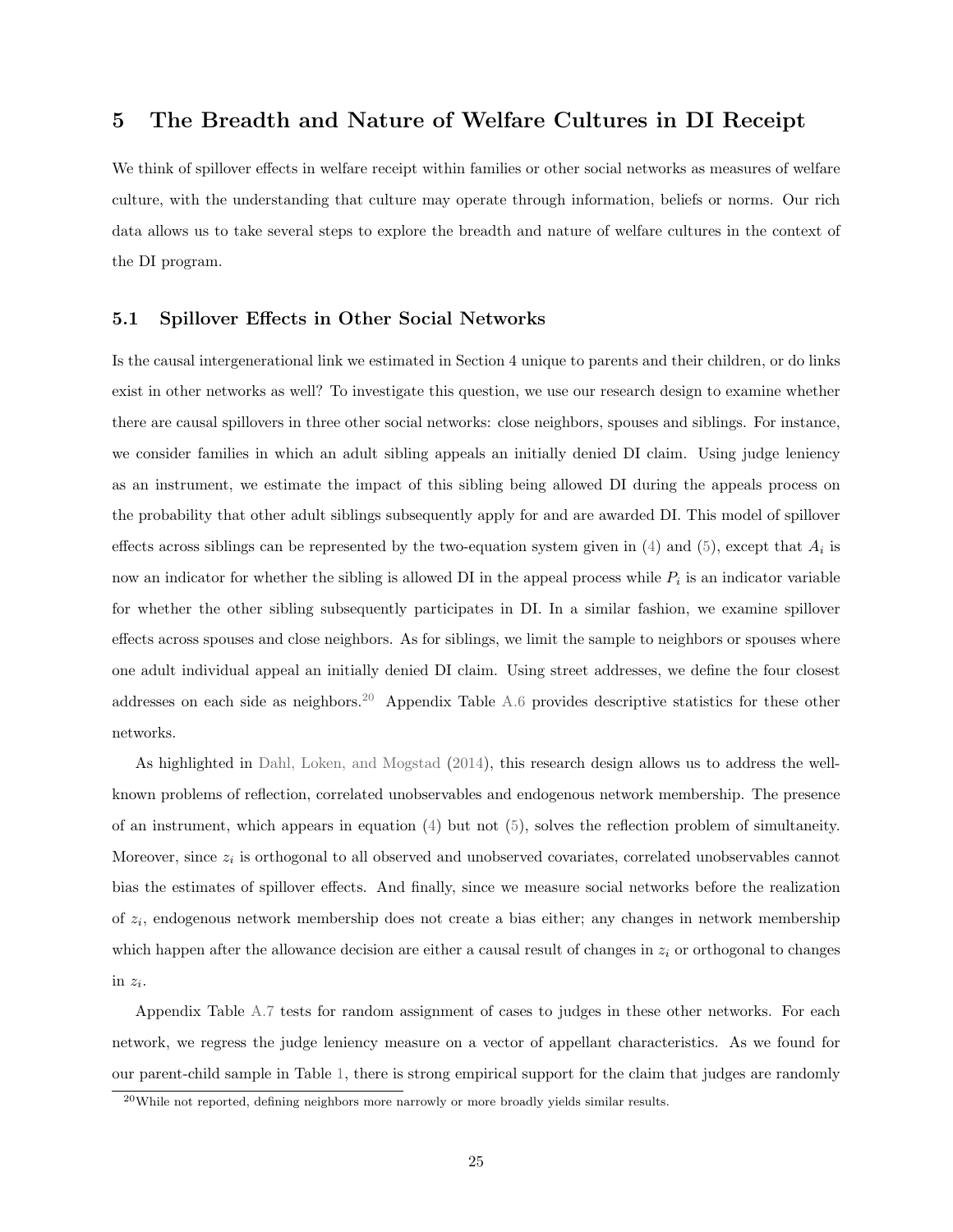assigned. Of the 50 estimated coefficients across the three networks, only one is significant at the 5% level. Moreover, for each network, the explanatory variables are never jointly significant predictors of judge leniency.

Table [6](#page-28-0) show estimates of spillover effects in the three networks. Our findings point to a special link between parents and their children, while there is little if any impact of close neighbors' DI receipt. The IV estimate for neighbors is close to zero (-.003), an estimate which is relatively precise due to the large sample of neighbors. In comparison, we have less precision to draw firm conclusions about spillovers in DI receipt across siblings or spouses.

<span id="page-28-0"></span>

| Table 6: Estimates of Spillover Effects in Other Networks.      |                       |                     |                     |         |  |  |
|-----------------------------------------------------------------|-----------------------|---------------------|---------------------|---------|--|--|
| Second peer on DI 5 years after<br>first peer's appeal decision |                       |                     |                     |         |  |  |
|                                                                 | First stage           | Reduced form        | IV                  | N       |  |  |
|                                                                 |                       | A. Close Neighbors  |                     |         |  |  |
| Neighbor's judge leniency                                       | $0.746***$<br>(0.089) | $-0.003$<br>(0.009) |                     | 161,569 |  |  |
| Neighbor allowed DI                                             |                       |                     | $-0.003$<br>(0.012) |         |  |  |
| Dependent mean                                                  | 0.10                  | 0.06                |                     |         |  |  |
|                                                                 |                       | <b>B.</b> Spouses   |                     |         |  |  |
| Spouse's judge leniency                                         | $0.834***$<br>(0.089) | 0.044<br>(0.082)    |                     | 5,763   |  |  |
| Spouse allowed DI                                               |                       |                     | 0.052<br>(0.096)    |         |  |  |
| Dependent mean                                                  | 0.10                  | 0.12                |                     |         |  |  |
| C. Siblings                                                     |                       |                     |                     |         |  |  |
| Siblings's judge leniency                                       | $0.749***$<br>(0.094) | $-0.005$<br>(0.039) |                     | 17,706  |  |  |
| Sibling allowed DI                                              |                       |                     | $-0.006$<br>(0.052) |         |  |  |
| Dependent mean                                                  | 0.10                  | 0.10                |                     |         |  |  |

\*\*\*p<.01, \*\*p<.05, \*p<.10. Standard errors (in parentheses) are clustered at the judge level.

Notes: The samples are restricted to the networks of individuals who appeal an initially denied DI claim during the period 1989-2005 (see Section [3](#page-13-0) for further details). The samples are further restricted to individuals no older than 55 at the appeal decision. Panel A: Using street addresses the year before appeal, we define the four closest addresses on each side as close neighbors. There are 80 different judges. Panel B: Spouses defined as those married to the appellant the year before appeal. There are 76 different judges. Panel C: Siblings defined as those with the same parent as the appellant. There are 77 different judges. The specifications include additional controls as reported in panel B of Table [3.](#page-19-0) Online Appendix Table [A.6](#page-28-0) provides summary statistics for the three samples.

#### 5.2 Types of Parent-Child Links

In Table [7,](#page-29-0) we examine how the intergenerational transmission of DI receipt depends on the type of parentchild link. In our main analysis, we restricted the sample to children who are age-eligible for DI (at least 18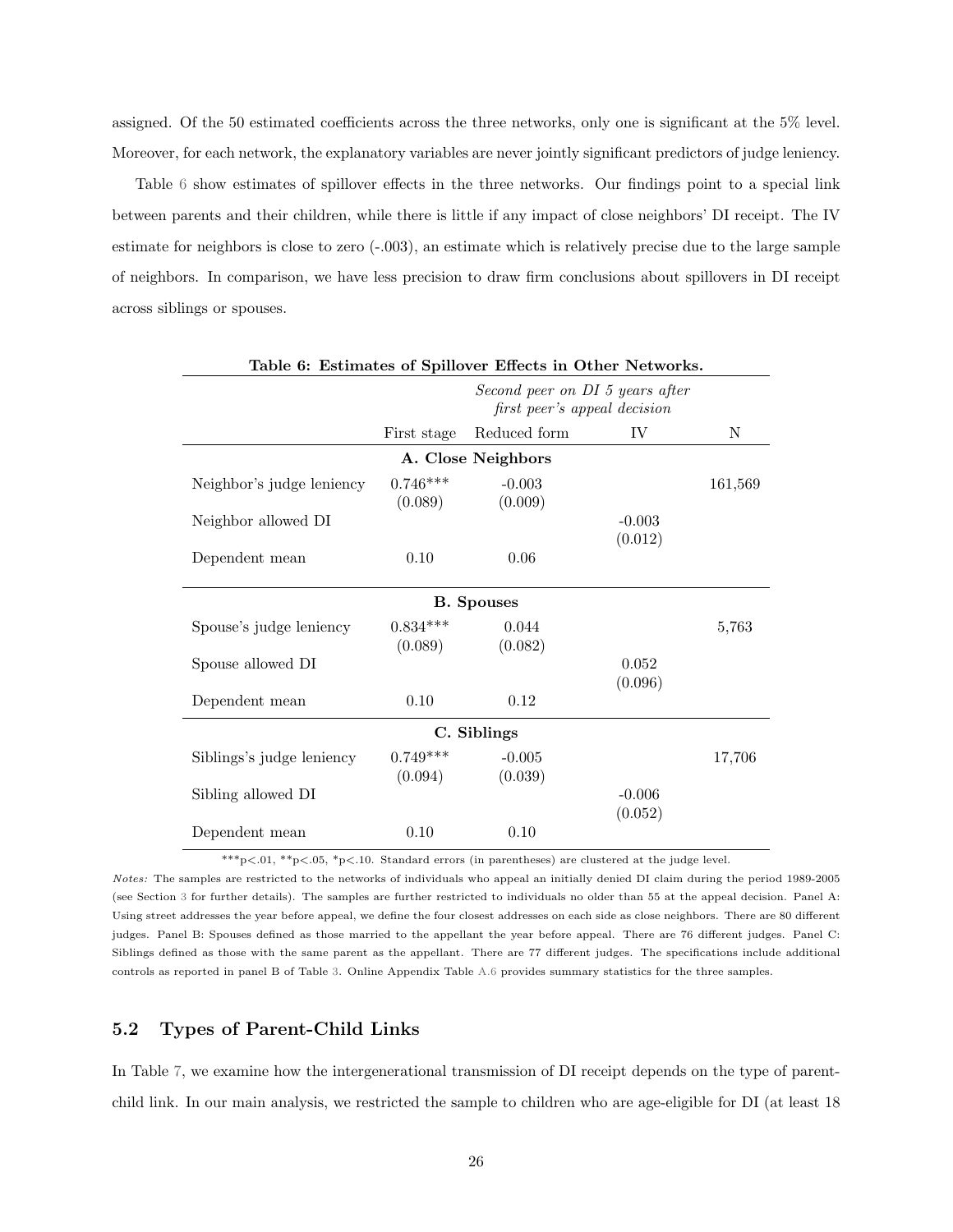years old) at the time of the parent's appeal decision. Because few parents with young children apply for DI, the baseline sample includes the typical parent-child links (see Appendix Figure [A.2\)](#page-16-0). In Table [7,](#page-29-0) we find the intergenerational relationship remains strong even when we exclude children who live at home or focus on children who are at least 25 years of age. When we look at an alternative, smaller sample of children who are under 18 at the time of their parent's appeal decision, we still find parental DI receipt substantially increases the probability that children will subsequently apply for DI 10 years later.<sup>[21](#page-29-1)</sup> Taken together, these findings suggest the influence of parental DI allowance does not depend strongly on the living arrangement or age of the child.

<span id="page-29-0"></span>Sample Reduced form IV Dep. mean N Child on DI 5 years after parent's appeal decision A. Child living away from home  $0.077^{**}$   $0.080^{**}$   $0.03$  8,395  $(0.031)$   $(0.031)$ B. Child at least 25 years of age 0.079\*\*\* 0.075\*\* 0.03 6,489  $(0.030)$   $(0.030)$ Child applied for DI 10 years after parent's appeal decision C. Child between the ages of  $8-17$  0.080\*\* 0.095\*\* 0.03 4.220  $(0.039)$   $(0.043)$ 

Table 7: Intergenerational Welfare Transmission by Living Arrangement and Age of Child.

\*\*\*p<.01, \*\*p<.05, \*p<.10. Standard errors (in parentheses) are clustered at the judge level.

Notes: Specifications mirror the baseline results with additional controls reported in panel B of Table [3.](#page-19-0) Child residency is determined based on whether a child has a different address from their parent one year prior to the parent's appeal.

#### 5.3 Possible Channels for Intergenerational Welfare Transmission

#### Information transmission and parental investments

In our setting, there is limited scope for several welfare transmission channels which might arise in other contexts. First of all, it is unlikely that children gain relevant information about how to initially apply (e.g., which documents to fill out) or appeal a denied DI case (e.g., how to write up the case) from parents who are allowed DI. This type of information transmission is unlikely to be important for our findings because both allowed and denied parents go through the same application and appeals process. Indeed, our experimental research design ensures that parents assigned to lenient versus strict judges have, on average, the same information to transmit to their children about how to apply or appeal.

<span id="page-29-1"></span> $21$  For panel C, since the children are young and not yet eligible for DI when their parent's appeal decision occurs, we look at application 10 years later. Estimates using participation as the outcome yield large point estimates of intergenerational transmission, but the standard errors are too large to draw firm conclusions.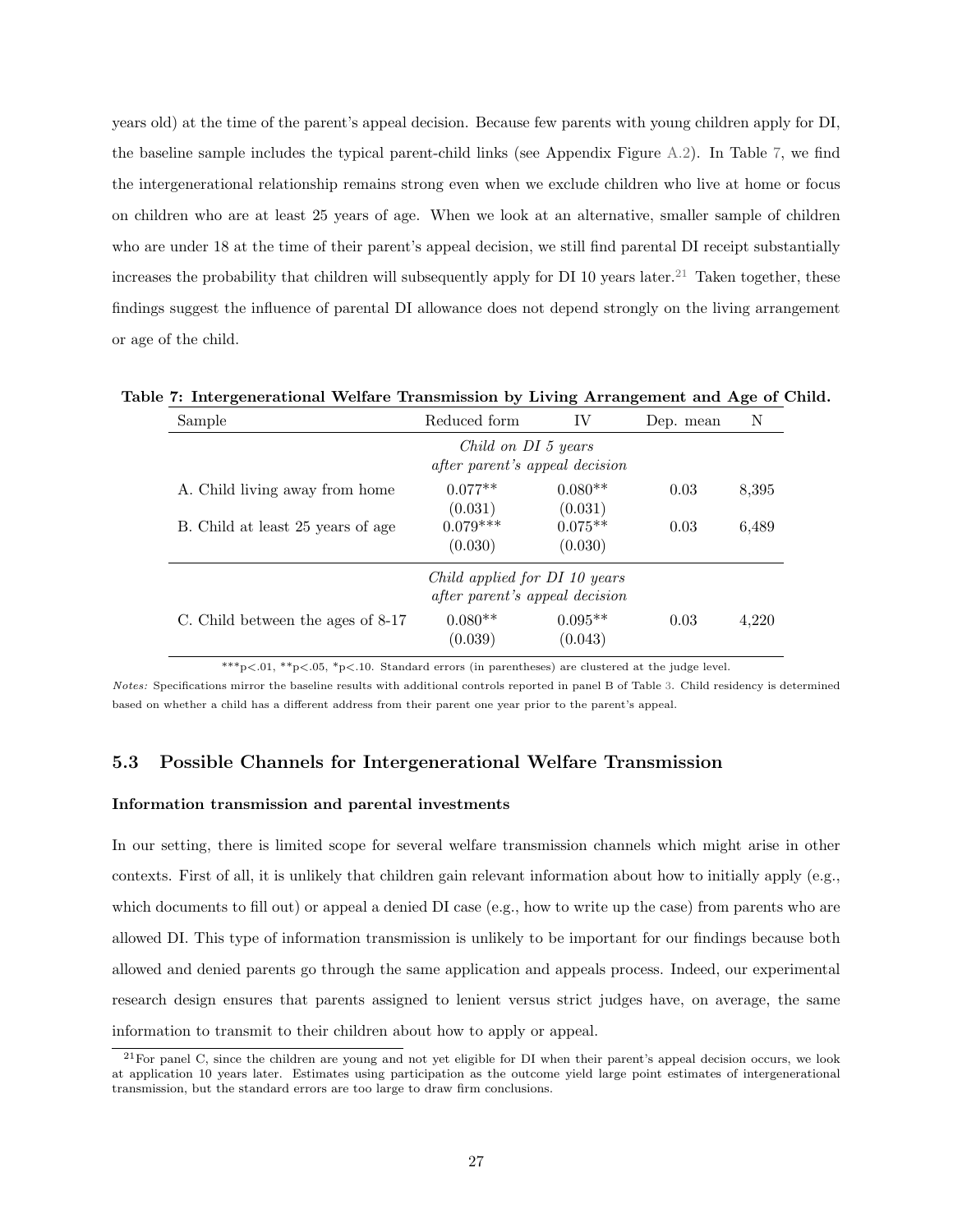Another channel which is unlikely to explain our results is parental investment while a child is young. Since we restrict the baseline sample to parents who first apply for DI when their children are older, this rules out changes in childhood investments as the explanation for our findings. There could be changes in parental investments for adult children, but the results in Table [7](#page-29-0) suggest this is unlikely to be a key factor. It is important to recognize that these channels could be important in broader samples or for other welfare programs, but the nature of our setting largely rules them out.

#### Changed attitudes about participation

One possible explanation for our findings is that observing a parent on DI could affect a child's attitudes about stigma or the benefits of participation. Changes in attitudes could be global to any type of social assistance or specific to DI. Thinking about global changes, parental DI allowance could change attitudes and perceived stigma about the relative merits of work versus any type of government assistance. Table [8](#page-30-0) empirically investigates whether traditional welfare use by a child change after a parent is allowed DI. As before, we use judge leniency as an instrument for parental DI allowance. For comparison, the first specification copies our baseline estimates for a child's DI participation, which are large and statistically significant. The second specification regresses a child's participation in Norway's social assistance program (traditional welfare) on their parent's DI allowance. This program is considered a last-resort safety net and there are no clear rules regarding eligibility or benefit amounts, with discretion being left to the local social worker. Appendix Figure [A.6](#page-45-1) reports survey evidence showing that participation in this program is highly stigmatized. Yet, both the reduced form and the IV estimates are small and statistically insignificant.<sup>[22](#page-30-1)</sup>

<span id="page-30-0"></span>

|                                                              | 5 years after parent's appeal decision |                       |           |  |  |
|--------------------------------------------------------------|----------------------------------------|-----------------------|-----------|--|--|
| Dependent variable                                           | Reduced form                           | $\mathsf{IV}$         | Dep. mean |  |  |
| A. Child on disability insurance                             | $0.052**$<br>(0.020)                   | $0.060***$<br>(0.023) | 0.03      |  |  |
| B. Child on social assistance<br>(i.e., traditional welfare) | 0.001<br>(0.049)                       | 0.001<br>(0.056)      | 0.10      |  |  |

Table 8: Effect of Parent DI Allowance on Child Participation in Various Welfare Programs.

\*\*\*p<.01, \*\*p<.05, \*p<.10. Standard errors (in parentheses) are clustered at the judge level.

Notes: Baseline sample of 14,722 observations (see Table [3\)](#page-19-0). There are 79 different judges. Specifications mirror the baseline results with additional controls reported in panel B of Table [3.](#page-19-0) Social assistance is a means-tested program for individuals with very low income.

<span id="page-30-1"></span> $^{22}$ The close to zero estimates are unlikely to reflect benefit substitution, as the correlation between DI and social assistance are slightly positive both in our sample (correlation  $= 0.07$ ) and in the population at large (correlation  $= 0.10$ ).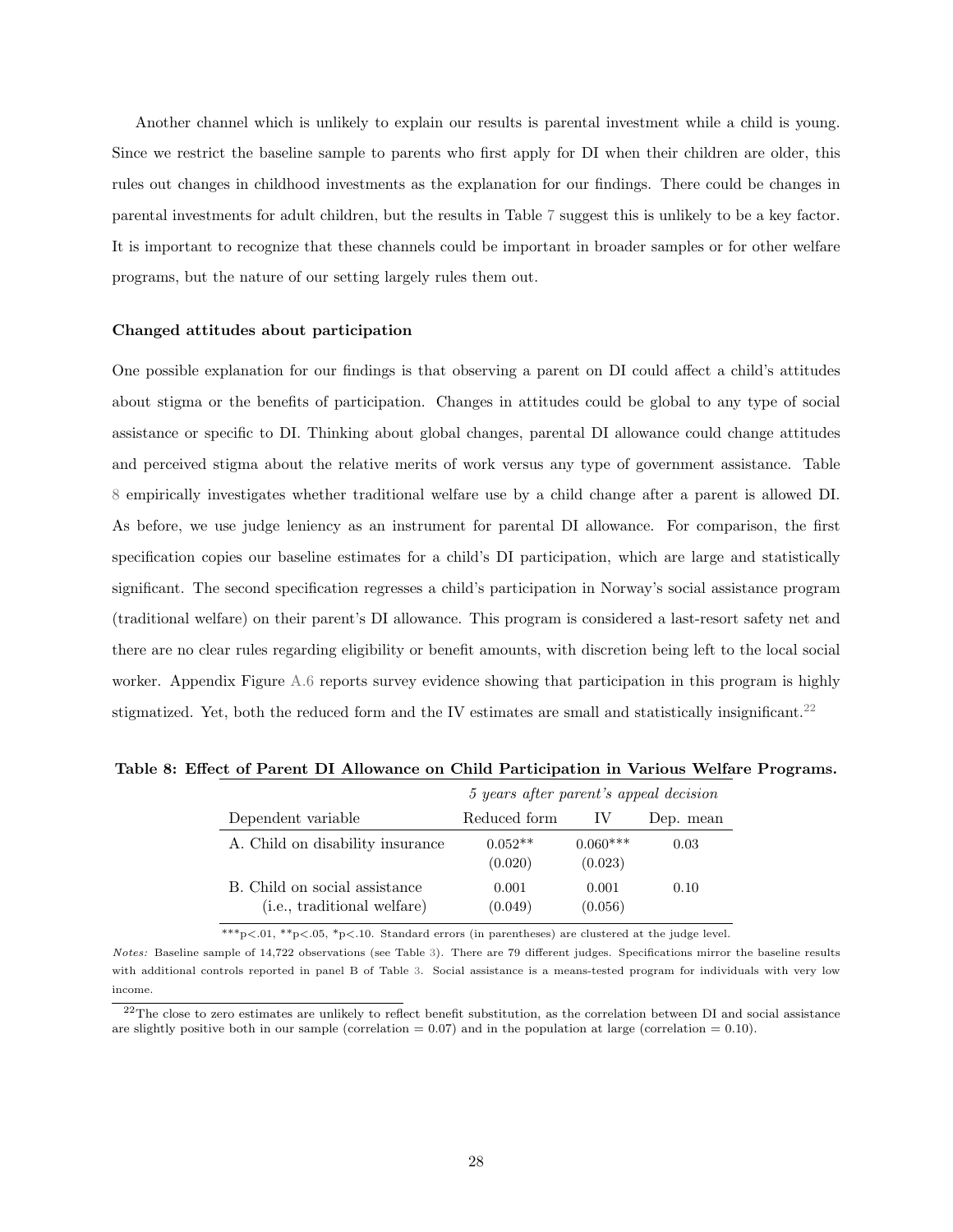#### Changed beliefs about the likelihood of success

Another possible mechanism is that DI receipt by a parent changes a child's belief about the efficacy of trying to apply for DI. A child whose parent draws a more lenient judge may infer that applying for DI is more worthwhile since it eventually leads to success, while the child of a strict judge may infer the process is unfair and not worth the effort. This is a transmission of beliefs about the efficacy of trying to get on to the program, rather than a change in beliefs about the stigma or value of being on DI itself. Our findings are consistent with both of these mechanisms, and we cannot completely sort out the direct effects on a child's attitudes about the stigma or value of DI participation from beliefs about the efficacy of applying.

We can, however, look into whether children use their parent's allowance or denial decision to update their beliefs about the relative likelihood of being allowed DI depending on the disorder they report. Let the probability a child applies for DI and reports the same disorder as the parent be denoted  $Pr(\text{Apply} \cap \text{Same})$  =  $Pr(\text{Sample} | \text{Apply}) Pr(\text{Apply})$ . To see how the leniency of a parent's judge (z) affects this probability, take the total derivative:

<span id="page-31-0"></span>
$$
\underbrace{\frac{dPr(\text{Apply} \cap \text{Same})}{dz}}_{\text{net effect}} = \underbrace{Pr(\text{Same}|\text{Apply})\frac{dPr(\text{Apply})}{dz}}_{\text{applying}} + \underbrace{Pr(\text{Apply})\frac{dPr(\text{Same}|\text{Apply})}{dz}}_{\text{reporting}}.
$$
 (6)

Equation [\(6\)](#page-31-0) highlights that the net effect of judge leniency on the probability of applying with the same disorder as the parent consists of two distinct components: the effect on applying given the likelihood of reporting the same disorder, and the effect on reporting the same disorder given the likelihood of applying.

Panel A of Table [9](#page-32-0) reports results related to the decomposition in equation [\(6\)](#page-31-0). For comparison, the first column copies from Table [A.3](#page-19-0) the impact of a parent's judge leniency on the probability a child applies for DI,  $dPr(\text{Apply})/dz$ . The second column regresses the probability a child applies with the same disorder as their parent on the parent's judge leniency. This implies a majority (63 percent) of children who were induced to apply because of a lenient judge also report the same disorder as their parent. The third column reports how much of the effect in column (2) is attributable to reporting versus applying (see equation [6\)](#page-31-0). The reporting effect accounts for roughly half of the net effect of judge leniency on the probability of applying with the same disorder as the parent. This finding is consistent with an updating story where children whose parents are assigned a lenient judge revise their beliefs upward about the relative likelihood of being allowed DI if they report the same disorder as their parent.

In Panel B of Table [9,](#page-32-0) we perform a similar decomposition for participation instead of application. The results are qualitatively similar to those reported in Panel A. As expected, there is no increase in the role of reporting. This is consistent with the fact that there is no actual information about the benefit of reporting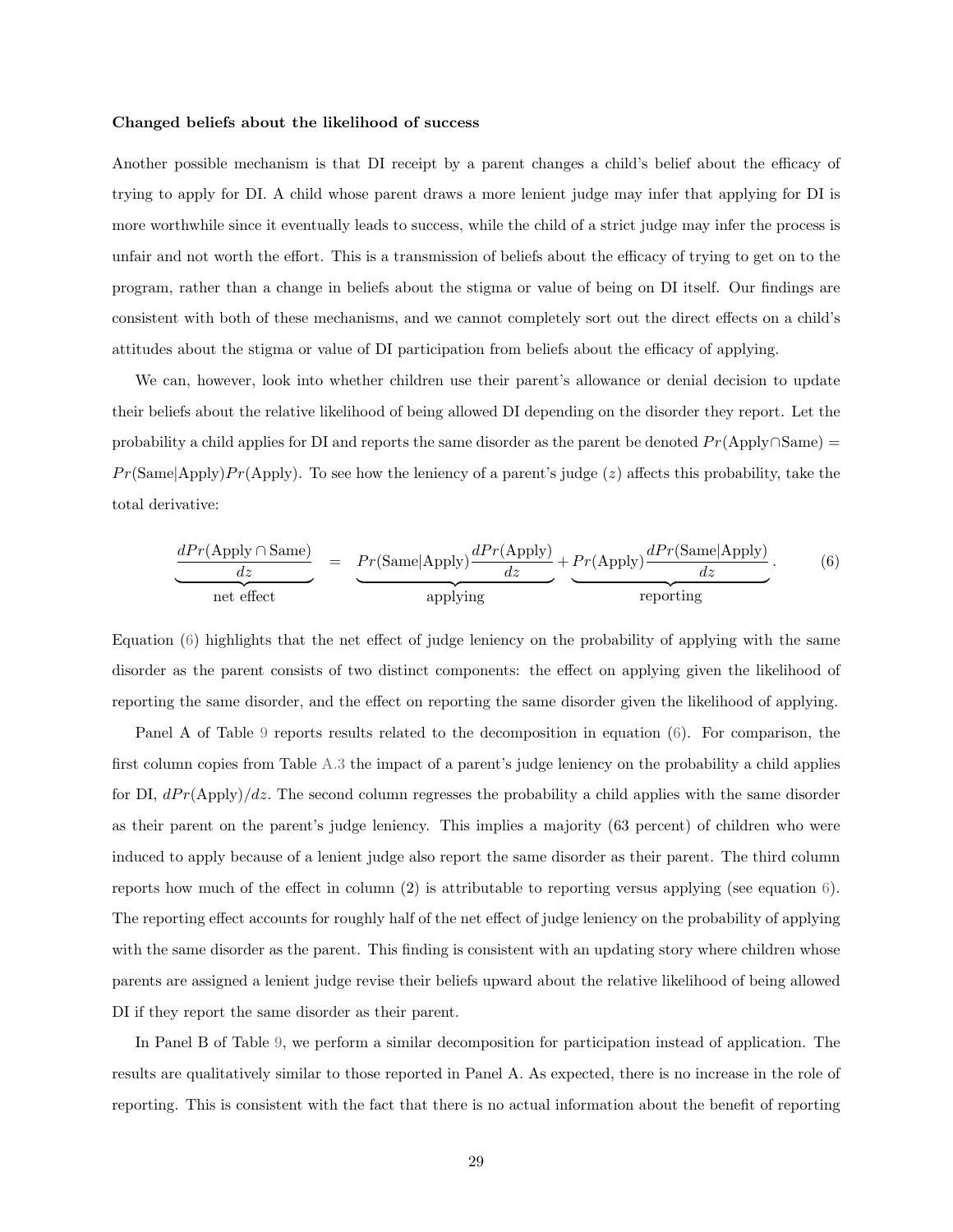the same disorder as one's parent if the parent was allowed DI merely because they received a more lenient judge by chance. Any changes in beliefs about the relative likelihood of being allowed DI depending on the disorder they report is misguided.

<span id="page-32-0"></span>

| Table 9: Do Children Apply with the Same Disorder as Their Parents? |                       |                                        |                                              |  |  |
|---------------------------------------------------------------------|-----------------------|----------------------------------------|----------------------------------------------|--|--|
|                                                                     |                       | 5 years after parent's appeal decision |                                              |  |  |
|                                                                     |                       | A. DI application                      |                                              |  |  |
|                                                                     | Apply                 | $Apply \cap Same$                      | Amount of column 2<br>explained by reporting |  |  |
| Parent's judge leniency                                             | $0.057***$<br>(0.020) | $0.036**$<br>(0.017)                   | 53.0 $%$                                     |  |  |
| Dependent mean                                                      | 0.032                 | 0.010                                  |                                              |  |  |
|                                                                     |                       | <b>B.</b> DI participation             |                                              |  |  |
|                                                                     | Participation         | <i>Paricipation</i> $\cap$ <i>Same</i> | Amount of column 2<br>explained by reporting |  |  |
| Parent's judge leniency                                             | $0.052**$<br>(0.020)  | $0.024*$<br>(0.014)                    | 49.6 $%$                                     |  |  |
| Dependent mean                                                      | 0.027                 | 0.007                                  |                                              |  |  |

\*\*\*p<.01, \*\*p<.05, \*p<.10. Standard errors (in parentheses) are clustered at the judge level.

Notes: Baseline sample of 14,722 observations (see Table [3\)](#page-19-0). There are 79 different judges. Specifications in column (1) mirror the baseline results with additional controls reported in panel B of Table [3.](#page-19-0) Applying/participating with the same disorder as the parent is based on reporting the same first letter of the ICD-10 code. The results in column (2) are the sum of the right hand side of the decomposition in equation [6.](#page-31-0) Standard errors are bootstrapped with 500 replications.

# 6 Conclusion

This paper provides novel evidence on intergenerational welfare transmission in a setting where we can credibly address concerns about correlated unobservables across generations. The key to our research design is that the DI system in Norway randomly assigns judges to DI applicants whose cases are initially denied. Some appeal judges are systematically more lenient, which leads to random variation in the probability an individual will be allowed DI. We utilize this exogenous variation to examine whether parents being allowed DI during the appeal process affects the probability their adult children subsequently apply for and are awarded DI. We find strong evidence that welfare receipt in one generation causes welfare participation in the next generation: when a parent is allowed DI, their adult child's participation over the next five years increases by 6 percentage points. This effect grows over time, rising to 12 percentage points after ten years.

Our findings serve to highlight that welfare reforms can have long-lasting effects on program participation, since any original effect on the current generation could be reinforced by changing the participation behavior of their children as well. At the same time, they raises a number of questions. Is the causal link in welfare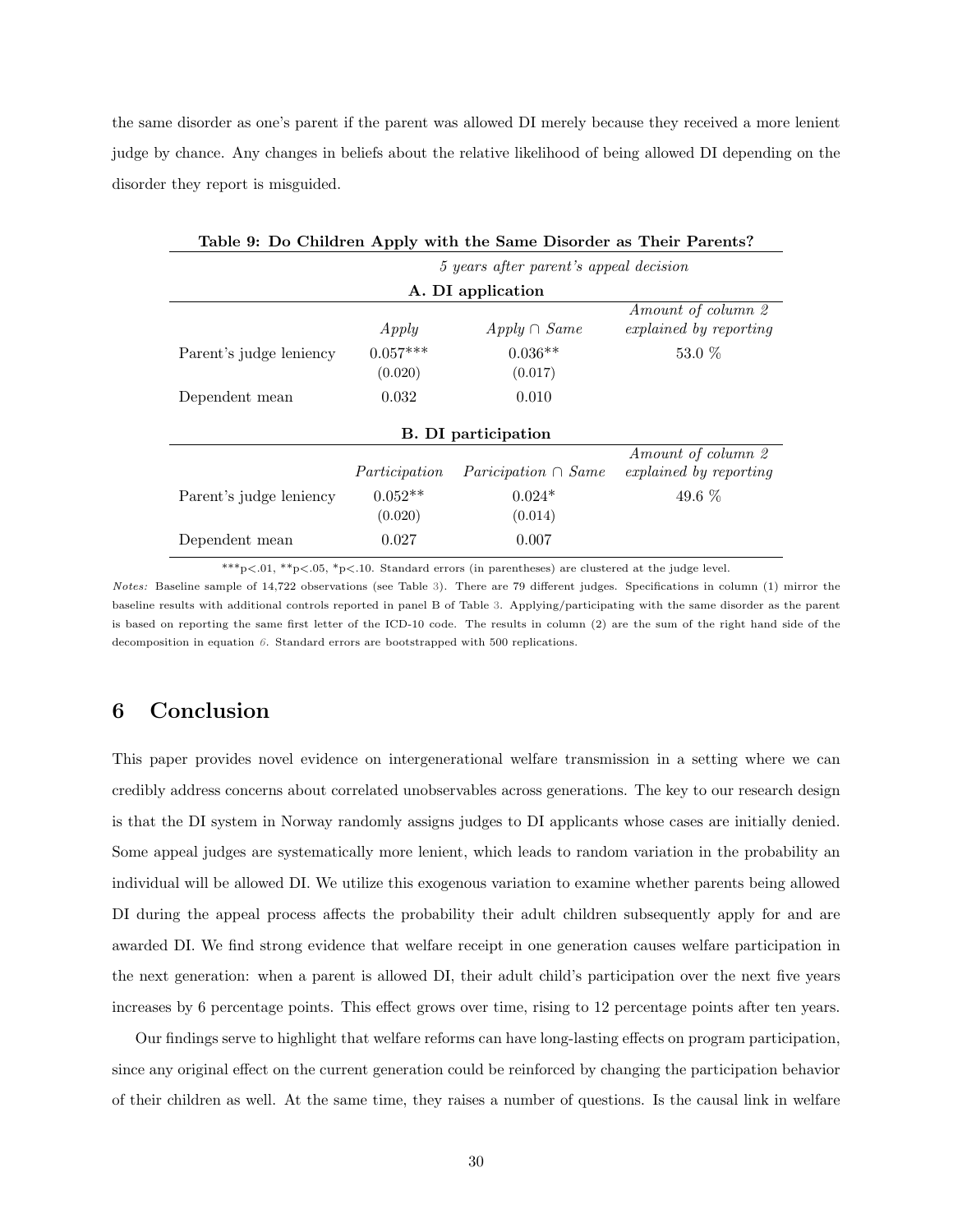receipt unique to parents and their children, or do links exist in other networks as well? To what extent does the intergenerational transmission of welfare receipt depend on the type of parent-child link? What is the relative importance of information, beliefs and norms in intergenerational welfare transmission? What does intergenerational welfare transmission look like in the population at large or in other settings?

Our study only scratches the surface of these important but difficult questions. We go beyond the transmission of DI receipt across generations and use our research design to examine spillovers in other social networks. Our findings point to a special link between parents and their children, with little impact of close neighbors' DI receipt. Our findings also reveal that parents' influence on childrens' decisions to apply for and take up DI is not specific to the living arrangement or age of the child. We explore how information, beliefs and norms could operate in our context and find suggestive evidence that what may change as a result of a parent being allowed DI is their children's beliefs about the efficacy of trying to get on to the DI program or their attitudes about DI participation and its stigma. However, it is important to emphasize the local nature of our findings. Evidence from other settings or populations would be useful to assess the generalizability of our findings.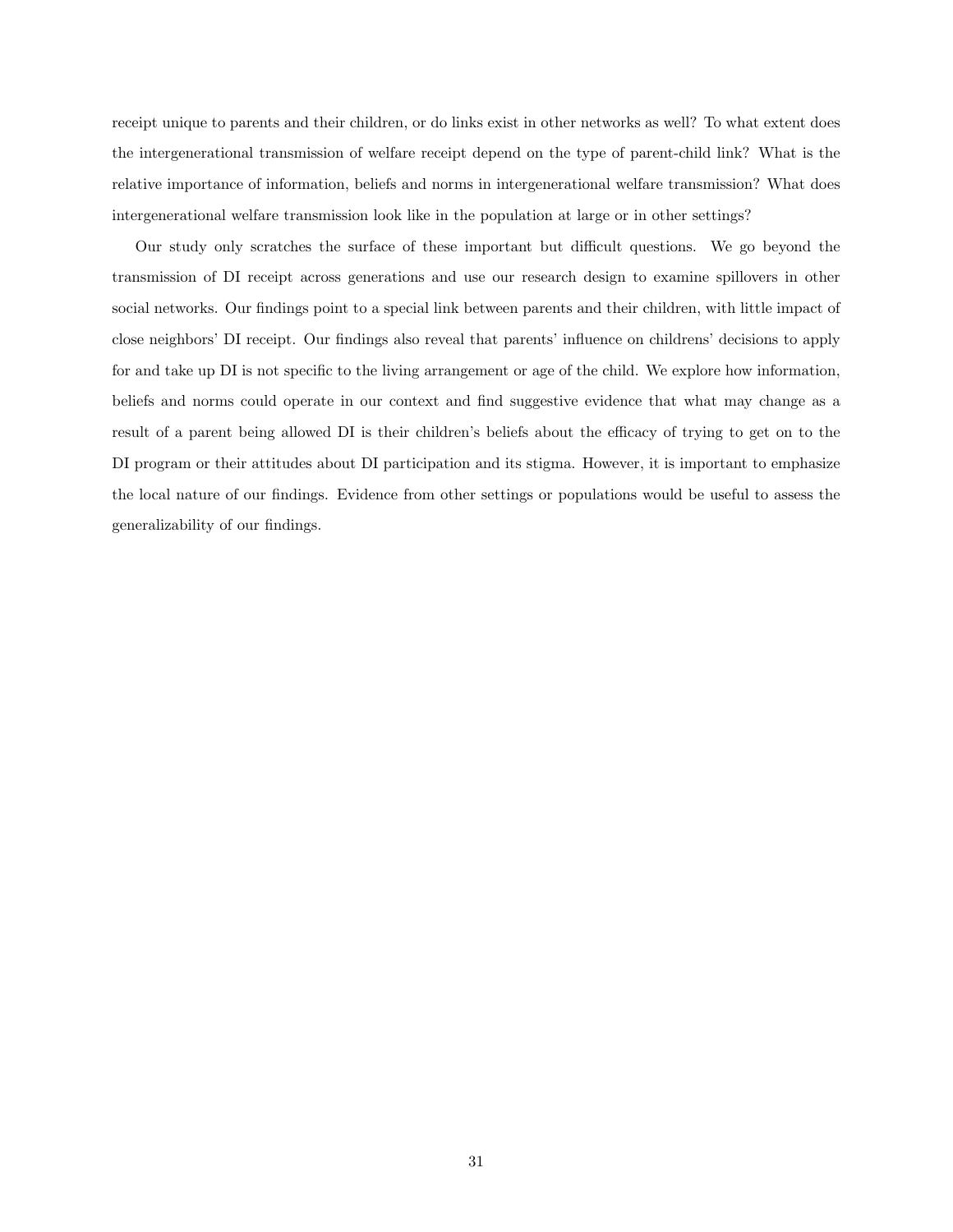# References

- <span id="page-34-14"></span>Abadie, A. (2003): "Semiparametric Instrumental Variable Estimation of Treatment Response Models," Journal of Econometrics, 113(2), 231–263.
- <span id="page-34-3"></span>Aizer, A., and J. J. Doyle (2013): "Juvenile Incarceration, Human Capital and Future Crime: Evidence from Randomly-Assigned Judges," Working Paper 19102, National Bureau of Economic Research.
- <span id="page-34-10"></span>Antel, J. J. (1992): "The Intergenerational Transfer of Welfare Dependency: Some Statistical Evidence," The Review of Economics and Statistics, 74(3), 467–473.
- <span id="page-34-12"></span>Atkinson, A., L. Rainwater, and T. Smeeding (1995): "Income Distributions in OECD countries: Evidence from the Luxembourg Income Study," OECD Publications and Information Center.
- <span id="page-34-5"></span>Autor, D. (2011): "The Unsustainable Rise of the Disability Rolls in the United States: Causes, Consequences, and Policy Options," NBER Working Paper, No. 17697.
- <span id="page-34-13"></span>Autor, D., N. Maestas, K. Mullen, and A. Strand (2011): "Does Delay Cause Decay? The Effect of Administrative Decision Time on the Labor Force Participation and Earnings of Disability Applicants," University of Michigan Working Paper, No. 258.
- <span id="page-34-6"></span>Autor, D. H., and M. G. Duggan (2003): "The Rise in the Disability Rolls and the Decline in Unemployment," Quarterly Journal of Economics, 118(1), 157–205.
- <span id="page-34-2"></span>(2006): "The Growth in the Social Security Disability Rolls: A Fiscal Crisis Unfolding," Journal of Economic Perspectives, 20(3), 71–96.
- <span id="page-34-11"></span>Beaulieu, N., J.-Y. Duclos, B. Fortin, and M. Rouleau (2005): "Intergenerational Reliance on Social Assistance: Evidence from Canada," Journal of Population Economics, 18, 539–562.
- <span id="page-34-4"></span>BERTRAND, M., E. F. P. LUTTMER, AND S. MULLAINATHAN (2000): "Network Effects and Welfare Cultures," The Quarterly Journal of Economics, 115(3), 1019–1055.
- <span id="page-34-9"></span><span id="page-34-1"></span>Bird, A. (2007): "Perceptions of Epigenetics," Nature, 447(24), 396–398.
- BJORKLUND, A., M. LINDAHL, AND E. PLUG (2006): "The Origins of Intergenerational Associations: Lessons from Swedish Adoption Data," The Quarterly Journal of Economics, 121(3), 999–1028.
- <span id="page-34-8"></span>Black, D., K. Daniel, and S. Sanders (2002): "The Impact of Economic Conditions on Participation in Disability Programs: Evidence from the Coal Boom and Bust," The American Economic Review, 92(1), 27–50.
- <span id="page-34-0"></span>Black, S., and P. Devereux (2011): "Recent Developments in Intergenerational Mobility," chap. 16, pp. 1487–1541. Handbook of Labor Economics, Elsevier.
- <span id="page-34-7"></span>BORGHANS, L., A. GIELEN, AND E. LUTTMER (2013): "Social Support Substitution and the Earnings Rebound: Evidence from a Regression Discontinuity in Disability Insurance Reform," American Economic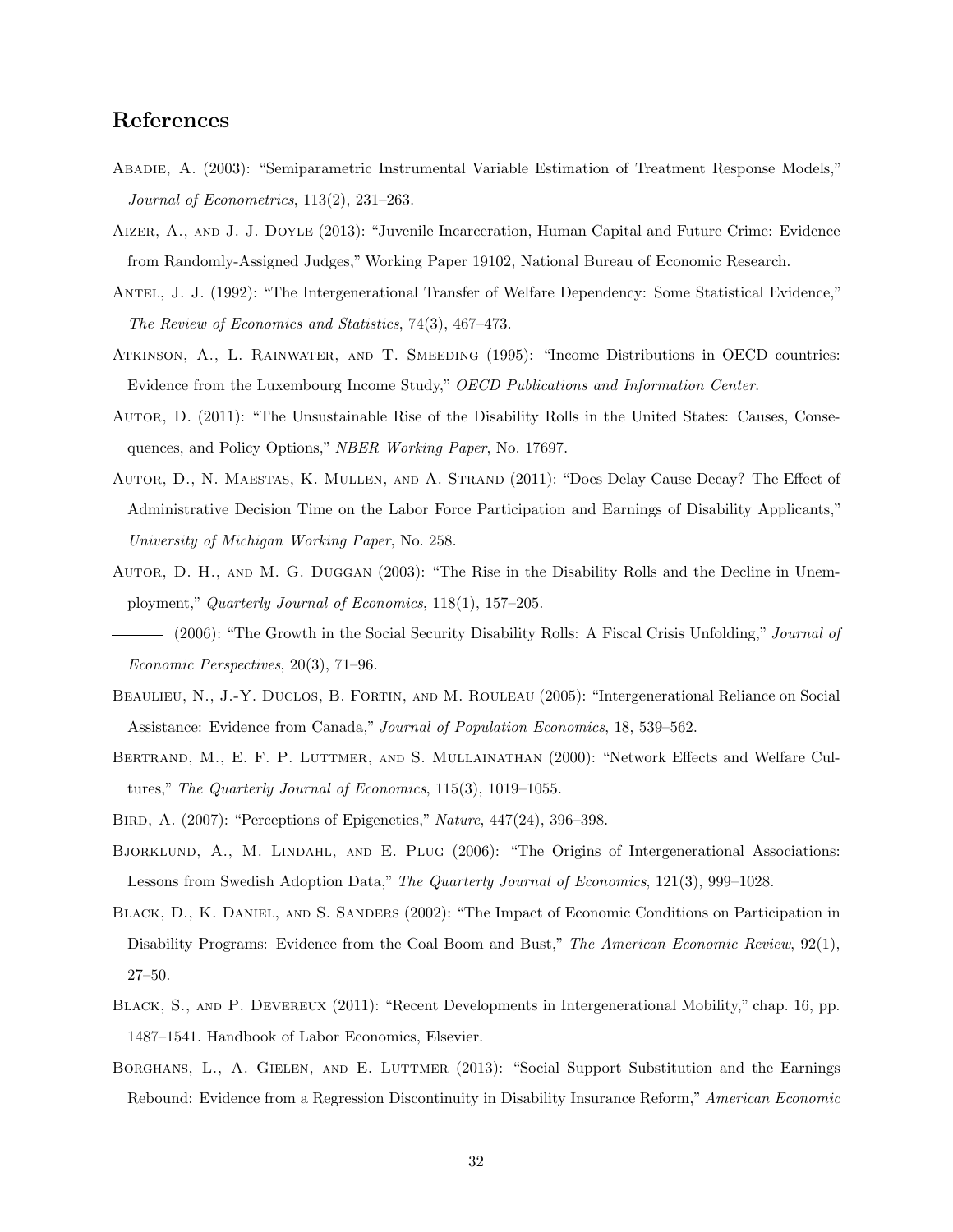Journal: Economic Policy, forthcoming.

- <span id="page-35-5"></span>BOUND, J. (1989): "The Health and Earnings of Rejected Disability Insurance Applicants," American Economic Review, 79(3), 482–503.
- <span id="page-35-8"></span>BRATBERG, E. (1999): "Disability Retirement in a Welfare State," Scandinavian Journal of Economics, 101(1), 97–114.
- <span id="page-35-10"></span>Bratberg, E., O. A. Nilsen, and K. Vaage (2013): "Assessing the Intergenerational Correlation in Disability Pension Recipiency," Discussion paper, Norwegian School of Economics.
- <span id="page-35-0"></span>Burkhauser, R. V., and M. C. Daly (2012): "Social Security Disability Insurance: Time for Fundamental Change," Journal of Policy Analysis and Management, 31(2), 454–461.
- <span id="page-35-9"></span>Campolieti, M. (2004): "Disability Insurance Benefits and Labor Supply: Some Additional Evidence," Journal of Labor Economics, 22(4), 863–889.
- <span id="page-35-6"></span>CAMPOLIETI, M., AND C. RIDDELL (2012): "Disability Policy and the Labor Market: Evidence from a Natural Experiment in Canada, 1998-2006," Journal of Public Economics, 96, 306–316.
- <span id="page-35-15"></span>DAHL, G. B., K. V. LOKEN, AND M. MOGSTAD (2014): "Peer Effects in Program Participation," American Economic Review, forthcoming.
- <span id="page-35-4"></span>DOBBIE, W., AND J. SONG (2013): "Debt relief and debtor outcomes: Measuring the effects of consumer bankruptcy protection," Manuscript.
- <span id="page-35-2"></span>DOYLE, J. (2007): "Child Protection and Child Outcomes: Measuring the Effects of Foster Care," The American Economic Review, 97(5), 1583–1610.
- <span id="page-35-3"></span>(2008): "Child Protection and Adult Crime: Using Investigator Assignment to Estimate Causal Effects of Foster Care," Journal of Political Economy, 116(4), 746–770.
- <span id="page-35-12"></span>Duncan, G., M. Hill, and S. Hoffman (1988): "Welfare Dependence Within and Across Generations," Science, 239(4839), 467–471.
- <span id="page-35-1"></span>FRENCH, E., AND J. SONG (2013): "The Effect of Disability Insurance Receipt on Labor Supply," American Economic Journal: Economic Policy, forthcoming.
- <span id="page-35-11"></span>FURTADO, D., AND N. THEODOROPOULOS (2012): "Immigrant Networks and the Take-Up of Disability Programs: Evidence from U.S. Census Data," IZA Discussion Papers 6549, Institute for the Study of Labor (IZA).
- <span id="page-35-13"></span>GOTTSCHALK, P. (1996): "Is the Correlation in Welfare Participation Across Generations Spurious?," Journal of Public Economics,  $63(1)$ ,  $1-25$ .
- <span id="page-35-7"></span>GRUBER, J. (2000): "Disability Insurance Benefits and Labor Supply," Journal of Political Economy, 108(6), 1162–1183.
- <span id="page-35-14"></span>Imbens, G. W., and D. B. Rubin (1997): "Estimating Outcome Distributions for Compliers in Instrumental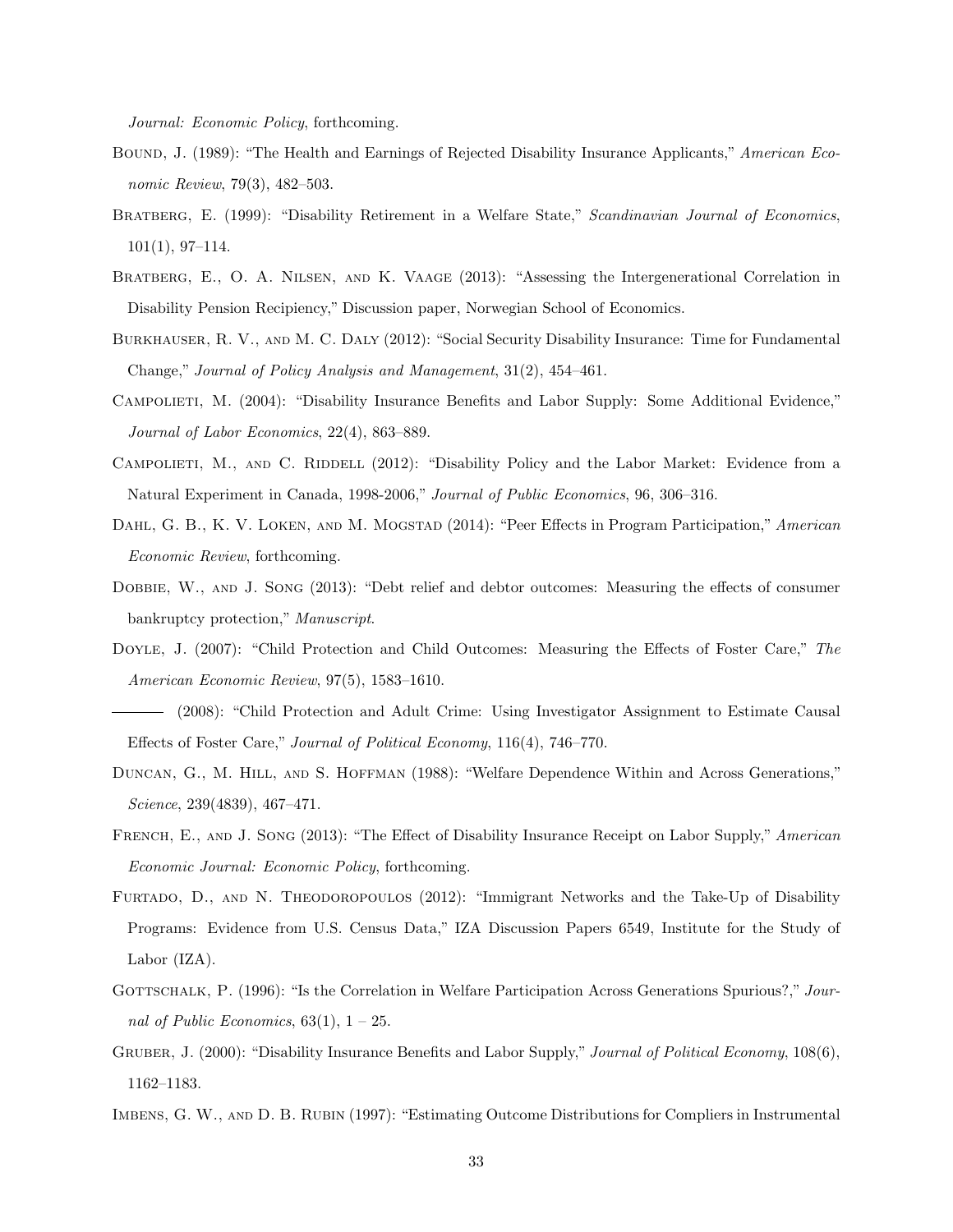Variables Models," The Review of Economic Studies, 64(4), 555–574.

- <span id="page-36-7"></span>Kling, J. R. (2006): "Incarceration Length, Employment, and Earnings," The American Economic Review, 96(3), 863–876.
- <span id="page-36-8"></span>Kostol, A. R., and M. Mogstad (2014): "How Financial Incentives Induce Disability Insurance Recipients to Return to Work," American Economic Review, 104(2), 624–55.
- <span id="page-36-0"></span>LEE, C., AND G. SOLON (2009): "Trends in Intergenerational Income Mobility," The Review of Economics and Statistics, 91, 766–772.
- <span id="page-36-3"></span>LEVINE, P., AND D. ZIMMERMAN (1996): "The Intergenerational Correlation in AFDC Participation: Welfare Trap or Poverty Trap?," Discussion Paper 1100-96, Institute for Research on Poverty.
- <span id="page-36-6"></span>Maestas, N., K. J. Mullen, and A. Strand (2013): "Does Disability Insurance Receipt Discourage Work? Using Examiner Assignment to Estimate Causal Effects of SSDI Receipt," American Economic Review, 103(5), 1797–1829.
- <span id="page-36-1"></span>Mazumder, B. (2005): "Fortunate Sons: New Estimates of Intergenerational Mobility in the United States Using Social Security Earnings Data," The Review of Economics and Statistics, 87(2), 235–255.
- <span id="page-36-14"></span>Milligan, K. S., and D. A. Wise (2011): "Social Security and Retirement around the World: Mortality, Health, Employment and Disability Insurance Participation and Reforms," Harvard Kennedy School Working paper.
- <span id="page-36-11"></span>MOFFITT, R. (1992): "Incentive Effects of the U.S. Welfare System: A Review," Journal of Economic Literature, 30(1), 1–61.
- <span id="page-36-10"></span>Moore, T. J. (2011): "The Employment Effects of Terminating Disability Benefits: Insights from Removing Drug Addictions as Disabling Conditions," Working Paper University of Maryland.
- <span id="page-36-4"></span>OASDI-Trustees-Report (2012): "The 2012 Annual Report of the Board of Trustees of the Federal Old-Age and Survivors Insurance and Federal Disability Insurance Trust Funds," Discussion paper.
- <span id="page-36-5"></span>OECD (2010): Sickness, Disability and Work: Breaking the Barriers. A Synthesis of Findings across OECD Countries. OECD Publishing.
- <span id="page-36-2"></span>Oreopoulos, P., M. Page, and A. H. Stevens (2006): "Does Human Capital Transfer from Parent to Child? The Intergenerational Effects of Compulsory Schooling," Journal of Labor Economics, 24, 729–760.
- <span id="page-36-13"></span>Page, M. (2004): "New Evidence on the Intergenerational Correlation in Welfare Participation," chap. 10, pp. 226–244. Generational Income Mobility in North America and Europe, Cambridge University Press.
- <span id="page-36-12"></span>PAGE, M. E., AND A. H. STEVENS (2002): "Will You Miss Me When I Am Gone? The Economic Consequences of Absent Parents," NBER Working Papers 8786, National Bureau of Economic Research, Inc.
- <span id="page-36-9"></span>Parsons, D. O. (1991): "The Health and Earnings of Rejected Disability Insurance Applicants: Comment," The American Economic Review, 81(5), 1419–1426.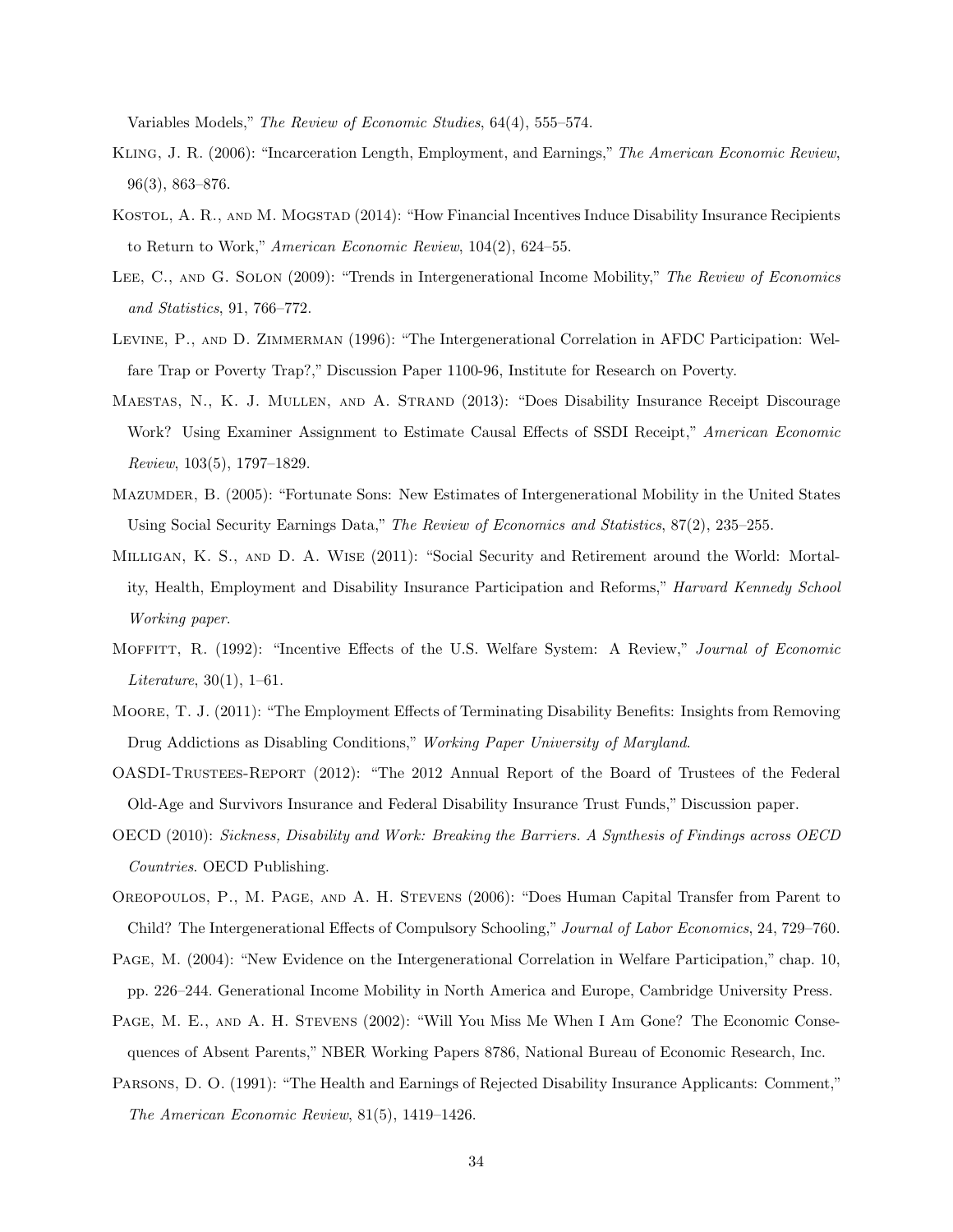- <span id="page-37-0"></span>Pepper, J. (2000): "The Intergenerational Transmission of Welfare Receipt: A Nonparametric Bounds Analysis," The Review of Economics and Statistics, 82, 472–288.
- <span id="page-37-2"></span>Rege, M., K. Telle, and M. Votruba (2009): "The Effect of Plant Downsizing On Disability Pension Utilization," Journal of the European Economic Association, 7(4), 754–785.
- <span id="page-37-4"></span>Solon, G., M. Corcoran, R. Gordon, and D. Laren (1988): "Sibling and Intergenerational Correlations in Welfare Program Participation," The Journal of Human Resources, 23(3), 388–396.
- <span id="page-37-3"></span>van Soest, A., T. Andreyeva, A. Kapteyn, and J. P. Smith (2011): "Self-Reported Disability and Reference Groups," pp. 237–264. Investigations in the Economics of Aging, National Bureau of Economic Research.
- <span id="page-37-1"></span>von Wachter, T., J. Song, and J. Manchester (2011): "Trends in Employment and Earnings of Allowed and Rejected Applicants to the Social Security Disability Insurance Program," The American Economic Review, 101(7), 3308–29.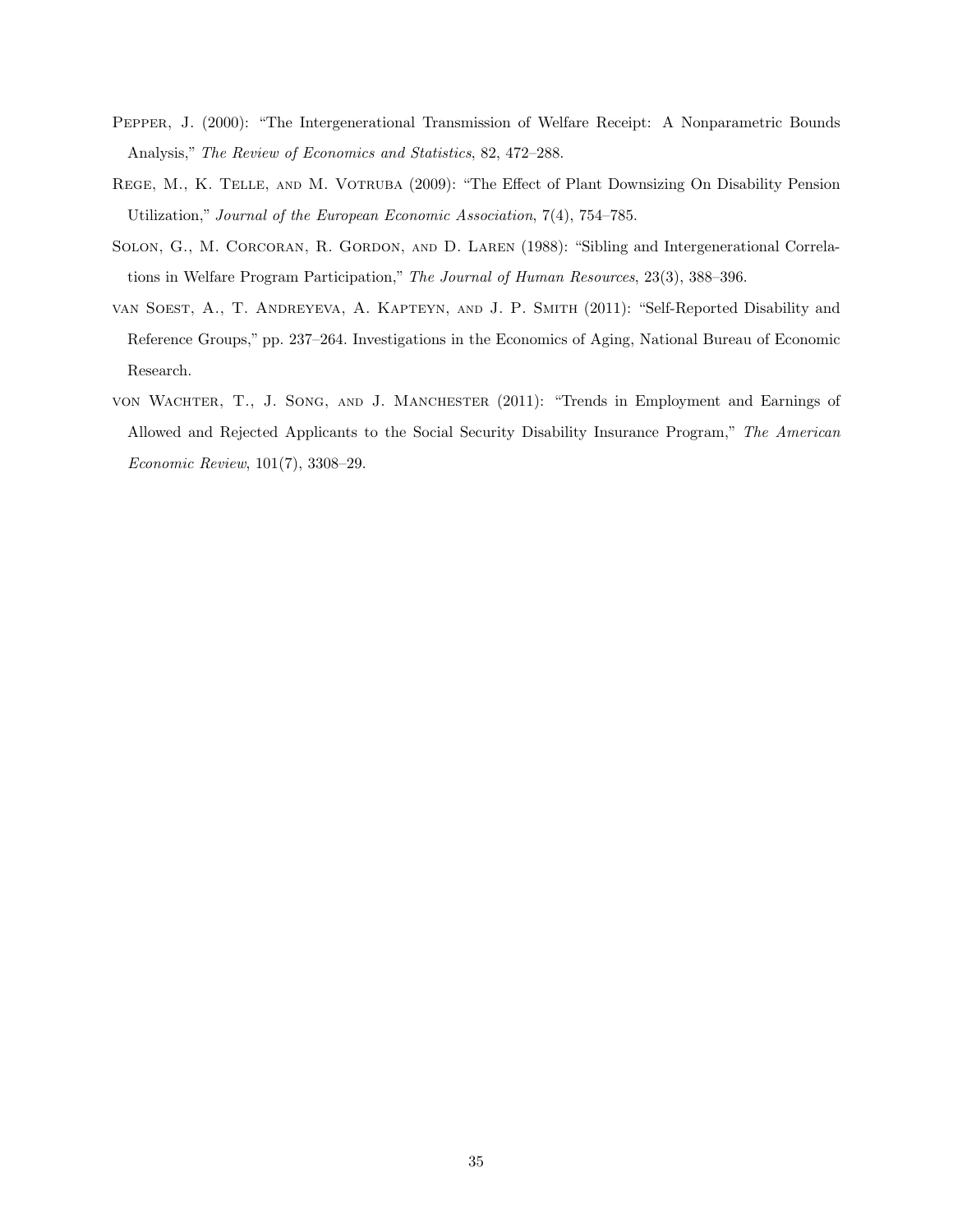# Online Appendix for "Family Welfare Cultures"

By Gordon Dahl, Andreas Ravndal Kostøl, and Magne Mogstad

Sections:

- A. Tables and Graphs
- B. Technical Appendix
- C. Policy Simulation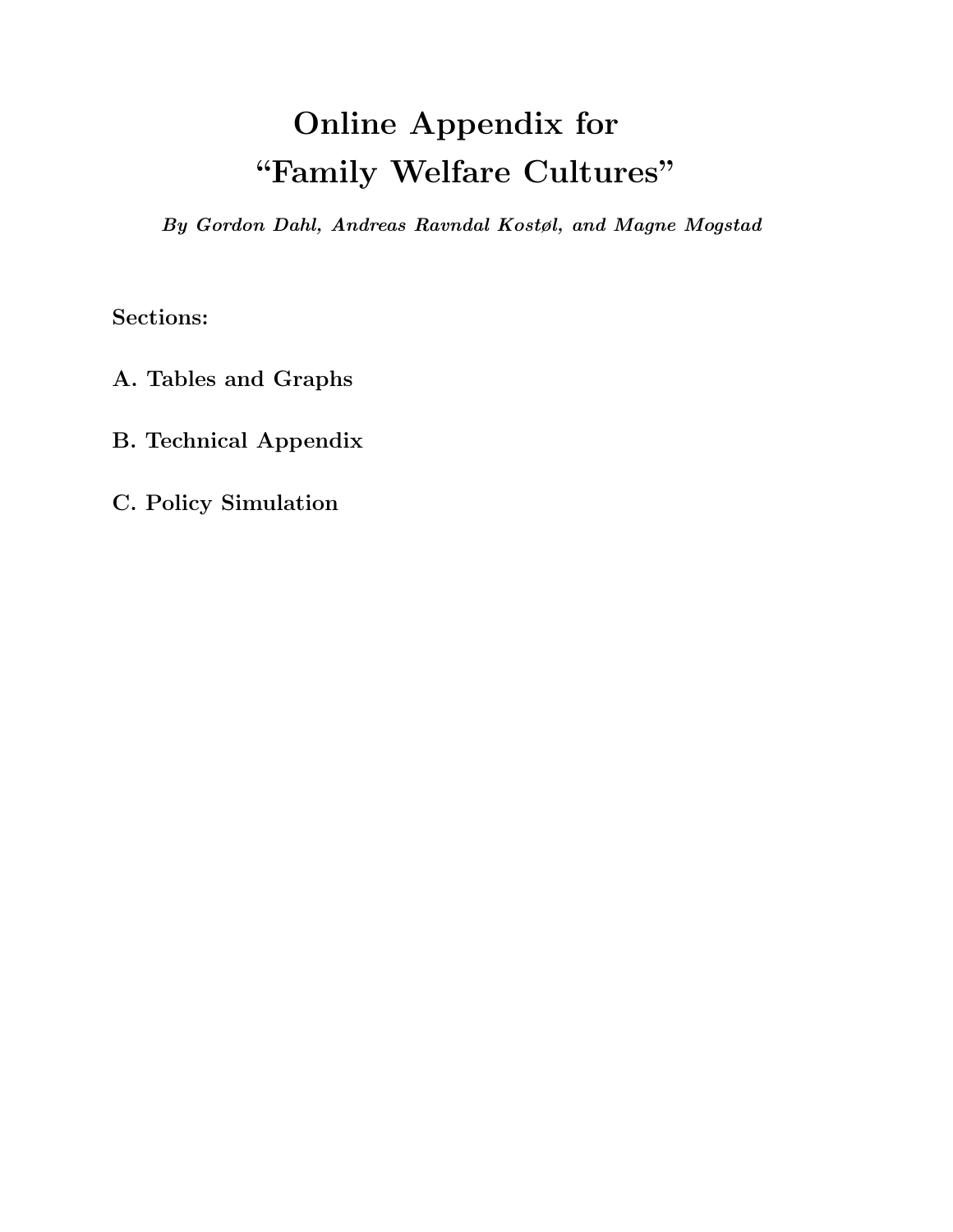# A Tables and Graphs

| Characteristic                           | Norway<br>DI Recipients | U.S.<br>SSDI Recipients |
|------------------------------------------|-------------------------|-------------------------|
| Difficult to verify disorder             | $59.2\%$                | 57.3 %                  |
| Age (at decision on initial application) | 52.2                    | 49.1                    |
| Prior earnings relative to the median    | $71.0\%$                | $69.9\%$                |

#### Table A.1: Characteristics of DI recipients in Norway and the U.S.

Notes: The U.S. numbers are from [Maestas, Mullen, and Strand](#page-36-6) [\(2013\)](#page-36-6), and the Norwegian numbers are drawn from the sample of DI applicants during the years 2000-2003. Difficult to verify disorder includes musculoskeletal and mental diagnoses. Prior earnings are measured 3-5 years before the application/appeal.

|                                          | Norway     |            | U.S.       |            |
|------------------------------------------|------------|------------|------------|------------|
| Characteristic                           | Applicants | Appellants | Applicants | Appellants |
| Difficult to verify disorder             | 60.9 $%$   | $69.7\%$   | 58.5 %     | $62.2\%$   |
| Age (at decision on initial application) | 51.1       | 47.1       | 47.1       | 46.1       |
| Prior earnings relative to the median    | 66.5 $%$   | $50.4\%$   | $60.5\%$   | 56.3 $%$   |

Notes: The U.S. numbers are from [Maestas, Mullen, and Strand](#page-36-6) [\(2013\)](#page-36-6), and the Norwegian numbers are drawn from the sample of DI applicants during the years 2000-2003. Difficult to verify disorder includes musculoskeletal and mental diagnoses. Prior earnings are measured 3-5 years before the application/appeal.

| ັ                       |             |                                                                |            | . .                                                         |            |
|-------------------------|-------------|----------------------------------------------------------------|------------|-------------------------------------------------------------|------------|
|                         |             | Child applied for DI 5 years<br>after parent's appeal decision |            | Child ever applied for DI after<br>parent's appeal decision |            |
|                         | First stage | Reduced form                                                   | IV         | Reduced form                                                | IV         |
|                         |             | A. No additional controls                                      |            |                                                             |            |
| Parent's judge leniency | $0.909***$  | $0.060***$                                                     |            | $0.112***$                                                  |            |
|                         | (0.112)     | (0.021)                                                        |            | (0.035)                                                     |            |
| Parent allowed DI       |             |                                                                | $0.066***$ |                                                             | $0.123***$ |
|                         |             |                                                                | (0.022)    |                                                             | (0.039)    |
|                         |             | <b>B.</b> With additional controls                             |            |                                                             |            |
| Parent's judge leniency | $0.869***$  | $0.057***$                                                     |            | $0.104***$                                                  |            |
|                         | (0.108)     | (0.020)                                                        |            | (0.031)                                                     |            |
| Parent allowed DI       |             |                                                                | $0.065***$ |                                                             | $0.120***$ |
|                         |             |                                                                | (0.023)    |                                                             | (0.036)    |
| Dependent mean          | 0.12        | 0.03                                                           |            | 0.08                                                        |            |

#### Table A.3: Intergenerational Welfare Transmission using DI Applications as the Outcome.

\*\*\*p<.01, \*\*p<.05, \*p<.10. Standard errors (in parentheses) are clustered at the judge level.

Notes: Baseline sample (see Table [3\)](#page-19-0). Specifications mirror the baseline results with additional controls reported in panel B of Table [3,](#page-19-0) except the outcome is child DI applications instead of child DI receipt.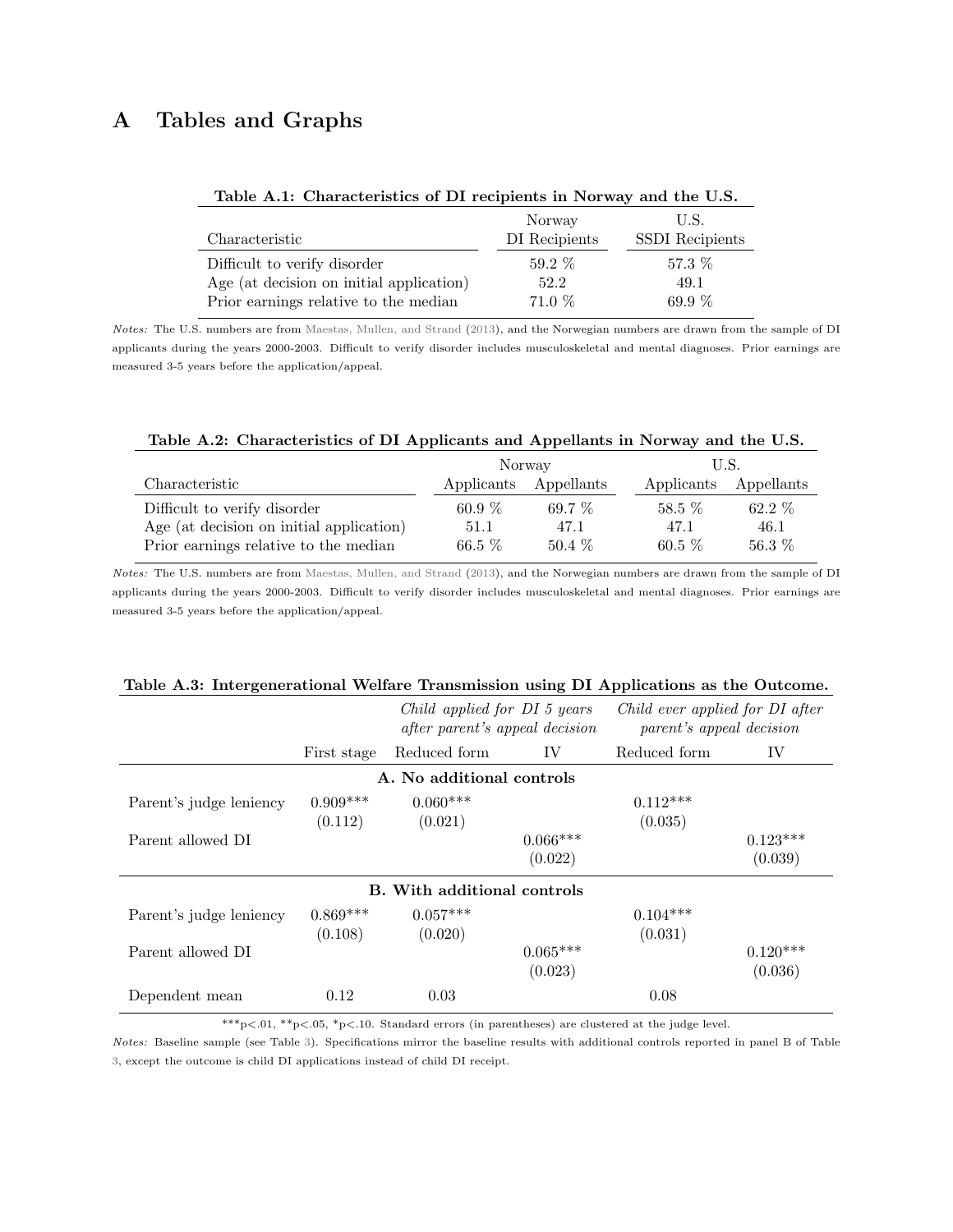| Parental characteristic       | First stage |         | $P[X = x]$ $P[X = x complier]$ | $P[X=x complier]$<br>$P[X=x]$ |
|-------------------------------|-------------|---------|--------------------------------|-------------------------------|
| Low education                 | $1.024***$  | 0.554   | 0.653                          | 1.179                         |
|                               | (0.124)     | (0.004) | (0.034)                        | (0.061)                       |
| High education                | $0.716***$  | 0.446   | 0.368                          | 0.825                         |
|                               | (0.133)     | (0.004) | (0.034)                        | (0.076)                       |
| Young                         | $0.859***$  | 0.541   | 0.535                          | 0.988                         |
|                               | (0.136)     | (0.004) | (0.038)                        | (0.07)                        |
| Old                           | $0.885***$  | 0.459   | 0.467                          | 1.018                         |
|                               | (0.147)     | (0.004) | (0.032)                        | (0.07)                        |
| Married                       | $0.926***$  | 0.685   | 0.73                           | 1.066                         |
|                               | (0.114)     | (0.004) | (0.027)                        | (0.04)                        |
| Not married                   | $0.735***$  | 0.315   | 0.267                          | 0.846                         |
|                               | (0.158)     | (0.004) | (0.034)                        | (0.107)                       |
| High labor market experience  | $0.977***$  | 0.484   | 0.544                          | 1.125                         |
|                               | (0.157)     | (0.004) | (0.034)                        | (0.07)                        |
| Low labor market experience   | $0.784***$  | 0.516   | 0.465                          | 0.902                         |
|                               | (0.123)     | (0.004) | (0.032)                        | (0.063)                       |
| Difficult to verify disorders | $0.923***$  | 0.643   | 0.683                          | 1.062                         |
|                               | (0.147)     | (0.004) | (0.032)                        | (0.05)                        |
| Other disorders               | $0.753***$  | 0.357   | 0.309                          | 0.866                         |
|                               | (0.137)     | (0.004) | (0.029)                        | (0.08)                        |

Table A.4: Characteristics of Marginal Applicants.

\*\*\*p<.01, \*\*p<.05, \*p<.10. Standard errors (in parentheses) are clustered at the judge level.

Notes: First stage, marginal distribution, complier distribution and relative likelihood for different subgroups. Sample is restricted to appeals in the period 1989-2005. The first stage is estimated including the controls described in Table [3.](#page-19-0) Low education is defined as having 10 or fewer years of education, young as age 50 or less, and high labor market experience as working at least 9 out of the 10 years prior to the appeal decision. The bootstrapped standard errors (in parentheses) in columns 2, 3 and 4 are obtained using 500 replications.

|                                                      | Years since court decision:    |                                |                                |                                |                                |  |
|------------------------------------------------------|--------------------------------|--------------------------------|--------------------------------|--------------------------------|--------------------------------|--|
|                                                      | 2 years                        | 4 years                        | 6 years                        | 8 years                        | 10 years                       |  |
|                                                      |                                | A. Baseline                    |                                |                                |                                |  |
| Judge leniency<br>in parent's case<br>Dependent mean | $0.034***$<br>(0.012)<br>0.010 | $0.067***$<br>(0.017)<br>0.018 | $0.103***$<br>(0.024)<br>0.030 | $0.113***$<br>(0.025)<br>0.046 | $0.120***$<br>(0.033)<br>0.063 |  |
|                                                      |                                | <b>B.</b> Age Re-weighted      |                                |                                |                                |  |
| Judge leniency<br>in parent's case<br>Dependent mean | $0.031*$<br>(0.016)<br>0.010   | $0.070***$<br>(0.020)<br>0.017 | $0.110***$<br>(0.030)<br>0.029 | $0.129***$<br>(0.026)<br>0.044 | $0.124***$<br>(0.031)<br>0.060 |  |

Table A.5: Effect of Judge Allowance on Child DI Participation: Age Re-weighted Estimates.

\*\*\*p<.01, \*\*p<.05, \*p<.10. Standard errors (in parentheses) are clustered at the judge level.

Notes: Balanced 10 year sample (see Appendix Table [C.1\)](#page-11-0). For comparison, Panel A presents estimates from the top panel of Appendix Table [C.1.](#page-11-0) In Panel B these regressions are re-estimated after re-weighting individual observations so that the age distribution in each year is kept constant and centered around a mean age of 30.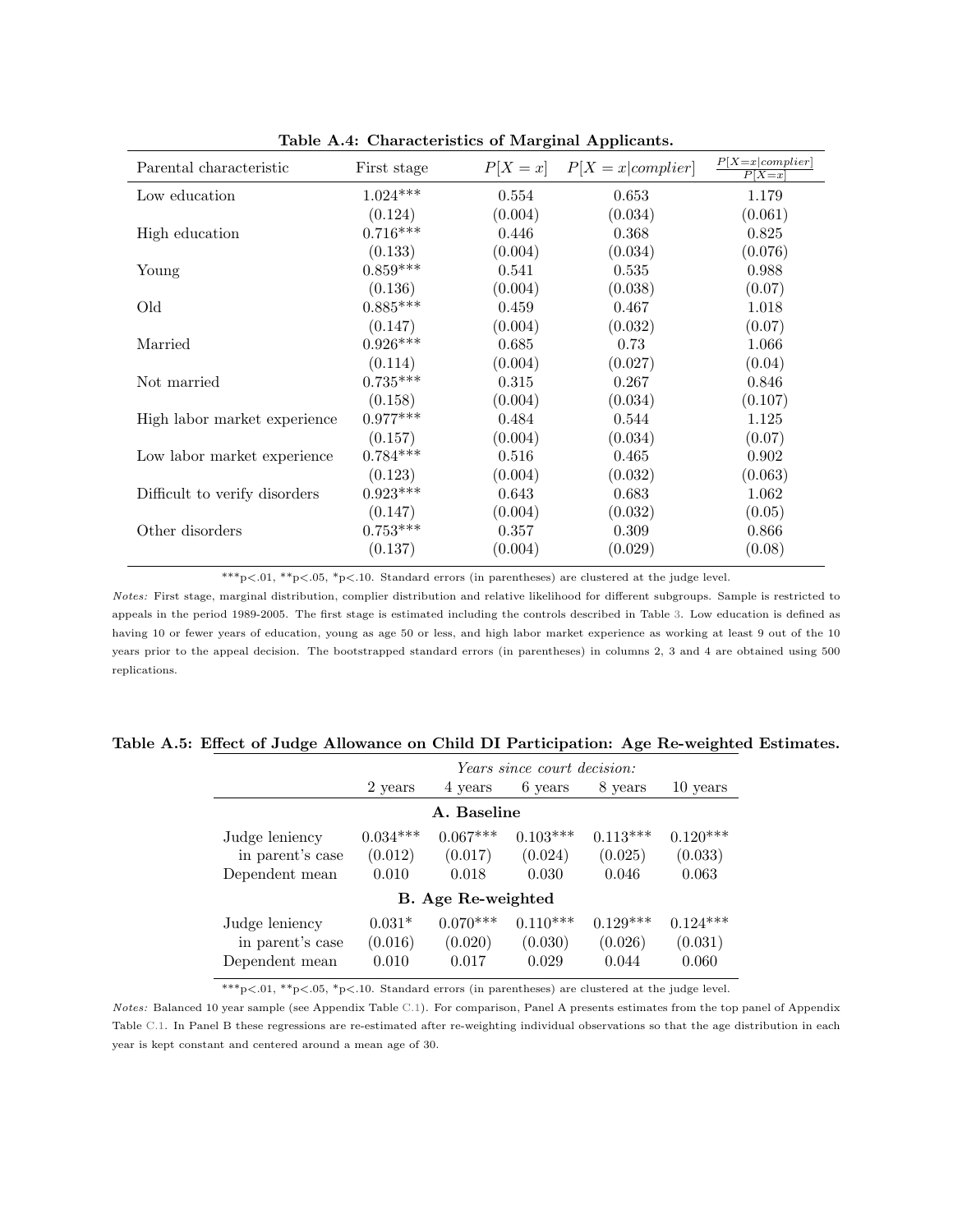| Characteristic                                                 |                   |              |            |
|----------------------------------------------------------------|-------------------|--------------|------------|
| Appellant                                                      |                   |              |            |
|                                                                | A. Close Neighbor | B. Spouse    | C. Sibling |
| Age (time of decision)                                         | 43.53             | 43.47        | 41.11      |
| Female                                                         | 0.64              | 0.69         | 0.63       |
| Married                                                        | 0.54              | $\mathbf{1}$ | 0.49       |
| Foreign born                                                   | 0.23              | 0.23         | 0.04       |
| Less than high school                                          | 0.56              | 0.5          | $0.56\,$   |
| High school degree                                             | 0.35              | 0.39         | 0.35       |
| Any college                                                    | 0.09              | 0.1          | 0.09       |
| Children below age 18 living at home                           | 0.53              | 0.67         | $0.59\,$   |
| Previous earnings $(\text{\$})$ , 1-10 years prior to decision | 18,753            | 21,082       | 19,574     |
| Years of work, 1-10 years prior to decision                    | 6.35              | 6.94         | 6.88       |
| Mental disorders                                               | 0.26              | 0.19         | 0.28       |
| Musculoskeletal disorders                                      | 0.46              | 0.52         | 0.43       |
| Circulatory system                                             | 0.02              | 0.03         | 0.02       |
| Respiratory system                                             | 0.03              | 0.03         | 0.02       |
| Nervous system                                                 | 0.03              | 0.04         | 0.04       |
| Endocrine diseases                                             | 0.04              | 0.04         | 0.03       |
| DI allowed                                                     | 0.1               | 0.1          | 0.1        |
| Number of appellant observations                               | 12,860            | 5,763        | 8,412      |
| Peer                                                           |                   |              |            |
|                                                                | A. Close Neighbor | B. Spouse    | C. Sibling |
| Age (time of decision)                                         | 36.09             | 44.05        | 40.05      |
| Female                                                         | 0.49              | 0.31         | 0.48       |
| Married                                                        | 0.42              | $\mathbf 1$  | 0.52       |
| Foreign born                                                   | 0.14              | 0.24         | $0.03\,$   |
| Less than high school                                          | 0.33              | 0.41         | 0.42       |
| High school degree                                             | 0.42              | 0.42         | 0.41       |
| Any college                                                    | 0.25              | 0.16         | 0.16       |
| Children below age 18 living at home                           | 0.47              | 0.66         | 0.62       |
| Previous earnings $(\text{\$})$ , 1-5 years prior to decision  | 36,187            | 43,767       | 39,467     |
| Years of work, 1-5 years prior to decision                     | 4.24              | 4.03         | 4.31       |
| DI recipient 5 years after decision                            | 0.06              | 0.12         | 0.1        |
| DI recipient any time after decision                           | 0.14              | 0.25         | 0.21       |
| Number of peer observations                                    | 161,569           | 5,763        | 17,706     |

#### Table A.6: Descriptive Statistics: Other Networks.

Notes: The samples are restricted to the networks of individuals who appeal an initially denied DI claim during the period 1989-2005 (see Section [3](#page-13-0) for further details). The samples are further restricted to individuals no older than 55 at the appeal decision. Column A: Using street addresses the year before appeal, we define the four closest addresses on each side as close neighbors. There are 80 different judges. Column B: Spouses defined as those married to the appellant the year before appeal. There are 76 different judges. Column C: Siblings defined as those with the same parent as the appellant. There are 77 different judges. Previous earnings and years of work are measured the year before appeal in the DI appellant sample and the year before decision in the DI applicant sample. Nominal values are deflated to 2005 and represented in US dollars using the average exchange rate NOK/\$ = 6. Unless otherwise stated, all parent and child characteristics are measured the year before appeal.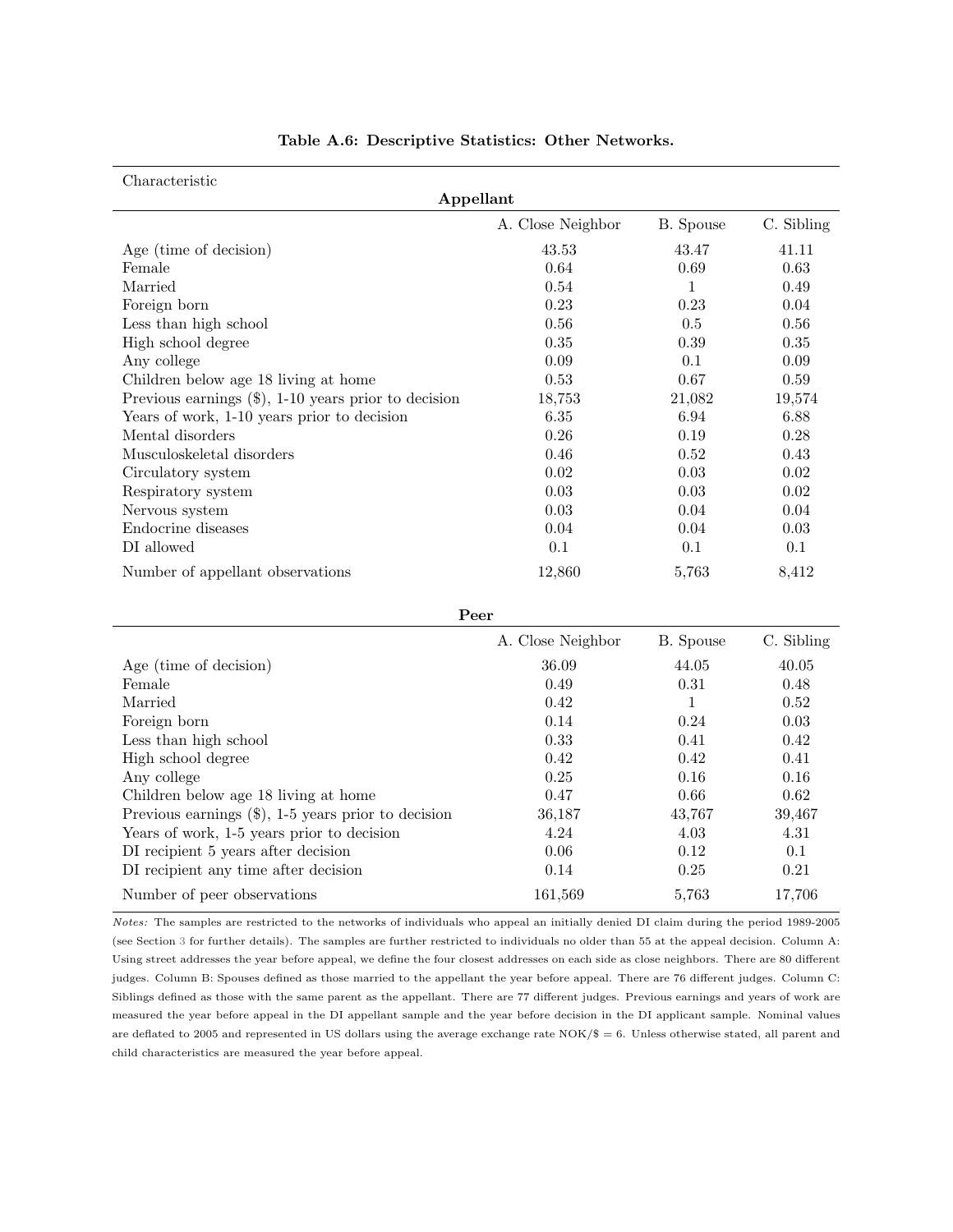| C. Siblings |  |
|-------------|--|
| s.e.        |  |
| (0.0002)    |  |
| (0.0012)    |  |
| (0.0012)    |  |
| (0.0040)    |  |
| (0.0014)    |  |
| (0.0012)    |  |
| (0.0025)    |  |
| (0.0066)    |  |
| (0.0013)    |  |
| (0.0000)    |  |
| (0.0004)    |  |
| (0.0028)    |  |
| (0.0033)    |  |
| (0.0068)    |  |
| (0.0037)    |  |
| (0.0034)    |  |
| (0.0041)    |  |
|             |  |
|             |  |
|             |  |
|             |  |
|             |  |
|             |  |

|  |  |  | Table A.7: Testing for Random Assignment of Cases to Judges in Other Networks. |
|--|--|--|--------------------------------------------------------------------------------|
|  |  |  |                                                                                |

\*\*\*p<.01, \*\*p<.05, \*p<.10. Standard errors (in parentheses) are clustered at the judge level.

Notes: Samples are described in the notes to Appendix Table [A.6.](#page-28-0) The judge leniency variable is constructed by calculating the leave-out mean judge allowance rate for all cases a judge has handled (not just those in the baseline estimation sample), regressing this measure on fully interacted year and department dummies, and using the residual from this regression as the variable. Columns 1, 3 and 5 display OLS estimates from separate regressions of judge leniency on appellant characteristics. F-statistics are obtained from OLS estimation on the combined set of applicant characteristics. All regressions include fully interacted year and department dummies. Characteristics of appellants are measured prior to the appeal. Number of children is the number under age 18, average indexed earnings is mean earnings for the last ten years prior to appeal and experience is number of years with positive earnings over this ten year period.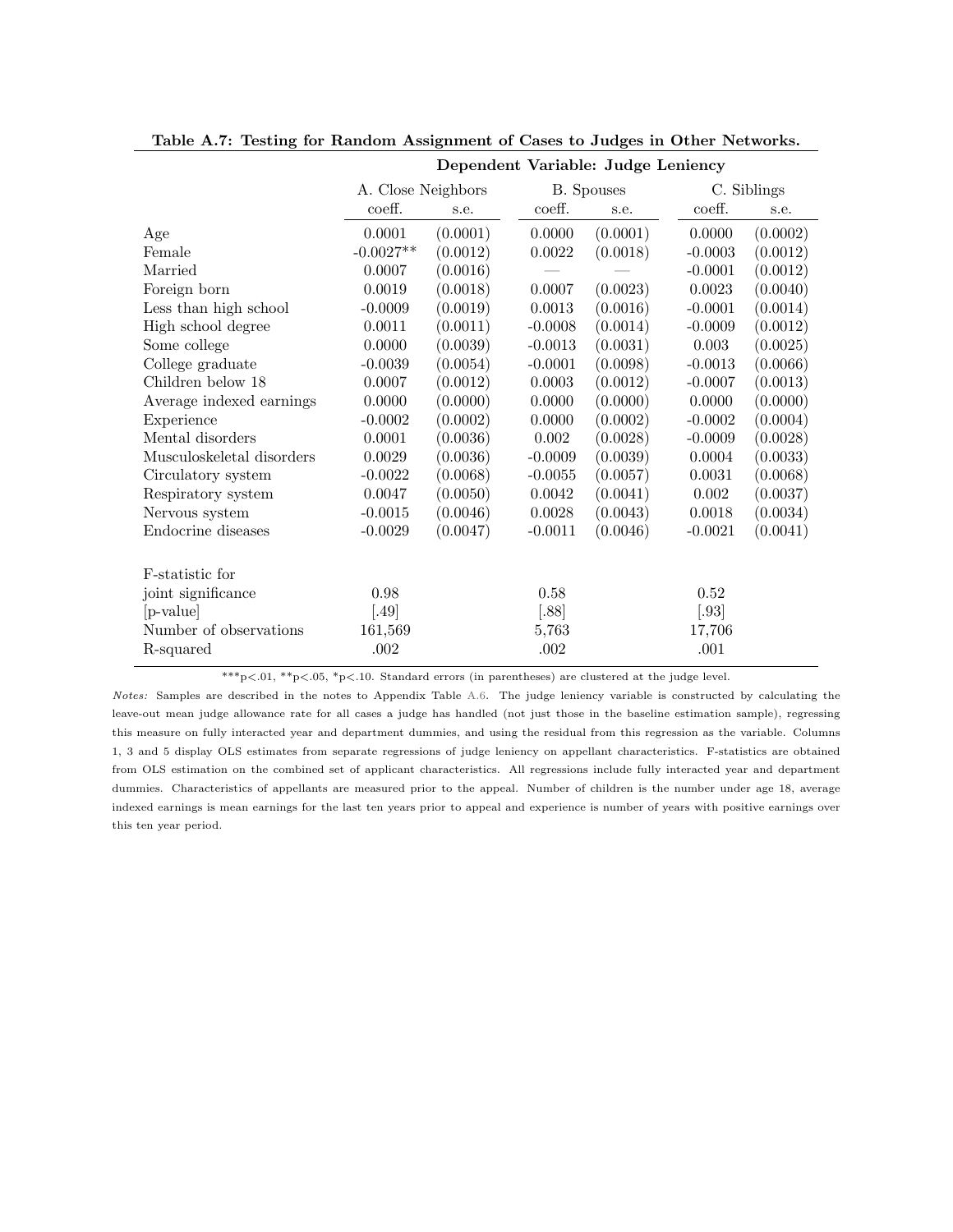



Notes: The figure plots a judge's allowance rate against the total number of cases he or she has handled. There are 79 different judges, and on average, each judge has handled a total of 380 cases. Allowance rates normalized by subtracting off year  $\times$  department deviations from the overall mean. The sample is restricted to individuals appealing their first denied case during the period 1989-2005. Dot size is proportional to the number of cases a judge handles in the estimation sample (which is weakly smaller than the number of cases they have ever handled, as plotted on the x-axis).



Figure A.2: Age Distribution of Parents and Children.

Notes: Age distribution for children (black) and parents (gray) meeting our other, non-aged based, sample restrictions. The baseline estimation sample is restricted to parents who are younger than 55 at the time of their appeal (denoted by the dashed vertical line) with children who are 18 or older (denoted by the solid vertical line).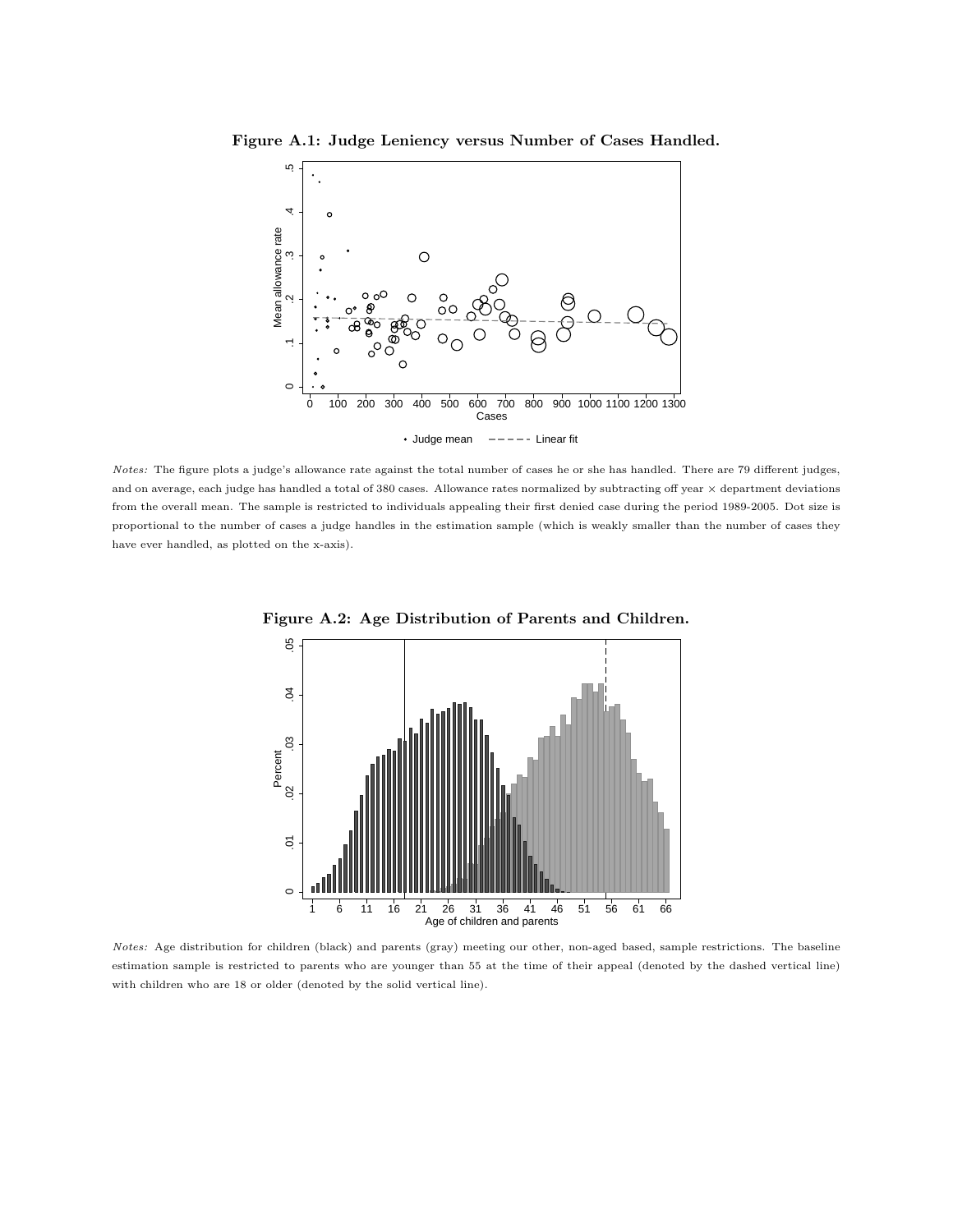

Notes: The U.S. trends are based on [Autor and Duggan](#page-34-2) [\(2006\)](#page-34-2), while the Norwegian trends are collected from various issues of the SSA Supplement. The graphs show award rates in the insured population and exit rates from the DI program in both countries.



Notes: The U.S. trends are based on [Autor and Duggan](#page-34-2) [\(2006\)](#page-34-2), while the Norwegian trends are collected from various issues of the SSA Supplement. The graphs show exit rates because of death, retirement or other reasons (including eligibility-based exits).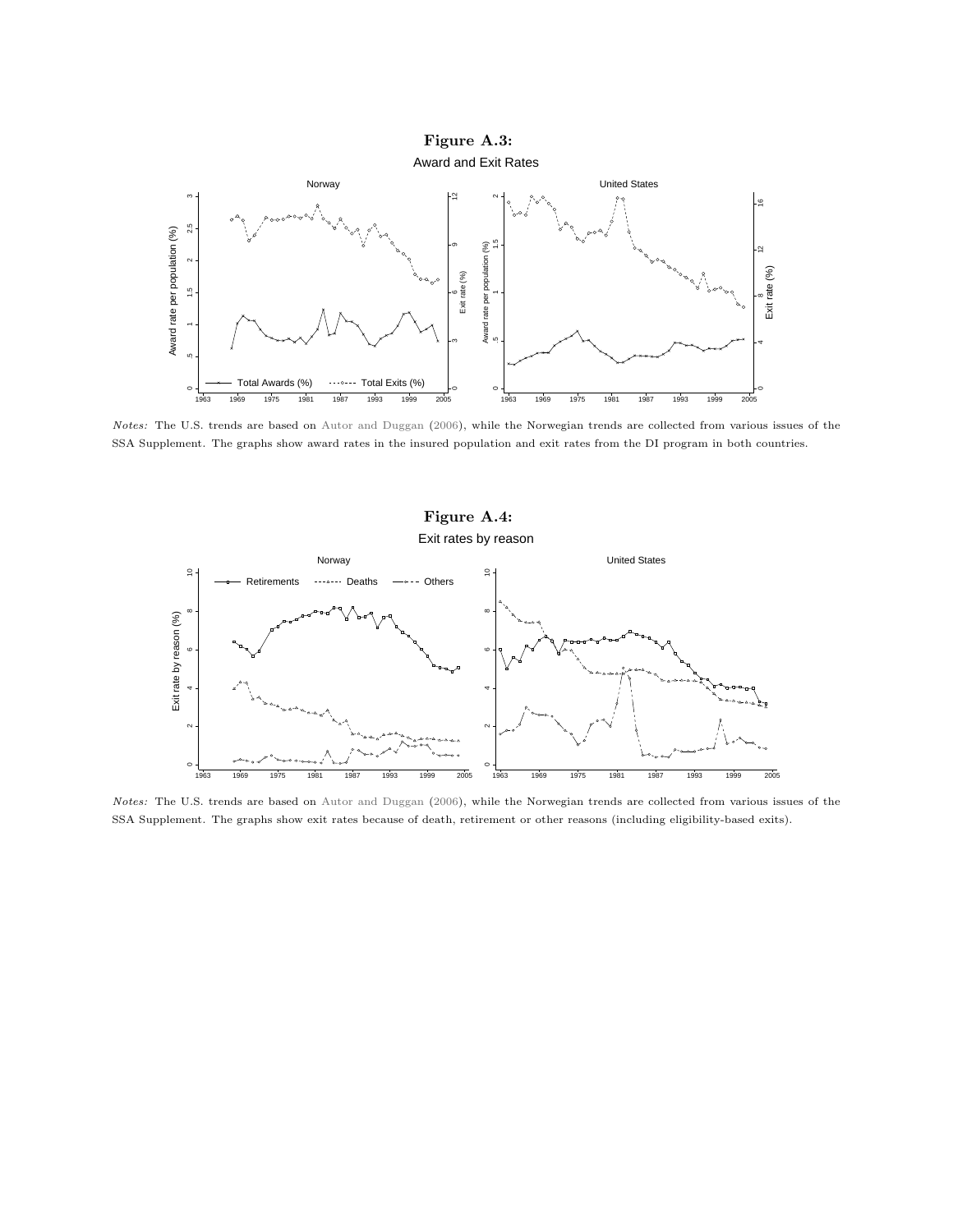Figure A.5: Intergenerational Transmission over Time using DI Application as the Outcome.

<span id="page-45-0"></span>

Note: This figure mirrors that of Figure [4](#page-20-0) with the outcome being child DI application instead of child DI receipt. Dashed lines represent 90 percent confidence intervals (clustered at the judge level).

<span id="page-45-1"></span>

Figure A.6: Survey Evidence on Social Assistance and Stigma.

Notes: Responses to the statement "Receiving social assistance makes people feel like second rate citizens" from a random sample of 3,190 Norwegians in 2007. Responses of "Don't know" (approximately 11%) are omitted from the figure.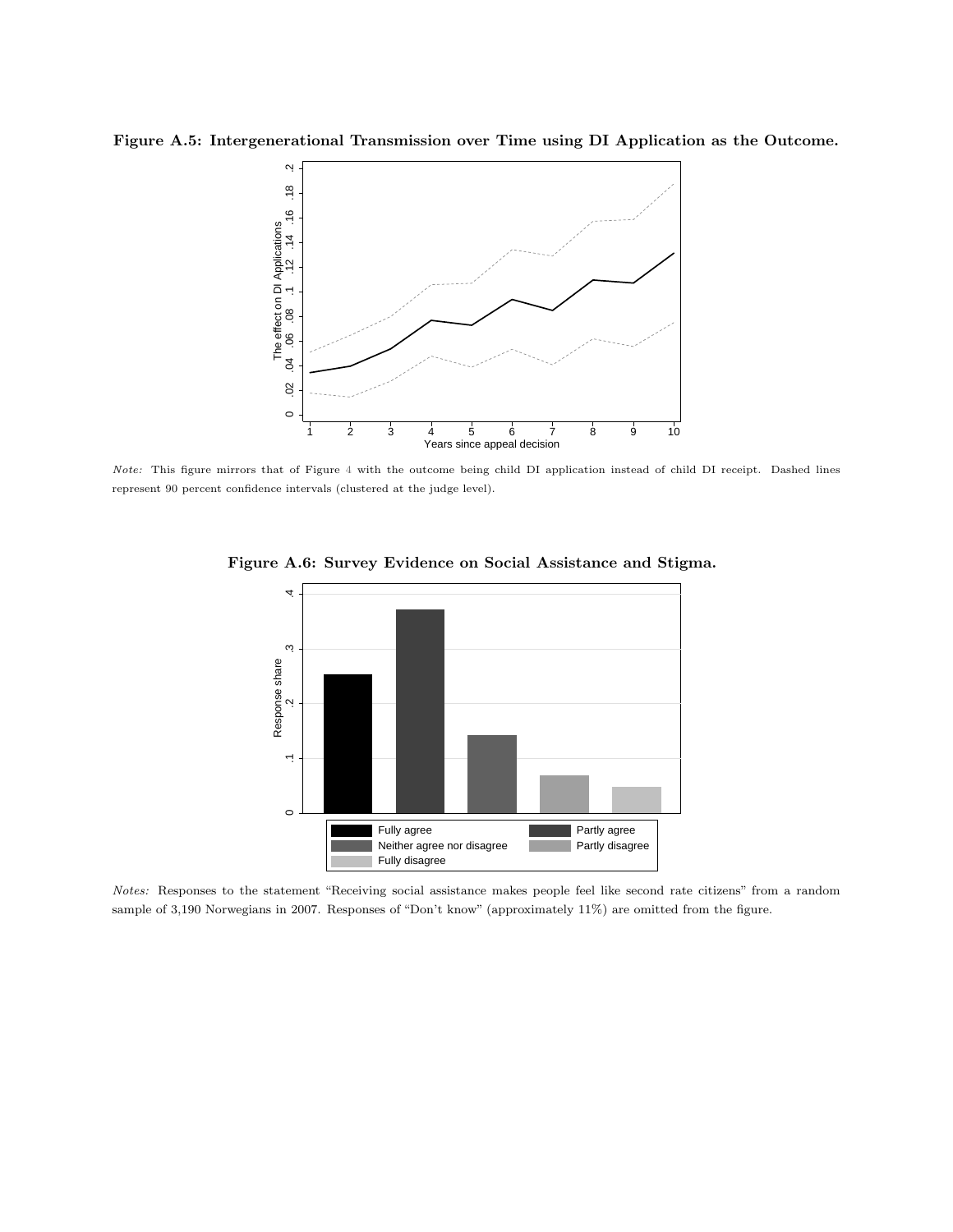### <span id="page-46-0"></span>B Technical Appendix

Let  $A_i(k)$  be the potential allowance decision of child i's parent if the value of the instrument  $z_i$  is equal to k; this indicator variable is equal to 1 if a the parent is allowed DI and 0 otherwise. Let  $P_i(A_i, z_i)$  denote child i's potential participation in DI given parental allowance decision and the value of the instrument; this indicator variable is equal to 1 if the child participates in DI and 0 otherwise. Suppose the usual IV assumptions hold:

EXCLUSION:  $P_i(A_i, z_i) = P_i(A_i)$  for  $A_i = 0, 1$ 

INDEPENDENCE:  $[P_i(1), P_i(0), \{A_i(k); \forall k\}] \perp z_i$ 

FIRST STAGE:  $E[A_i(k) - A_i(k-1)] \neq 0; \forall k$ 

MONOTONICITY:  $A_i(k) \geq A_i(k-1)$ ;  $\forall k$ 

To simplify notation, we assume that  $z_i$  is unconditionally random (alternatively, let  $z_i$  be the residual from a regression of judge leniency on fully interacted year and department dummies).

#### Compliance types in our sample

The goal is to calculate the shares of children whose parents are always takers, never takers and compliers in our sample. These compliance types are usually defined in the context of binary instruments, whereas judge leniency takes multiple values. In the spirit of [Imbens and Rubin](#page-35-14) [\(1997\)](#page-35-14) and [Abadie](#page-34-14) [\(2003\)](#page-34-14), we define compliers as parental appellants that could have received a different allowance decision had their case been assigned to a different judge, i.e.,

$$
\pi_c \equiv Pr(A_i = 1 \mid z_i = \overline{z}) - Pr(A_i = 1 \mid z_i = \underline{z}) = Pr(A_i(\overline{z}) > A_i(\underline{z})),\tag{7}
$$

where  $\overline{z}$  and  $\underline{z}$  denote the maximum (most lenient judge) and minimum (strictest judge) values of the instrument. The always takers are the parental appellants that would be allowed DI regardless of the judge assigned to their case. Because of monotonicity and independence, the share of always takers is given by the probability of allowance for the strictest judge, i.e.,

$$
\pi_a \equiv Pr(A_i = 1 \mid z_i = \underline{z}) = Pr(A_i(\overline{z}) = A_i(\underline{z}) = 1). \tag{8}
$$

The remaining parents are never takers; they would never be allowed DI no matter which judge that is assigned to their case, i.e.,

$$
\pi_n \equiv Pr(A_i = 0 \mid z_i = \overline{z}) = Pr(A_i(\overline{z}) = A_i(\underline{z}) = 0). \tag{9}
$$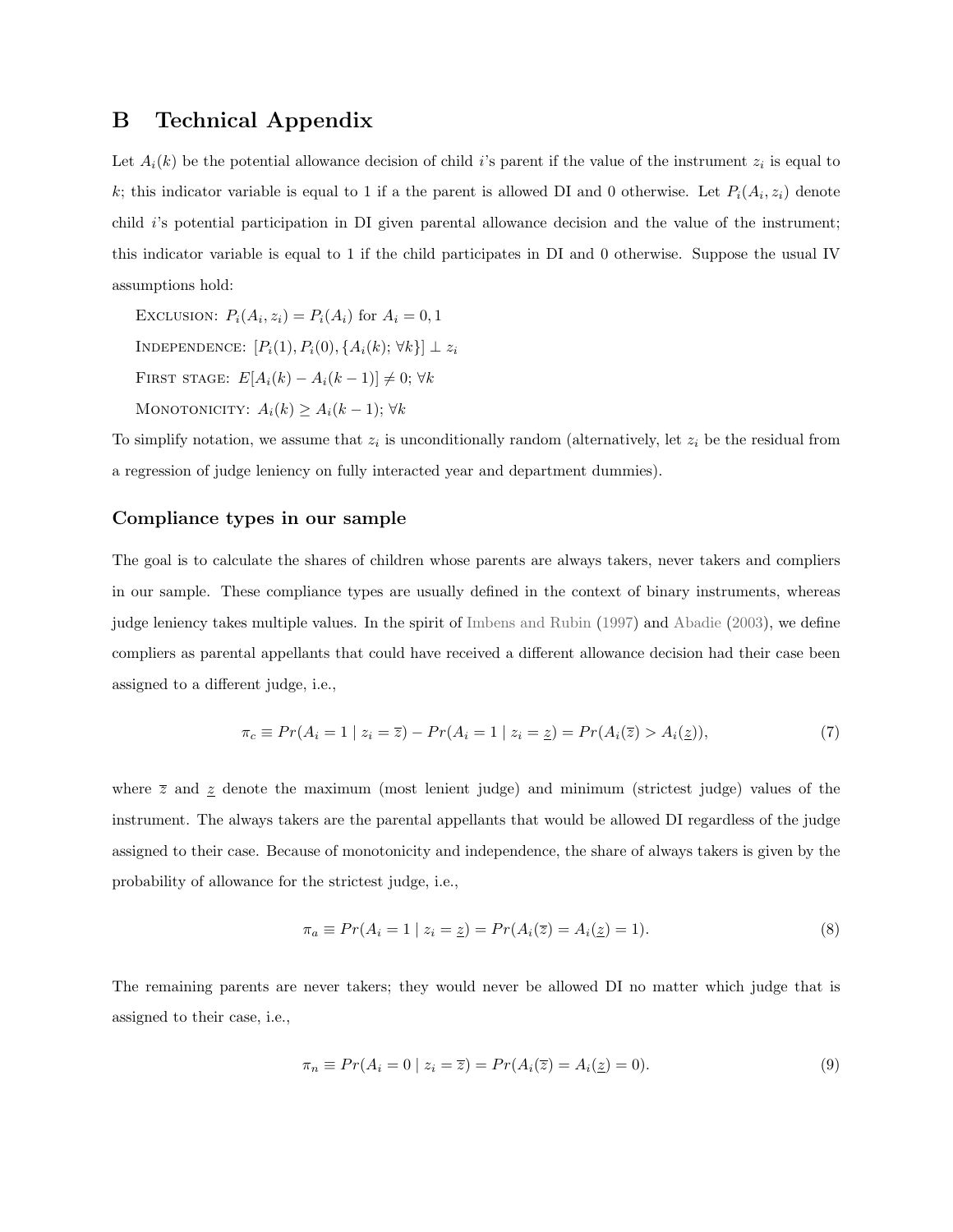In Panel A of Table [B.1,](#page-11-0) we calculate the shares of children whose parents are always takers, never takers and compliers in our sample. To this end, we need an estimate of the relationship between  $A_i$  and  $z_i$  combined with values for  $\overline{z}$  and  $\underline{z}$ . In the first three columns, we use a flexible analog to the first stage equation [\(4\)](#page-12-1). As in Figure [3,](#page-17-1) we perform a local linear regression of parental allowance on our measure of judge leniency (which controls for fully interacted year and department dummies). Using the leniency measures for the top 1 percentile (most lenient) and the bottom 1 percentile (strictest) of judge leniency, we find a 25 percent share for children of compliers, whereas children of never takers and always takers make up about 72 and 3 percent of the sample, respectively.

The last three columns shows that these calculations are quite similar if we instead use our linear spec-ification of the first stage, given by equation [\(4\)](#page-12-1). In this case, we can calculate  $\pi_c$  from  $\hat{\gamma}(\overline{z}-\underline{z})$ ,  $\pi_a$  from  $\hat{\alpha} + \hat{\gamma}z$ , and  $\pi_n$  from  $1 - \hat{\alpha} - \hat{\gamma}\overline{z}$ , where  $\hat{\gamma}$  and  $\hat{\alpha}$  are the estimated coefficients from our first stage estimates. Using the leniency measures for the top 1 percentile (most lenient) and the bottom 1 percentile (strictest) of judge leniency, we then find a complier children share of 25 percent, whereas children of never takers and always takers make up about 74 and 1 percent of the sample, respectively. By comparing the figures across the columns, it is clear that the relative size of these groups are fairly robust to the choice of model and the exact cutoffs for the most lenient and strictest judge.

#### Potential DI participation in our sample

Our IV estimates tell us that the probability a complier child has ever been on DI increases by 12 percentage points if their parent is allowed DI upon appeal. A natural question is: how many complier children would have been on DI if their parents had been denied DI? To answer this question, we need to calculate the sample analog of  $E(P_i(0) | A_i(\overline{z}) > A_i(\underline{z}))$ .

Consider children with  $A_i = 0$ . Those whose parents were assigned to judges with  $z_i = \underline{z}$  are a mixture of children of compliers and never takers:

$$
E(P_i | A_i = 0, z_i = \underline{z}) = \frac{\pi_c}{\pi_c + \pi_n} E(P_i(0) | A_i(\overline{z}) > A_i(\underline{z})) + \frac{\pi_n}{\pi_c + \pi_n} E(P_i(0) | A_i(\overline{z}) = A_i(\underline{z}) = 0)
$$

while those whose parents were assigned to judges with  $z_i = \overline{z}$  are children of never takers:

$$
E(P_i | A_i = 0, z_i = \overline{z}) = E(P_i(0) | A_i(\overline{z}) = A_i(\underline{z}) = 0).
$$

By disentangling this mixture, we can identify:

<span id="page-47-0"></span>
$$
E(P_i(0) | A_i(\overline{z}) > A_i(\underline{z})) = \frac{\pi_c + \pi_n}{\pi_c} E(P_i | A_i = 0, z_i = \underline{z}) - \frac{\pi_n}{\pi_c} E(P_i | A_i = 0, z_i = \overline{z}).
$$
\n(10)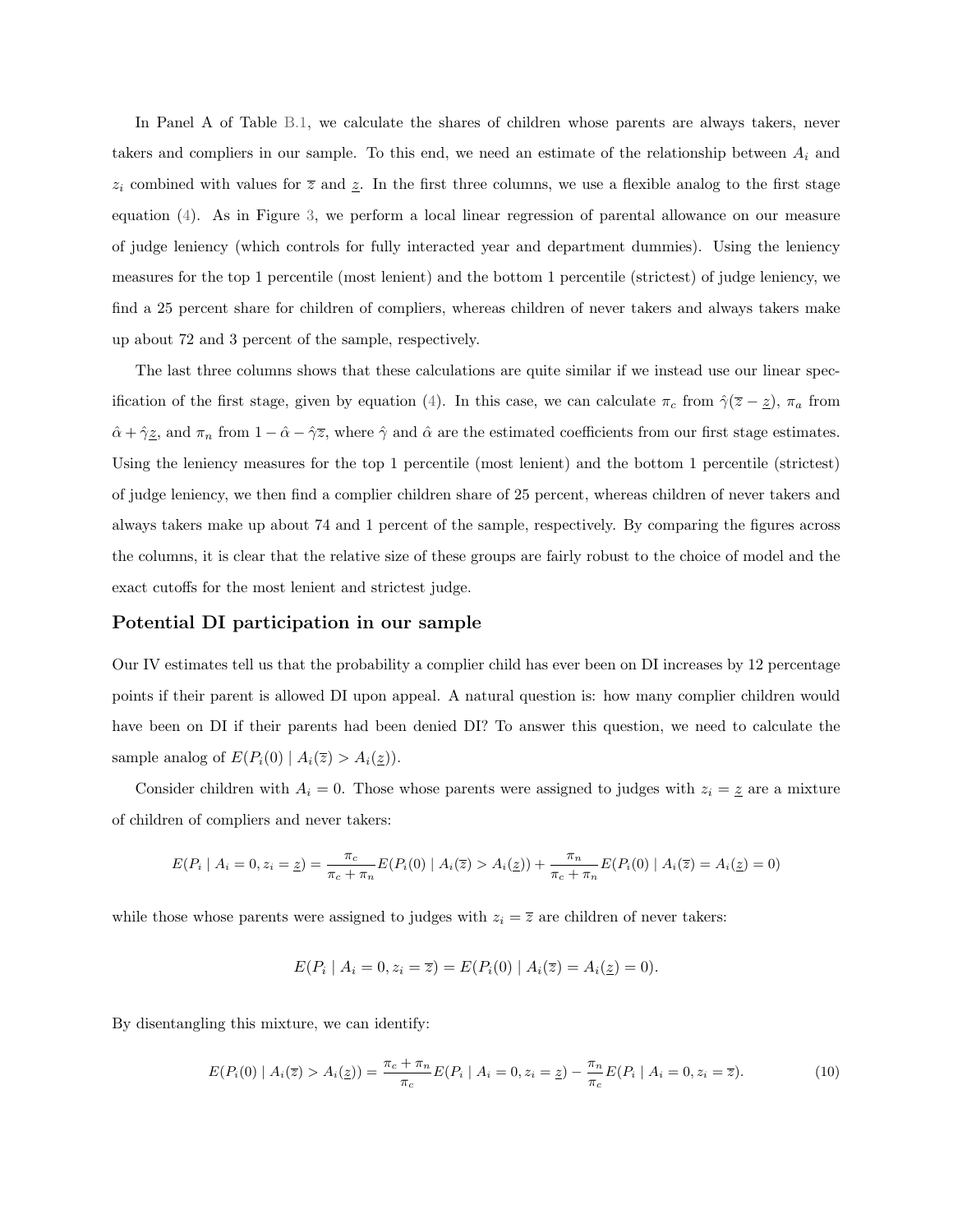|                                                | . .                |         |              |       |              |       |  |
|------------------------------------------------|--------------------|---------|--------------|-------|--------------|-------|--|
| Model specification:                           | Local linear model |         |              |       | Linear model |       |  |
| Leniency measures, top and bottom:             | $1\%$              | $1.5\%$ | $2\%$        | $1\%$ | $1.5\%$      | $2\%$ |  |
|                                                |                    |         |              |       |              |       |  |
| A. Sample share by compliance type:            |                    |         |              |       |              |       |  |
| Children of compliers                          | 0.25               | 0.23    | 0.21         | 0.25  | 0.22         | 0.20  |  |
| Children of never takers                       | 0.72               | 0.74    | 0.75         | 0.74  | 0.76         | 0.77  |  |
| Children of always takers                      | 0.03               | 0.03    | 0.04         | 0.01  | 0.02         | 0.03  |  |
|                                                |                    |         |              |       |              |       |  |
| B. Potential participation rate (Ever on DI):  |                    |         |              |       |              |       |  |
| Complier children if parents are denied        | 0.026              | 0.029   | 0.038        | 0.003 | 0.004        | 0.007 |  |
|                                                |                    |         |              |       |              |       |  |
| C. OLS decomposition (Ever on DI):             |                    |         |              |       |              |       |  |
| Potential participation of treated children    | 0.081              | 0.081   | 0.083        | 0.080 | 0.080        | 0.084 |  |
| Potential participation of untreated children  | 0.077              | 0.077   | 0.078        | 0.076 | 0.076        | 0.075 |  |
| Implied OLS from potential participation rates | 0.004              | 0.004   | 0.006        | 0.004 | 0.004        | 0.009 |  |
| Actual OLS estimate (std. error)               |                    |         | 0.007(0.007) |       |              |       |  |

Table B.1: Technical Appendix Calculations

In Panel A of Table [B.1,](#page-11-0) we calculated the shares of children whose parents are always takers, never takers and compliers in our sample. To compute the remaining quantities in equation [\(10\)](#page-47-0), we need an estimate of the relationship between  $P_i$  and  $z_i$  in the subsample of children with  $A_i = 0$ . In the first three columns of Panel B in Table [B.1,](#page-11-0) we perform a local linear regression of child DI participation on our measure of judge leniency (which controls for fully interacted year and department dummies) in this subsample. Using the leniency measures for the top 1 percentile (most lenient) and the bottom 1 percentile (strictest) of judge leniency, we calculate that 2.6 percent of the complier children would have been on DI if their parents had been denied DI. The last three columns shows the potential participation rate if we instead use a linear probability model to estimate the relationship between child DI participation and our measure of judge leniency. These linear estimates point to even fewer complier children that would have participated in DI if their parents' appeal had been denied. By comparing the figures across the columns, it is clear that the conclusion of a relatively low value of  $E(P_i(0) | A_i(\overline{z}) > A_i(\underline{z}))$  in our sample is robust to the choice of model and the exact cutoffs for the most lenient and strictest judge.

#### Comparison with OLS

The OLS estimand is given by:

$$
E[P_i|A_i = 1] - E[P_i|A_i = 0] = E[P_i(1)|A_i = 1] - E[P_i(0)|A_i = 0]
$$

The treated consist of always-takers and treated compliers, whereas the untreated consists of never-takers and untreated compliers. Below, we decompose OLS into a weighted average of the potential participation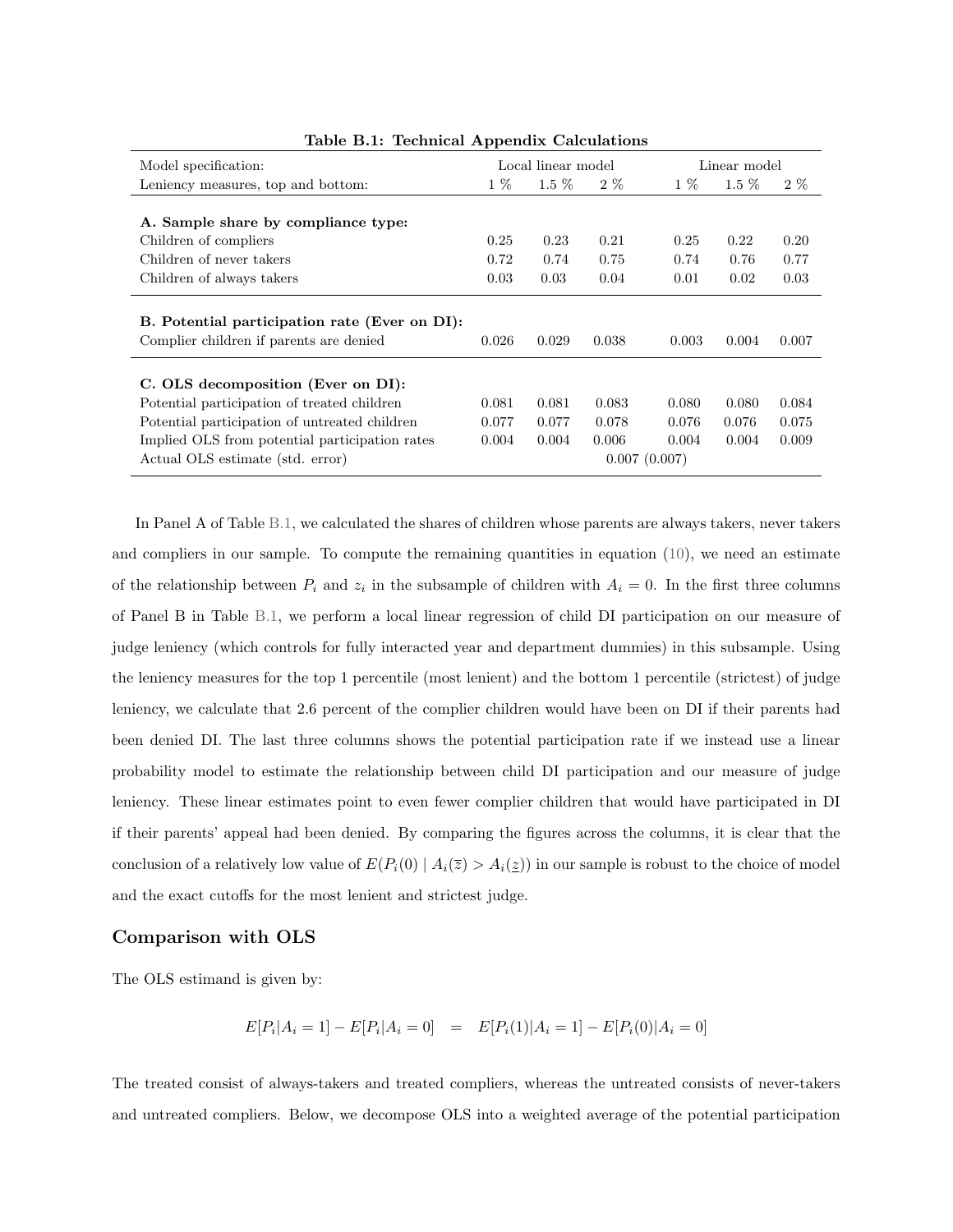rates of these groups. We derive this decomposition for the general case where the instrument takes  $K + 1$ discrete values,  $z_i \in {0, 1, ..., K}$ .

#### Treated:

The treated consists of individuals with  $A_i(0) = 1$  or  $\{A_i(k) > A_i(k-1) \text{ and } z_i \geq k; \forall k\}.$  For this group, the expected participation rate is:

$$
E[P_i(1)|A_i = 1] = E[P_i(1)|A_i(0) = 1]Pr(A_i = 1 | z_i = 0) / Pr(A_i = 1)
$$
  
+ 
$$
\sum_{k=1}^{K} \{E[P_i(1)|A_i(k) > A_i(k-1)] \times
$$
  

$$
[(Pr(A_i = 1 | z_i = k) - Pr(A_i = 1 | z_i = k-1)) / Pr(A_i = 1)] \sum_{j=k}^{K} Pr(z_i = j)
$$

To help make this equation clearer, consider the special case in which the instrument takes three values,  $z_i \in (0, 1, 2.$  Given monotonicity, the treated consists of the following non-overlapping groups:  $A_i(0) = 1; A_i(2) > A_i(1)$  and  $z_i = 2; A_i(1) > A_i(0)$  and  $z_i = 2; A_i(1) > A_i(0)$  and  $z_i = 1$ . In this special case,

$$
E[P_i(1)|A_i = 1] = E[P_i(1)|A_i(0) = 1]Pr(A_i(0) = 1|A_i = 1)
$$
  
+ 
$$
E[P_i(1)|A_i(2) > A_i(1), z_i = 2]Pr(A_i(2) > A_i(1), z_i = 2|A_i = 1)
$$
  
+ 
$$
E[P_i(1)|A_i(1) > A_i(0), z_i = 2]Pr(A_i(1) > A_i(0), z_i = 2|A_i = 1)
$$
  
+ 
$$
E[P_i(1)|A_i(1) > A_i(0), z_i = 1]Pr(A_i(1) > A_i(0), z_i = 1|A_i = 1)
$$
  
= 
$$
E[P_i(1)|A_i(0) = 1]Pr(A_i(0) = 1|A_i = 1)
$$
  
+ 
$$
E[P_i(1)|A_i(2) > A_i(1)]Pr(A_i(2) > A_i(1), z_i = 2|A_i = 1)
$$
  
+ 
$$
E[P_i(1)|A_i(1) > A_i(0)]Pr(A_i(1) > A_i(0), z_i = 2|A_i = 1)
$$
  
+ 
$$
E[P_i(1)|A_i(1) > A_i(0)]Pr(A_i(1) > A_i(0), z_i = 1|A_i = 1)
$$

where the last equality follows from the independence assumption. The weights add up to one and can be recovered from data. For example,

$$
Pr(A_i(2) > A_i(1), z_i = 2 | A_i = 1) = \frac{Pr(A_i = 1 | A_i(2) > A_i(1), z_i = 2) Pr(A_i(2) > A_i(1), z_i = 2)}{Pr(A_i = 1)}
$$
  
= 
$$
\frac{Pr(A_i(2) > A_i(1), z_i = 2)}{Pr(A_i = 1)}
$$
  
= 
$$
\frac{[Pr(A_i = 1 | z_i = 2) - Pr(A_i = 1 | z_i = 1)] Pr(z_i = 2)}{Pr(A_i = 1)}
$$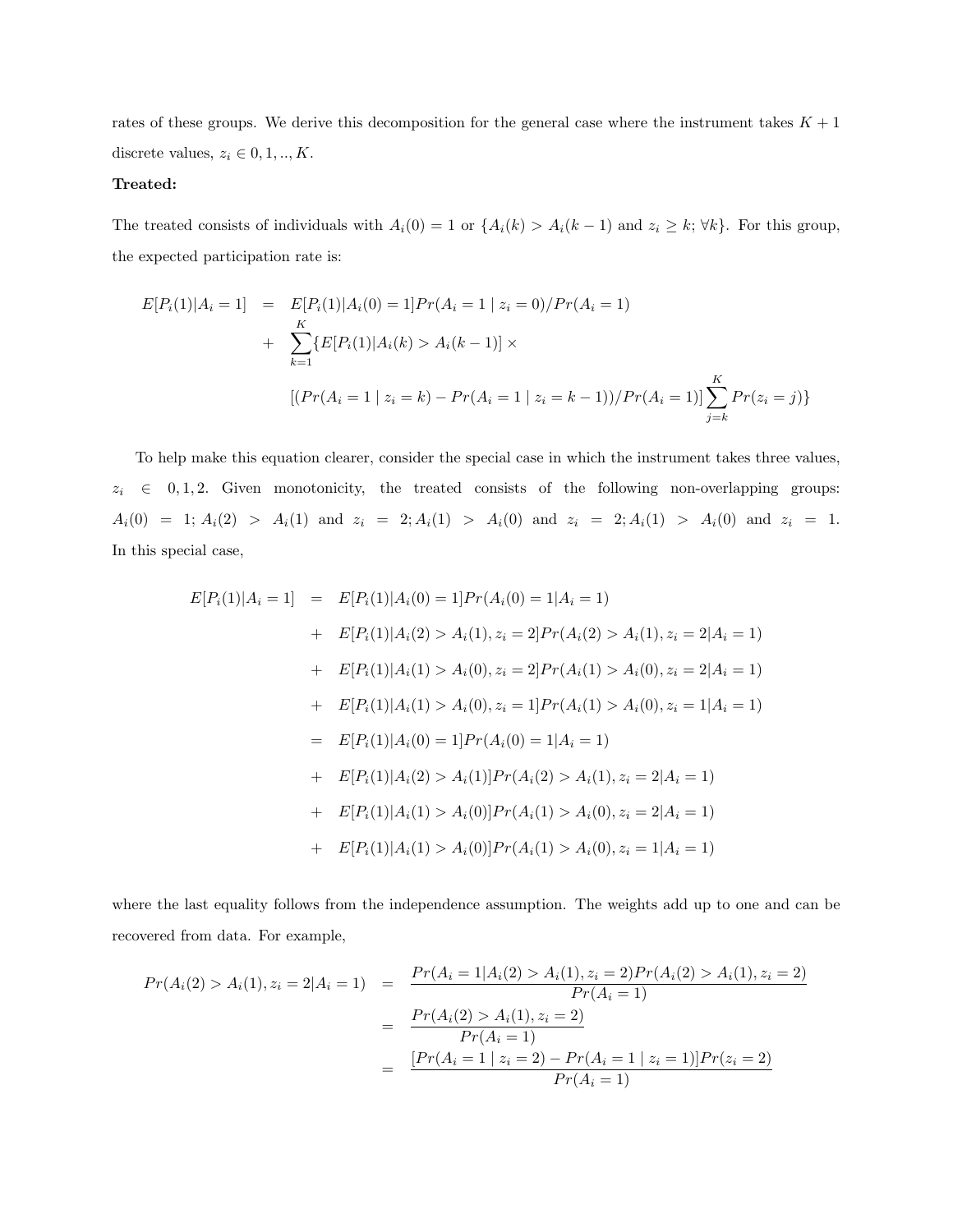#### Untreated:

The untreated consists of individuals with  $A_i(K) = 0$  or  $\{A_i(k) > A_i(k-1)$  and  $z_i < k$ ;  $\forall k\}$ . For example, if the instrument takes three values  $z_i \in [0, 1, 2]$ , monotonicity implies the untreated consists of the following non-overlapping groups:  $A_i(2) = 0$ ;  $A_i(2) > A_i(1)$  and  $z_i = 1$ ;  $A_i(2) > A_i(1)$  and  $z_i = 0$ ;  $A_i(1) > A_i(0)$  and  $z_i = 0$ . Using the same logic as above, the general case can be written as:

$$
E[P_i(0)|A_i = 0] = E[P_i(0)|A_i(K) = 0]Pr(A_i = 0 | z_i = K)/Pr(A_i = 0)
$$
  
+ 
$$
\sum_{k=1}^{K} \{E[P_i(0)|A_i(k) > A_i(k-1)] \times
$$
  

$$
[(Pr(A_i = 1 | z_i = k) - Pr(A_i = 1 | z_i = k-1))/Pr(A_i = 0)] \sum_{j=0}^{k-1} Pr(z_i = j)
$$

#### Potential participation rates:

We know that  $E(P_i | A_i = 1, z_i = 0) = E[P_i(1)|A_i(0) = 1]$  and  $E(P_i | A_i = 0, z_i = K) = E[P_i(0)|A_i(K) = 0]$ . To complete the OLS decomposition, we need to recover  $E(P_i(1) | A_i(k) > A_i(k-1))$  and  $E(P_i(0) | A_i(k) > A_i(k-1))$  $A_i(k-1)$ ). To this end, it is useful to describe the compliance behavior of different individuals, that is how parental allowance decision depends on different values of the instrument. Consider the kth margin of the instrument, from  $z_i = k - 1$  to  $z_i = k$ :

|       |                                                       | $z_i$                                 |
|-------|-------------------------------------------------------|---------------------------------------|
|       | $k-1$                                                 |                                       |
|       | $A_i(k) > A_i(k-1)$ or $A_i(k) = 0$<br>$A_i(k-1) = 1$ | $A_i(k) = 0$                          |
| $A_i$ |                                                       | $A_i(k) > A_i(k-1)$ or $A_i(k-1) = 1$ |

The participation rates of children with  $A_i = 1$  whose parents were assigned to judges with  $z_i = k$  is given by:

$$
E(P_i | A_i = 1, z_i = k) = \frac{Pr(A_i(k) > A_i(k-1))}{Pr(A_i(k) > A_i(k-1)) + Pr(A_i(k-1) = 1)} E(P_i(1) | A_i(k) > A_i(k-1)) + \frac{Pr(A_i(k-1) = 1)}{Pr(A_i(k) > A_i(k-1)) + Pr(A_i(k-1) = 1)} E(P_i(1) | A_i(k-1) = 1)
$$

while the participation rate of those with  $A_i = 1$  whose parents were assigned to judges with  $z_i = k - 1$  is equal to:

$$
E(P_i | A_i = 1, z_i = k - 1) = E(P_i(1) | A_i(k - 1) = 1)
$$

By disentangling this mixture, we can identify: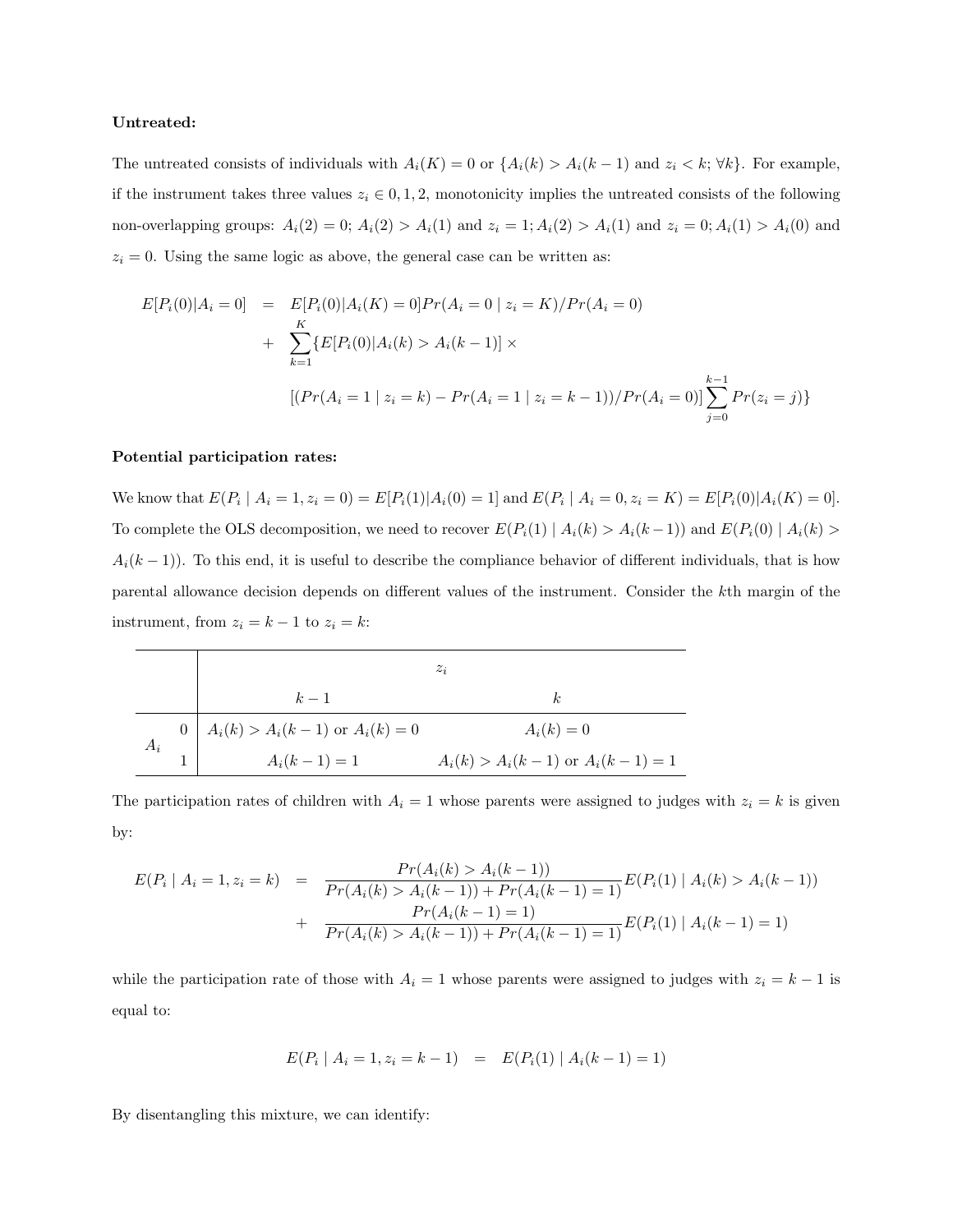$$
E(P_i(1) | A_i(k) > A_i(k-1)) = \frac{Pr(A_i(k) > A_i(k-1)) + Pr(A_i(k-1) = 1)}{Pr(A_i(k) > A_i(k-1))} E(P_i | A_i = 1, z_i = k)
$$
  
- 
$$
\frac{Pr(A_i(k-1) = 1)}{Pr(A_i(k) > A_i(k-1))} E(P_i | A_i = 1, z_i = k-1)
$$

Using a similar logic, we can also identify:

$$
E(P_i(0) | A_i(k) > A_i(k-1)) = \frac{Pr(A_i(k) > A_i(k-1)) + Pr(A_i(k) = 0)}{Pr(A_i(k) > A_i(k-1))} E(P_i | A_i = 0, z_i = k-1)
$$

$$
- \frac{Pr(A_i(k) = 0)}{Pr(A_i(k) > A_i(k-1))} E(P_i | A_i = 0, z_i = k)
$$

Taken together, these results allow us to express the OLS estimand in terms of observable quantities only, both in terms of the weights and the potential participation rates.

#### Empirical calculations

The above expressions show how to obtain the OLS estimate by taking the weighted average of the potential participation rates of subpopulations with different compliance types. To compute the weights, we need an estimate of the relationship between  $A_i$  and  $z_i$  (giving  $Pr(A_i = 1 | z_i = k) - Pr(A_i = 1 | z_i = k - 1)$ ,  $Pr(A_i = 0 \mid z_i = K)$ , and  $Pr(A_i = 1 \mid z_i = 0)$  combined with the distribution of  $z_i$  (giving  $Pr(z_i = k)$ ). To calculate the potential participation rates, we also need an estimate of the relationships between  $P_i$  and  $z_i$  in the subsample of children with  $A_i = 0$  (giving  $E(P_i(0) | A_i(k) > A_i(k-1))$  and  $E[P_i(0) | A_i(K) = 0]$ ) and in the subsample of children with  $A_i = 1$  (giving  $E(P_i(1) | A_i(k) > A_i(k-1))$  and  $E[P_i(1) | A_i(0) = 1]$ ). Taken together, these quantities allows us to compare the sample analogs of  $E[P_i(1)|A_i = 1]$  and  $E[P_i(0)|A_i = 0]$ . and compute the implied OLS estimate.

In Panel C of Table [B.1,](#page-11-0) we perform these calculations. In the first three columns, we use local linear regressions of parental allowance/child participation on the our measure of judge leniency. The last three columns use linear probability models to estimate the relationship between parental allowance/child participation and judge leniency. We break the judge leniency measure into one percentage point bins; this yields 28 margins when trimming the data to exclude the top and bottom 1% of the data.

Our calculations reveal that a treated child's potential participation rate if their parent is allowed DI is similar in magnitude to a untreated child's potential participation rate if their parent is denied DI. As a result, the implied OLS estimate is close to zero, mirroring closely the OLS estimate we obtain when we regress child DI participation on parental DI allowance. Our calculations also reveal that a child's potential participation rate if their parent is allowed DI is smaller for always takers than for compliers, whereas a child's potential participation rate if the parent is denied DI is larger for never takers than for compliers.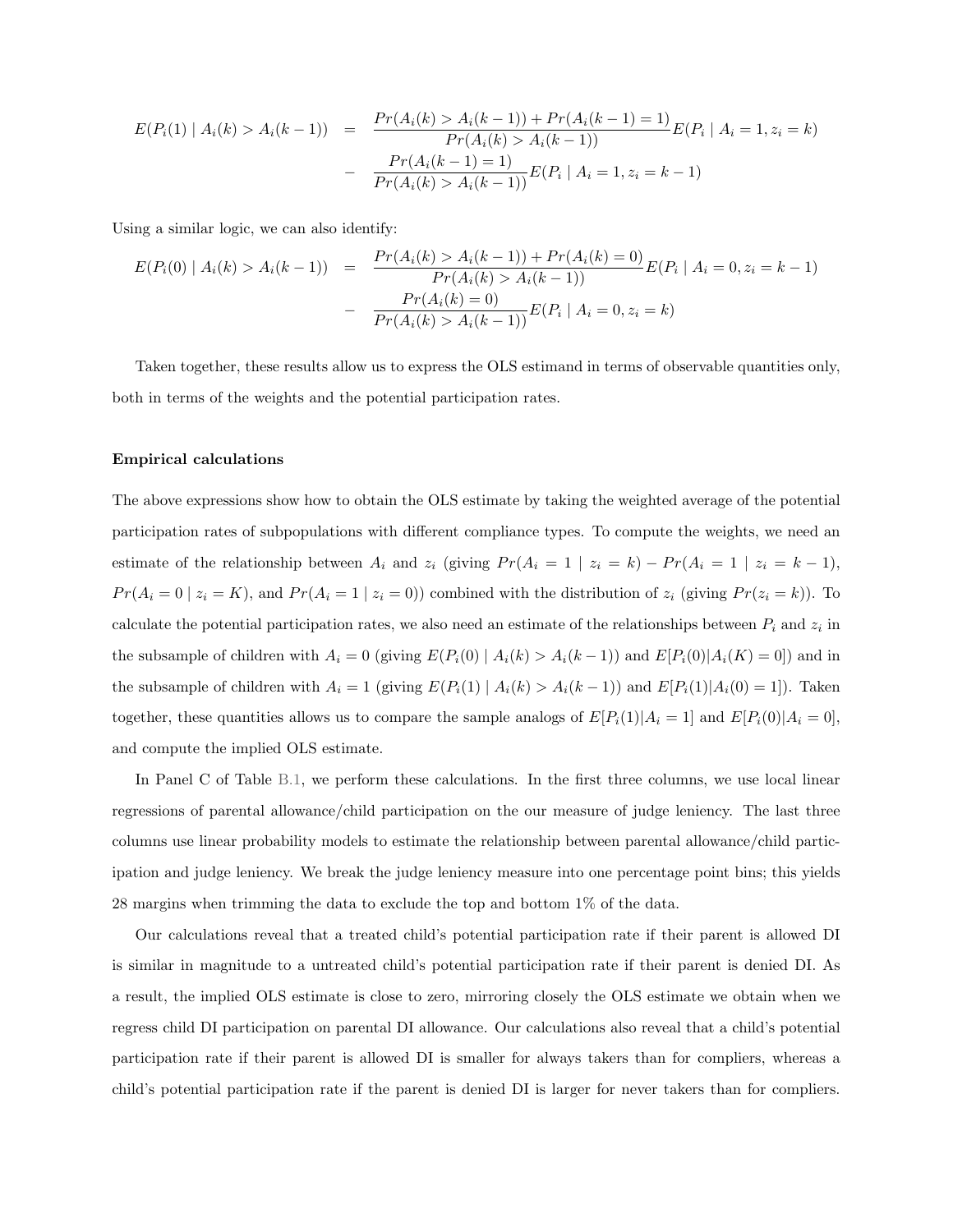Taken together, this pattern of heterogeneity generates an OLS estimate that is close to zero, especially since children of never takers make up most of the group of untreated (about 81 percent).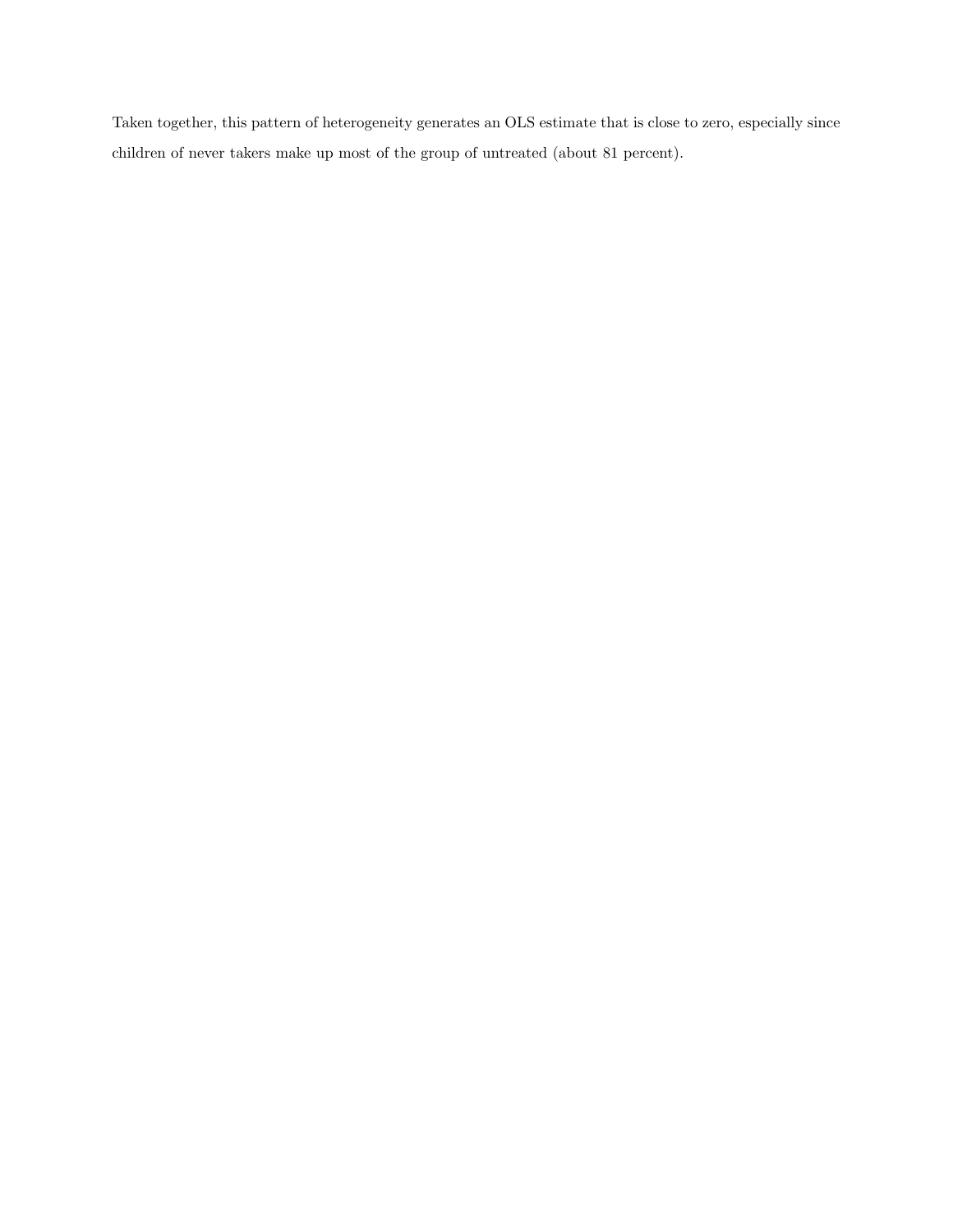# C Policy Simulation

Our results provide causal evidence that welfare use in one generation causes welfare use in the next generation. These intergenerational effects could have important implications for the evaluation of welfare reforms, as any changes will affect not only the current generation, but also have spillover effects on their children. In this online appendix, we simulate the total reduction in DI participation from a policy which makes the screening process more stringent.

Specifically, we consider a policy change which makes all judges one-fifth of a standard deviation less likely to allow an appeal (a change of 0.012 in our judge leniency variable), a policy which conceivably could be achieved by instructing judges to be stricter in their rulings. This change translates into the average judge being approximately 10 percent less likely to grant an appeal. Our simulation focuses on how this policy change would affect the participation rates of parents and children in the balanced 10 year sample. In particular, we abstract from any behavioral responses among parents at the margin of applying for DI; we further assume no changes in the screening by case examiners at the initial application step. Given the local nature of our estimates, the simulated policy effect only reflects the instrument-induced change in DI receipt of complier children and their parents, keeping fixed the DI rate of always takers, never takers, and their children.

There are two components to the total reduction in DI from the policy change: the direct effect on parents, and the indirect effect on children. To calculate the direct effect on parents, we regress parental DI participation in a given year on judge leniency, and multiply this estimated coefficient by (minus) one-fifth of a standard deviation. We perform a similar calculation for children, regressing child DI participation in a given year on their parent's judge leniency measure, and multiply this estimated coefficient by (minus) one-fifth of a standard deviation. We then calculate how much these direct and indirect effects would lower DI participation over time. Table [C.1](#page-11-0) displays the estimated coefficients of judge leniency on child and parental DI participation in every second year. The effect of judge leniency on child DI participation grows substantially over time. In contrast, the effect of judge leniency on parental DI participation shrinks over time. This is in part because some initially rejected parents re-apply and are awarded DI and in part because some parents reach early retirement age and exit DI.

Using the estimates in Table [C.1,](#page-11-0) we graph the results of the policy simulation in Figure [C.1.](#page-9-0) In the first year after the court decision, making judges one-fifth of a standard deviation less likely to allow an appeal reduces DI participation by 9 percent. Most of this initial reduction can be attributed to the direct effect on parents, as there is little opportunity for children to learn and respond to their parent's DI experience. Over time, however, the direct effect of tightening the appeals process shrinks; by year 10, the direct effect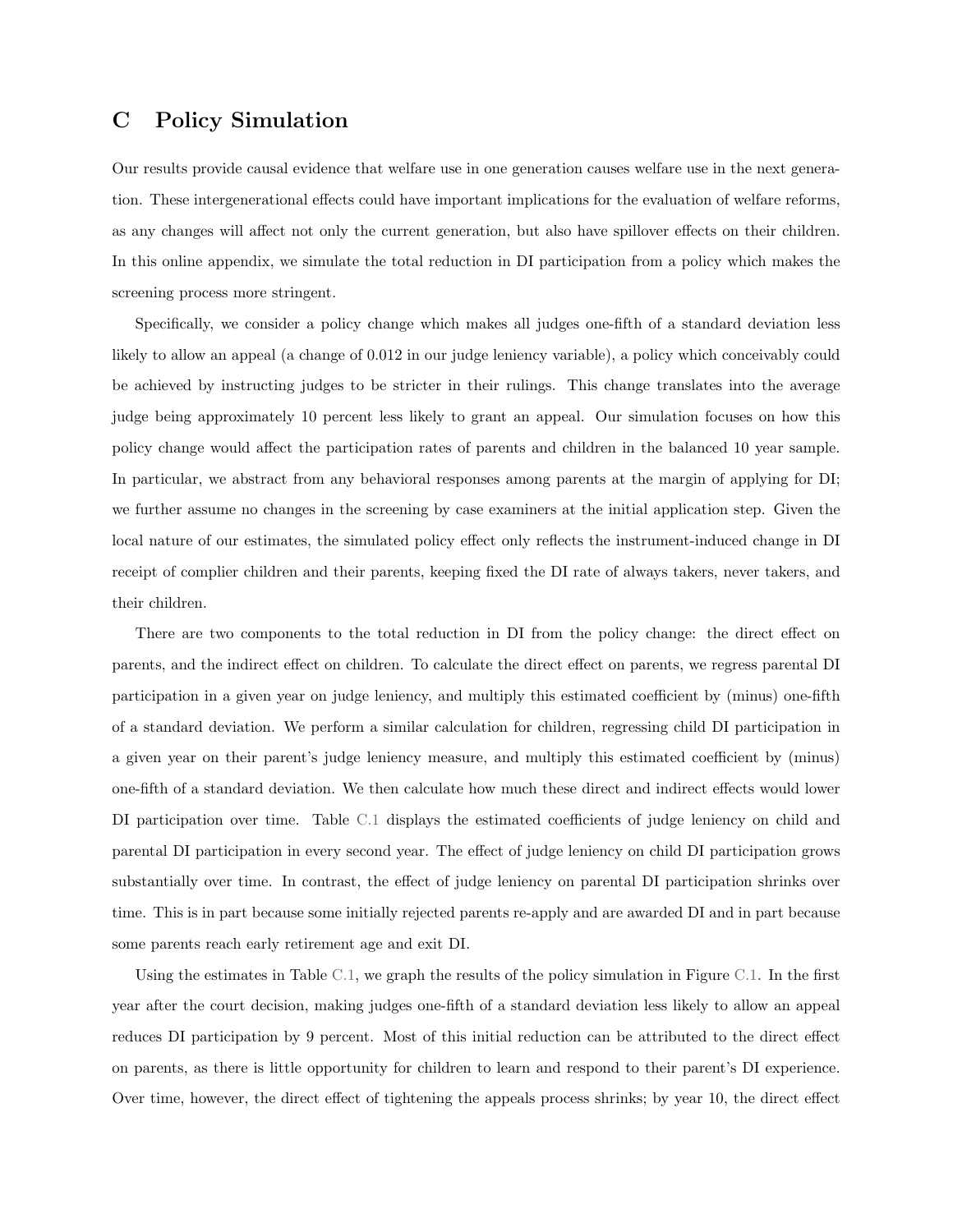of the policy change results in a 2 percent drop in DI rolls. In contrast, the indirect intergenerational effect grows over time. After ten years, the increase in children's participation accounts for a 2.5 percent reduction in the DI rolls. Taken together, these results show that in the first years after making the DI program more stringent, almost all of the drop in participation is due to the fact that fewer parents are being allowed DI; but 10 years later, more than half of the reduction in DI is accounted for by the reduced participation of the children of the original applicants.

This simulation makes clear that failing to account for intergenerational effects will provide misleading projections of post-reform participation rates and program costs. To translate the participation patterns shown in Figure [C.1](#page-9-0) into cost terms, we calculated the net present value of the simulated policy change for parents and children over time, based on average DI benefit amounts and assuming a 3 percent annual discount rate. Making judges approximately 10 percent stricter decreases the net present value of program expenditures after 10 years by roughly 8 percent. Nearly three quarters of this cost reduction is due to fewer parents being on DI. But one fourth of the reduction is due to the fact that fewer children participate in DI as well. If one were to extrapolate past ten years by assuming that there are no further changes in DI take up among parents or children after year 10, and that parents and children stay on DI until they reach retirement at age 67, the contribution of children to total costs is even more important. More than 50 percent of the reduction in total costs is now accounted for by the reduction in children's participation. This is due to the fact that children entering DI have many years left before retirement, while parents are older and age out of the system sooner.

|                                                      | Years since parent's appeal decision |                                |                               |                                |                                |  |
|------------------------------------------------------|--------------------------------------|--------------------------------|-------------------------------|--------------------------------|--------------------------------|--|
|                                                      | 2 years                              | 4 years                        | 6 years                       | 8 years                        | 10 years                       |  |
|                                                      |                                      | A. Child on DI                 |                               |                                |                                |  |
| Judge leniency<br>in parent's case<br>Dependent mean | $0.034***$<br>(0.012)<br>0.01        | $0.067***$<br>(0.017)<br>0.018 | $0.103***$<br>(0.024)<br>0.03 | $0.113***$<br>(0.025)<br>0.046 | $0.120***$<br>(0.033)<br>0.063 |  |
|                                                      | B. Parent on DI                      |                                |                               |                                |                                |  |
| Judge leniency<br>in parent's case                   | $0.799***$<br>(0.125)                | $0.700***$<br>(0.138)          | $0.419***$<br>(0.120)         | $0.367***$<br>(0.106)          | $0.215**$<br>(0.082)           |  |
| Dependent mean                                       | 0.411                                | 0.562                          | 0.661                         | 0.726                          | 0.773                          |  |

Table C.1: Effect of Judge Leniency on Child and Parent DI Participation Over Time.

\*\*\*p<.01, \*\*p<.05, \*p<.10. Standard errors (in parentheses) are clustered at the judge level.

Notes: Balanced 10 year sample created by restricting the baseline sample to parents who appeal an initially denied DI claim during the period 1989-2000. There are 9,062 individual observations and 50 different judges. Panel A regresses child DI participation in a given year on their parent's judge leniency. Panel B regresses parent DI participation in a given year on parent's judge leniency. Specifications mirror column 6 of Table [3.](#page-19-0)